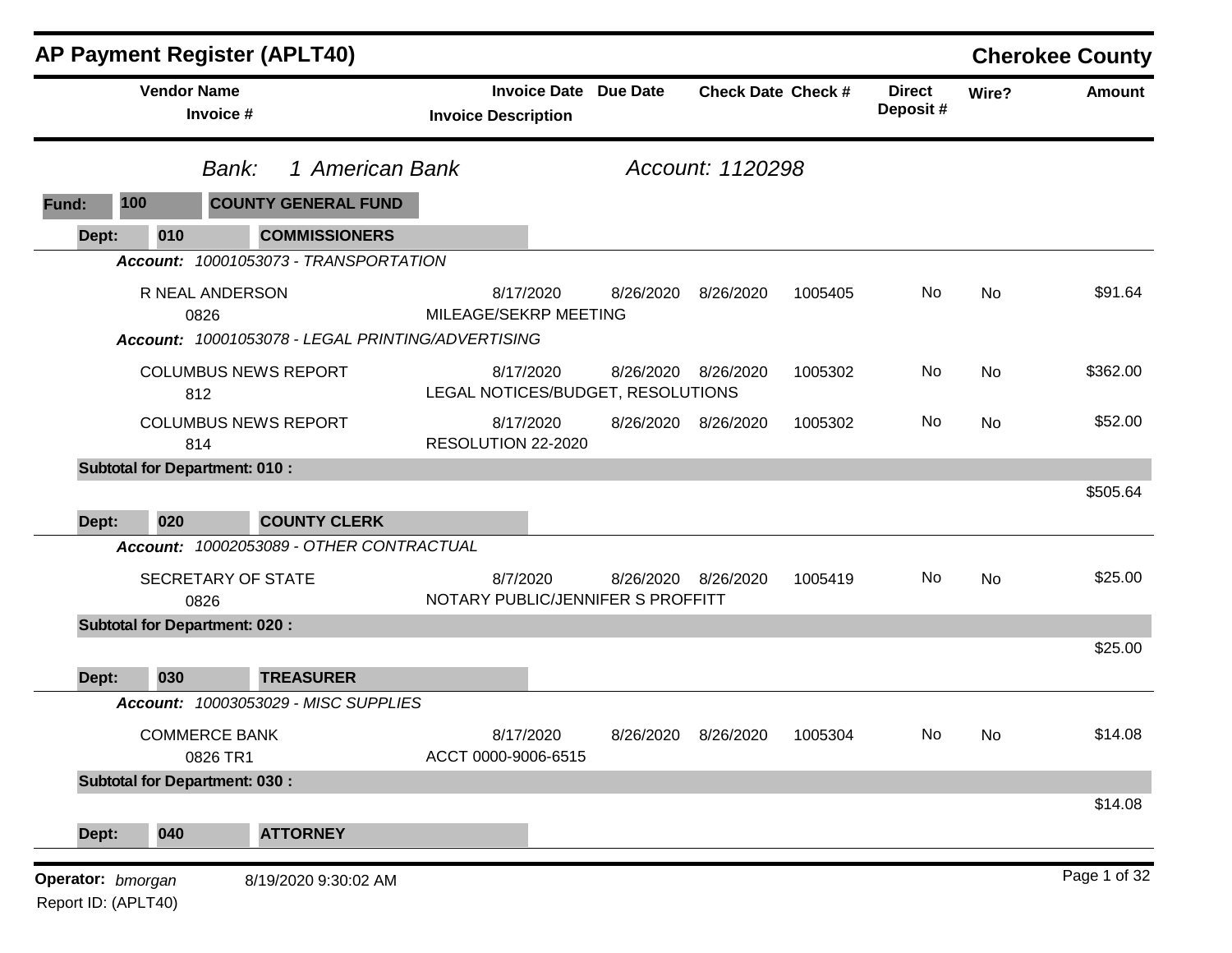| <b>AP Payment Register (APLT40)</b>                                        |                                                            |           |                           |         |                           |           | <b>Cherokee County</b> |
|----------------------------------------------------------------------------|------------------------------------------------------------|-----------|---------------------------|---------|---------------------------|-----------|------------------------|
| <b>Vendor Name</b><br>Invoice #                                            | <b>Invoice Date Due Date</b><br><b>Invoice Description</b> |           | <b>Check Date Check #</b> |         | <b>Direct</b><br>Deposit# | Wire?     | <b>Amount</b>          |
| Account: 10004053021 - PRINTING/OFFICE SUPPLIES                            |                                                            |           |                           |         |                           |           |                        |
| <b>XEROX CORPORATION</b><br>2214560                                        | 8/17/2020<br><b>INV 2214560</b>                            | 8/26/2020 | 8/26/2020                 | 1005449 | No                        | <b>No</b> | \$495.96               |
| <b>COMMERCE BANK</b><br>0826 AT1                                           | 8/17/2020<br>ACCT 0001-4104-5690                           | 8/26/2020 | 8/26/2020                 | 1005303 | No                        | No        | \$321.84               |
| <b>COMMERCE BANK</b><br>0826 AT2<br><b>Account: 10004053030 - GASOLINE</b> | 8/17/2020<br>ACCT 0000-0198-5482                           | 8/26/2020 | 8/26/2020                 | 1005303 | No                        | <b>No</b> | \$12.96                |
| <b>COMMERCE BANK</b><br>0826 AT                                            | 8/17/2020<br>ACCT 0000-3278-5388                           | 8/26/2020 | 8/26/2020                 | 1005303 | No                        | <b>No</b> | \$29.56                |
| <b>COMMERCE BANK</b><br>0826 AT2                                           | 8/17/2020<br>ACCT 0000-0198-5482                           | 8/26/2020 | 8/26/2020                 | 1005303 | No.                       | <b>No</b> | \$85.01                |
| Account: 10004053068 - OTHER COMMODITIES                                   |                                                            |           |                           |         |                           |           |                        |
| <b>CULLIGAN OF JOPLIN</b><br>171671                                        | 8/17/2020<br><b>INV 171671</b>                             | 8/26/2020 | 8/26/2020                 | 1005310 | No                        | No        | \$6.50                 |
| <b>CULLIGAN OF JOPLIN</b><br>170633                                        | 8/17/2020<br><b>INV 170633</b>                             | 8/26/2020 | 8/26/2020                 | 1005310 | No                        | <b>No</b> | \$13.40                |
| Account: 10004053075 - DUES/SUBSCRIPTIONS                                  |                                                            |           |                           |         |                           |           |                        |
| <b>COMMERCE BANK</b><br>0826 AT1                                           | 8/17/2020<br>ACCT 0001-4104-5690                           | 8/26/2020 | 8/26/2020                 | 1005303 | No                        | <b>No</b> | \$270.50               |
| THE SENTINEL-TIMES<br>3116 AT                                              | 8/17/2020<br><b>INV 3116</b>                               | 8/26/2020 | 8/26/2020                 | 1005433 | No                        | No        | \$38.00                |
| Account: 10004053089 - OTHER CONTRACTUAL                                   |                                                            |           |                           |         |                           |           |                        |
| <b>THOMSON WEST</b><br>842740774                                           | 8/17/2020<br>INV 842740774                                 | 8/26/2020 | 8/26/2020                 | 1005434 | No                        | <b>No</b> | \$292.95               |
| PLANET TECHNOLOGIES<br>1002876                                             | 8/17/2020<br><b>INV I002876</b>                            | 8/26/2020 | 8/26/2020                 | 1005403 | No                        | <b>No</b> | \$1,900.80             |
|                                                                            |                                                            |           |                           |         |                           |           |                        |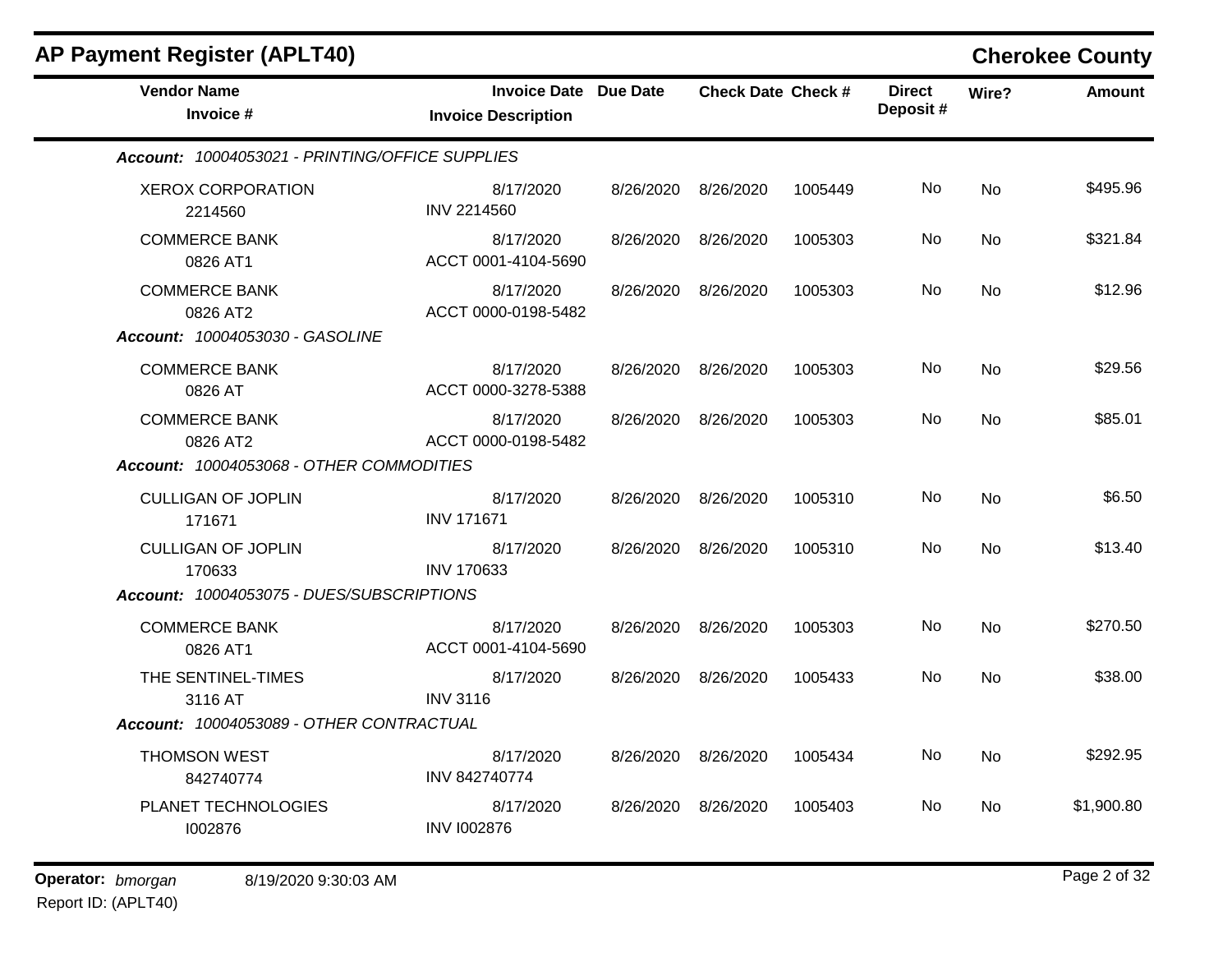|                                      |                                  | <b>AP Payment Register (APLT40)</b>                                         |                                |                              |           |                           |         |                           |           | <b>Cherokee County</b> |
|--------------------------------------|----------------------------------|-----------------------------------------------------------------------------|--------------------------------|------------------------------|-----------|---------------------------|---------|---------------------------|-----------|------------------------|
|                                      | <b>Vendor Name</b><br>Invoice #  |                                                                             | <b>Invoice Description</b>     | <b>Invoice Date Due Date</b> |           | <b>Check Date Check #</b> |         | <b>Direct</b><br>Deposit# | Wire?     | <b>Amount</b>          |
|                                      | <b>JACOB CONARD</b><br>0826      | Account: 10004053098 - OTHER CAPITAL OUTLAY                                 | <b>REIMB/MONEY ORDER</b>       | 8/17/2020                    | 8/26/2020 | 8/26/2020                 | 1005339 | No                        | <b>No</b> | \$101.25               |
|                                      | <b>COMMERCE BANK</b><br>0826 AT1 |                                                                             | ACCT 0001-4104-5690            | 8/17/2020                    | 8/26/2020 | 8/26/2020                 | 1005303 | No                        | No        | \$867.52               |
| <b>Subtotal for Department: 040:</b> |                                  |                                                                             |                                |                              |           |                           |         |                           |           |                        |
|                                      |                                  |                                                                             |                                |                              |           |                           |         |                           |           | \$4,436.25             |
| 050<br>Dept:                         |                                  | <b>REGISTER OF DEEDS</b><br>Account: 10005053021 - PRINTING/OFFICE SUPPLIES |                                |                              |           |                           |         |                           |           |                        |
|                                      | 5307680                          | ETTINGER'S OFFICE SUPPLY<br>Account: 10005053089 - OTHER CONTRACTUAL        | 8/7/2020<br>INV 5307680        |                              | 8/26/2020 | 8/26/2020                 | 1005319 | No                        | No        | \$59.98                |
|                                      | <b>COMMERCE BANK</b><br>0826 ROD |                                                                             | ACCT 0000-0111-8991            | 8/10/2020                    | 8/26/2020 | 8/26/2020                 | 1005303 | No                        | No        | \$29.42                |
| <b>Subtotal for Department: 050:</b> |                                  |                                                                             |                                |                              |           |                           |         |                           |           |                        |
| 060<br>Dept:                         |                                  | <b>SHERIFF &amp; JAIL</b>                                                   |                                |                              |           |                           |         |                           |           | \$89.40                |
|                                      |                                  | Account: 10006053021 - PRINTING/OFFICE SUPPLIES                             |                                |                              |           |                           |         |                           |           |                        |
|                                      | <b>CINTAS #459</b><br>8404735425 |                                                                             | INV 8404735425                 | 8/11/2020                    | 8/26/2020 | 8/26/2020                 | 1005297 | No                        | No        | \$105.38               |
|                                      | QUILL CORPORATION<br>8847750     |                                                                             | 8/7/2020<br><b>INV 8847750</b> |                              | 8/26/2020 | 8/26/2020                 | 1005404 | No                        | <b>No</b> | \$345.63               |
|                                      | <b>COMMERCE BANK</b><br>0826 SH1 |                                                                             | ACCT 0000-0198-5305            | 8/11/2020                    | 8/26/2020 | 8/26/2020                 | 1005303 | No                        | No        | \$39.70                |
|                                      |                                  | Account: 10006053022 - EMPLOYEE UNIFORMS/ACCESSORIES                        |                                |                              |           |                           |         |                           |           |                        |
|                                      | <b>COMMERCE BANK</b><br>0826 SH3 |                                                                             | ACCT 0000-0268-3076            | 8/11/2020                    | 8/26/2020 | 8/26/2020                 | 1005304 | No                        | No        | \$108.95               |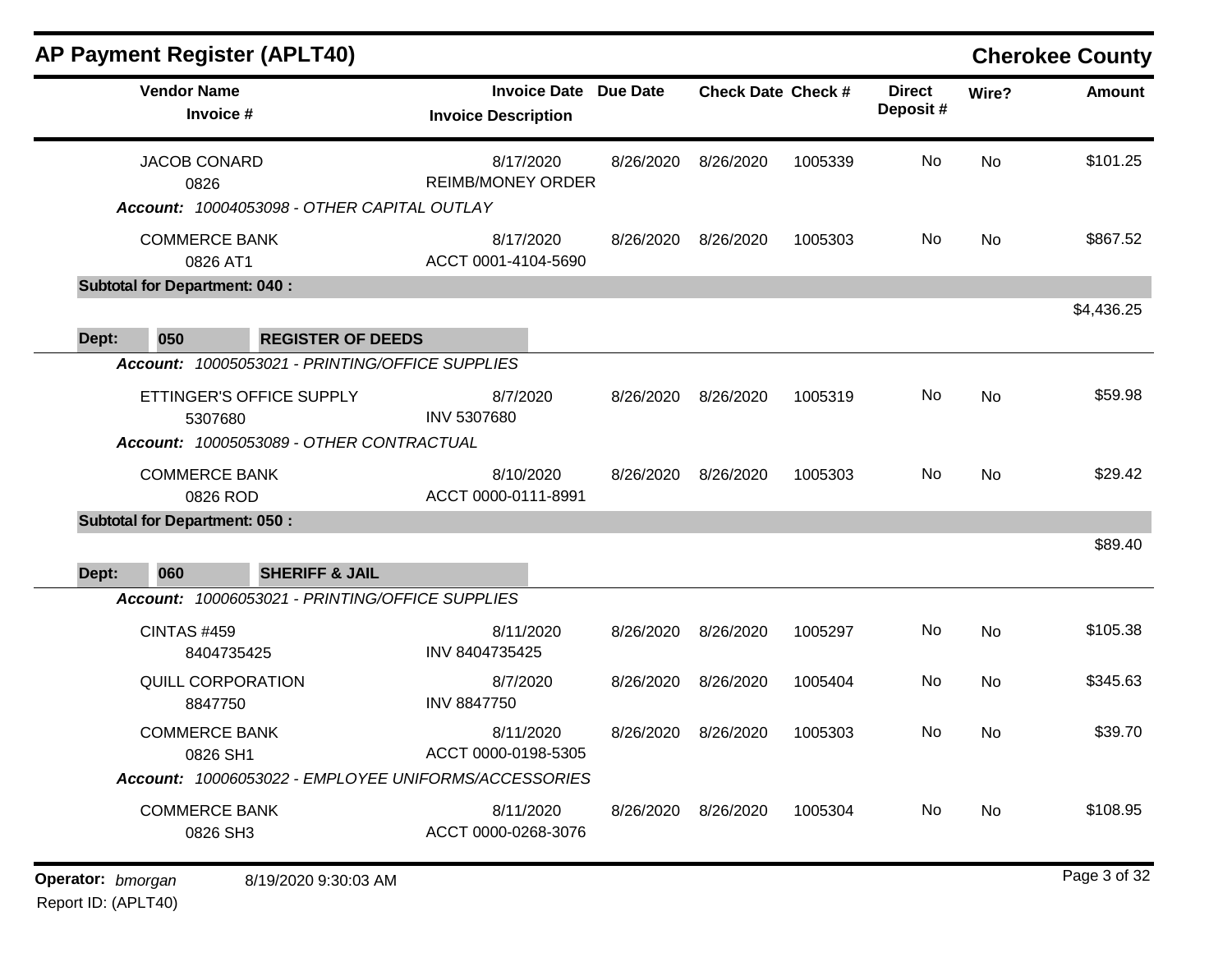| <b>AP Payment Register (APLT40)</b>                                              |                                                            |           |                           |         |                           |                | <b>Cherokee County</b> |
|----------------------------------------------------------------------------------|------------------------------------------------------------|-----------|---------------------------|---------|---------------------------|----------------|------------------------|
| <b>Vendor Name</b><br>Invoice #                                                  | <b>Invoice Date Due Date</b><br><b>Invoice Description</b> |           | <b>Check Date Check #</b> |         | <b>Direct</b><br>Deposit# | Wire?          | <b>Amount</b>          |
| <b>COMMERCE BANK</b><br>0826 SH<br>Account: 10006053025 - PARTS/VEHICLE REPAIRS  | 8/11/2020<br>ACCT 0000-0188-4600                           |           | 8/26/2020 8/26/2020       | 1005303 | No.                       | No             | \$133.97               |
| KANSASLAND TIRE OF PITTSBURG<br>4741                                             | 8/13/2020<br><b>INV 4741</b>                               |           | 8/26/2020 8/26/2020       | 1005358 | No                        | <b>No</b>      | \$1,594.34             |
| NATALINIS AUTOMOTIVE<br>744545                                                   | 8/7/2020<br><b>INV 744545</b>                              |           | 8/26/2020 8/26/2020       | 1005393 | No                        | No             | \$71.99                |
| <b>KUSTOM SIGNALS INC</b><br>575459                                              | 8/7/2020<br><b>INV 575459</b>                              |           | 8/26/2020 8/26/2020       | 1005369 | No                        | <b>No</b>      | \$85.00                |
| KANSASLAND TIRE OF PITTSBURG<br>4913                                             | 8/17/2020<br><b>INV 4913</b>                               |           | 8/26/2020 8/26/2020       | 1005358 | No                        | No             | \$757.76               |
| NATALINIS AUTOMOTIVE<br>744343                                                   | 8/7/2020<br>IN V744343                                     |           | 8/26/2020 8/26/2020       | 1005393 | No.                       | N <sub>0</sub> | \$22.59                |
| <b>HOLLAND ALIGNMENT</b><br>187015                                               | 8/17/2020<br><b>INV 187015</b>                             | 8/26/2020 | 8/26/2020                 | 1005338 | No                        | <b>No</b>      | \$69.95                |
| NATALINIS AUTOMOTIVE<br>744707                                                   | 8/12/2020<br><b>INV 744707</b>                             | 8/26/2020 | 8/26/2020                 | 1005393 | No                        | <b>No</b>      | \$32.82                |
| <b>KUSTOM SIGNALS INC</b><br>575458<br>Account: 10006053030 - GASOLINE           | 8/7/2020<br><b>INV 575458</b>                              | 8/26/2020 | 8/26/2020                 | 1005369 | No                        | No             | \$179.65               |
| JIM WOODS MARKETING INC<br>0038096<br>Account: 10006053040 - JANITORIAL SUPPLIES | 8/13/2020<br><b>INV 0038096</b>                            |           | 8/26/2020 8/26/2020       | 1005346 | No.                       | No             | \$13,103.01            |
| MICHELLE TIPPIE<br>0826<br>Account: 10006053068 - OTHER COMMODITIES              | 8/17/2020<br><b>REIMBURSEMENT</b>                          |           | 8/26/2020 8/26/2020       | 1005390 | No.                       | No             | \$21.42                |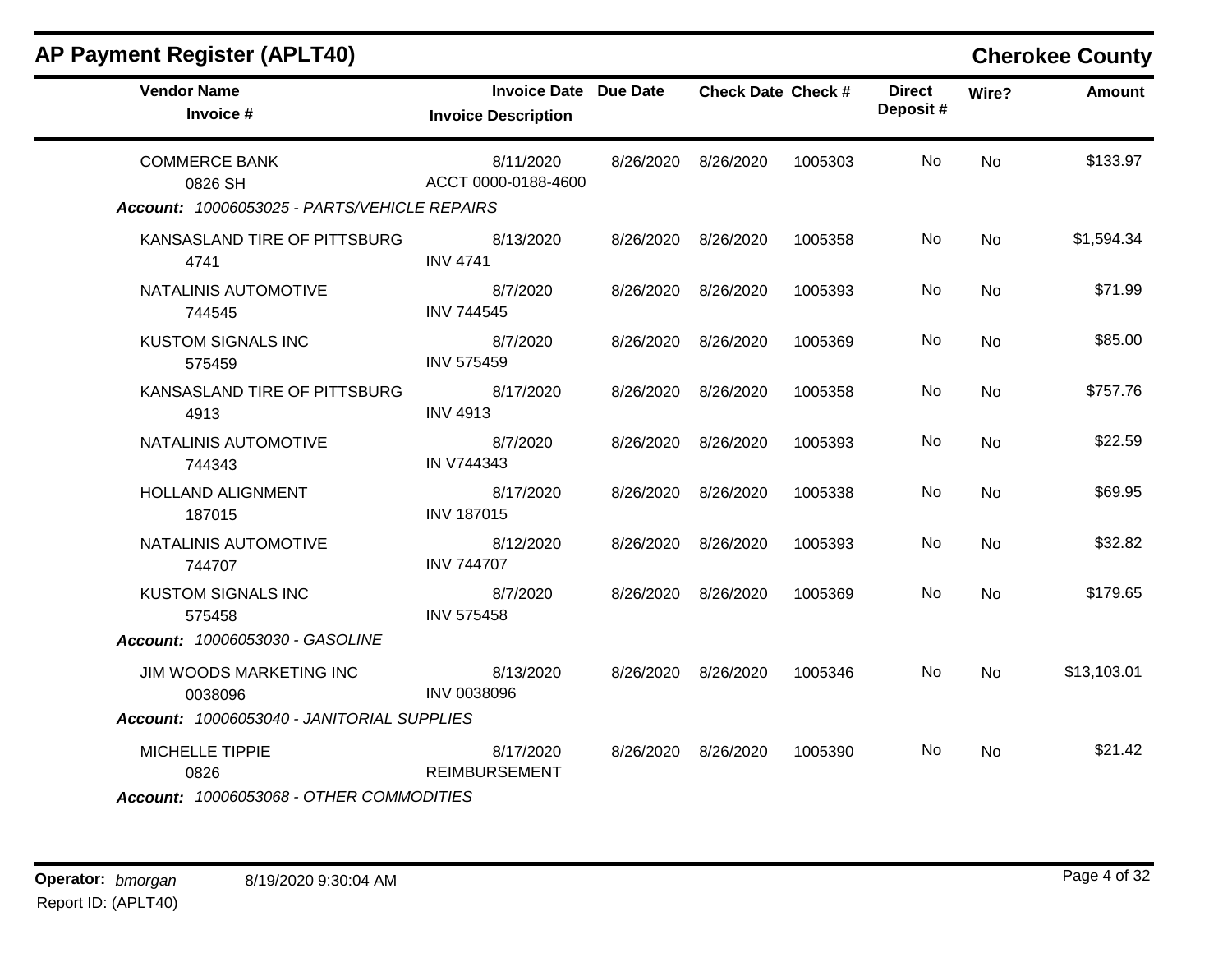| <b>Vendor Name</b><br>Invoice #               | <b>Invoice Date Due Date</b><br><b>Invoice Description</b> |           | <b>Check Date Check #</b> |         | <b>Direct</b><br>Deposit# | Wire?     | <b>Amount</b> |
|-----------------------------------------------|------------------------------------------------------------|-----------|---------------------------|---------|---------------------------|-----------|---------------|
| KEMP VETERINARY HOSPITAL<br>0826              | 8/7/2020<br>K9 BEAR                                        | 8/26/2020 | 8/26/2020                 | 1005364 | No                        | <b>No</b> | \$206.50      |
| Account: 10006053071 - COMMUNICATIONS         |                                                            |           |                           |         |                           |           |               |
| BROOKS-JEFFREY MARKETING, INC<br>194179       | 8/11/2020<br><b>INV 194179</b>                             | 8/26/2020 | 8/26/2020                 | 1005285 | No.                       | <b>No</b> | \$24.00       |
| BROOKS-JEFFREY MARKETING, INC<br>194037       | 8/7/2020<br><b>INV 194037</b>                              | 8/26/2020 | 8/26/2020                 | 1005285 | No                        | <b>No</b> | \$24.00       |
| Account: 10006053072 - GAS, ELECTRIC, WATER   |                                                            |           |                           |         |                           |           |               |
| SERVICE RECYCLING, LLC<br>R2510               | 8/7/2020<br><b>INV R2510</b>                               | 8/26/2020 | 8/26/2020                 | 1005421 | No                        | No        | \$45.00       |
| <b>CITY OF COLUMBUS</b><br>0826               | 8/7/2020<br>ACCT 09-52410-01                               | 8/26/2020 | 8/26/2020                 | 1005299 | No.                       | <b>No</b> | \$120.00      |
| <b>KANSAS GAS SERVICE</b><br>0826 S           | 8/7/2020<br>ACCT 510401545 1674911 36                      | 8/26/2020 | 8/26/2020                 | 1005357 | No                        | <b>No</b> | \$168.44      |
| AT&T<br>0826                                  | 8/7/2020<br>ACCT 030 517 9815 001                          | 8/26/2020 | 8/26/2020                 | 1005276 | No.                       | <b>No</b> | \$21.82       |
| Account: 10006053073 - TRANSPORTATION         |                                                            |           |                           |         |                           |           |               |
| <b>COMMERCE BANK</b><br>0826 SH3              | 8/11/2020<br>ACCT 0000-0268-3076                           | 8/26/2020 | 8/26/2020                 | 1005304 | No                        | <b>No</b> | \$89.25       |
| Account: 10006053074 - TELEPHONE BILLS        |                                                            |           |                           |         |                           |           |               |
| CRAW-KAN TELEPHONE COOPERATIVE INC<br>0826 SH | 8/7/2020<br>ACCT 121787                                    | 8/26/2020 | 8/26/2020                 | 1005309 | No                        | <b>No</b> | \$47.28       |
| <b>CENTURYLINK</b><br>0826 SH                 | 8/7/2020<br>ACCT 314237715                                 | 8/26/2020 | 8/26/2020                 | 1005291 | No                        | <b>No</b> | \$207.76      |
| AT&T<br>0826 SH                               | 8/11/2020<br>ACCT 057 412 0295 001                         | 8/26/2020 | 8/26/2020                 | 1005276 | No.                       | No        | \$92.50       |
| Account: 10006053076 - PROFESSIONAL SERVICES  |                                                            |           |                           |         |                           |           |               |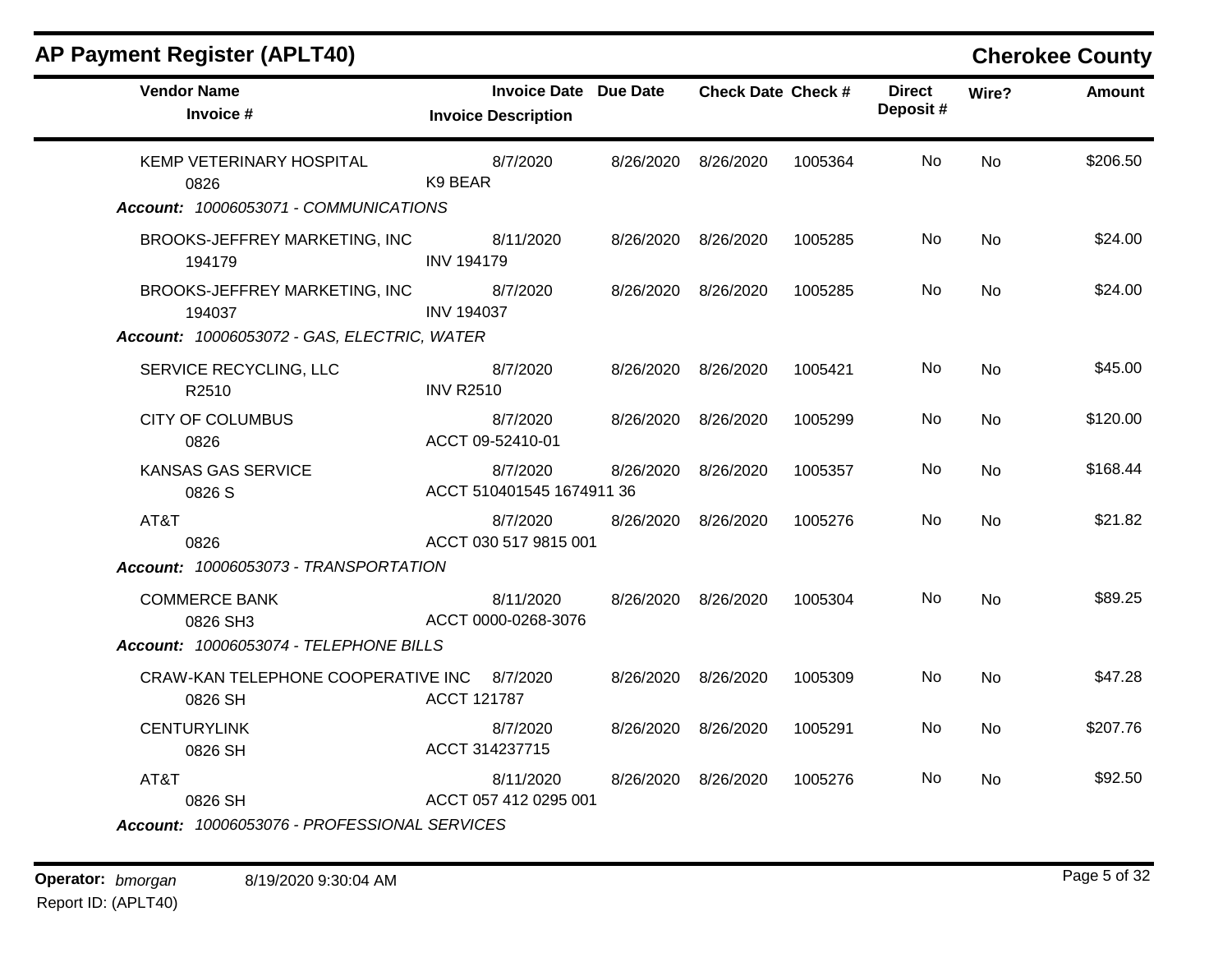| <b>Vendor Name</b><br>Invoice #                     | Invoice Date Due Date<br><b>Invoice Description</b> | <b>Check Date Check #</b> |         | <b>Direct</b><br>Deposit# | Wire?     | <b>Amount</b> |
|-----------------------------------------------------|-----------------------------------------------------|---------------------------|---------|---------------------------|-----------|---------------|
| <b>AMERICAN BANK</b><br>0826                        | 8/11/2020<br>RESEARCH/STATEMENT                     | 8/26/2020 8/26/2020       | 1005266 | No.                       | <b>No</b> | \$34.30       |
| Account: 10006053080 - MAINTENANCE/BLDGS & GROUNDS  |                                                     |                           |         |                           |           |               |
| <b>MARMIC FIRE &amp; SAFETY CO</b><br>5315055       | 8/7/2020<br>INV 5315055                             | 8/26/2020 8/26/2020       | 1005380 | No                        | <b>No</b> | \$1,596.90    |
| <b>COMMERCE BANK</b><br>0826 SH2                    | 8/11/2020<br>ACCT 0000-0205-1464                    | 8/26/2020 8/26/2020       | 1005304 | No.                       | <b>No</b> | \$28.61       |
| <b>HILLBILLY PUMPING &amp; HAULING INC</b><br>66274 | 8/17/2020<br><b>INV 66274</b>                       | 8/26/2020 8/26/2020       | 1005337 | No.                       | No        | \$550.00      |
| Account: 10006053083 - EQUIPMENT LEASE/RENTAL       |                                                     |                           |         |                           |           |               |
| <b>TOSHIBA FINANCIAL SERVICES</b><br>27531326       | 8/11/2020<br>INV 27531326                           | 8/26/2020 8/26/2020       | 1005437 | No.                       | No        | \$488.46      |
| Account: 10006053094 - VEHICLES                     |                                                     |                           |         |                           |           |               |
| THUNDERSTRUCK BUMPERS<br>21066                      | 8/7/2020<br><b>INV 21066</b>                        | 8/26/2020 8/26/2020       | 1005435 | No.                       | <b>No</b> | \$1,400.00    |
| <b>COMMERCE BANK</b><br>0826 SH4                    | 8/11/2020<br>ACCT 0000-0198-5001                    | 8/26/2020 8/26/2020       | 1005304 | No.                       | No        | \$1,448.34    |
| Account: 10006053732 - INMATE FOOD                  |                                                     |                           |         |                           |           |               |
| CONSOLIDATED CORRECTIONAL FOOD SE<br>19080520       | 8/17/2020<br>INV 19080520                           | 8/26/2020 8/26/2020       | 1005306 | No.                       | <b>No</b> | \$8,515.58    |
| Account: 10006053737 - INMATE PERSONAL ITEMS        |                                                     |                           |         |                           |           |               |
| <b>TURNKEY CORRECTIONS</b><br>10007735              | 8/11/2020<br>INV 10007735                           | 8/26/2020 8/26/2020       | 1005442 | No.                       | <b>No</b> | \$42.13       |
| <b>TURNKEY CORRECTIONS</b><br>10007516              | 8/11/2020<br>INV 10007516                           | 8/26/2020 8/26/2020       | 1005442 | No.                       | <b>No</b> | \$1,500.82    |
| <b>COMMERCE BANK</b><br>0826 SH3                    | 8/11/2020<br>ACCT 0000-0268-3076                    | 8/26/2020 8/26/2020       | 1005304 | No                        | No        | \$7.63        |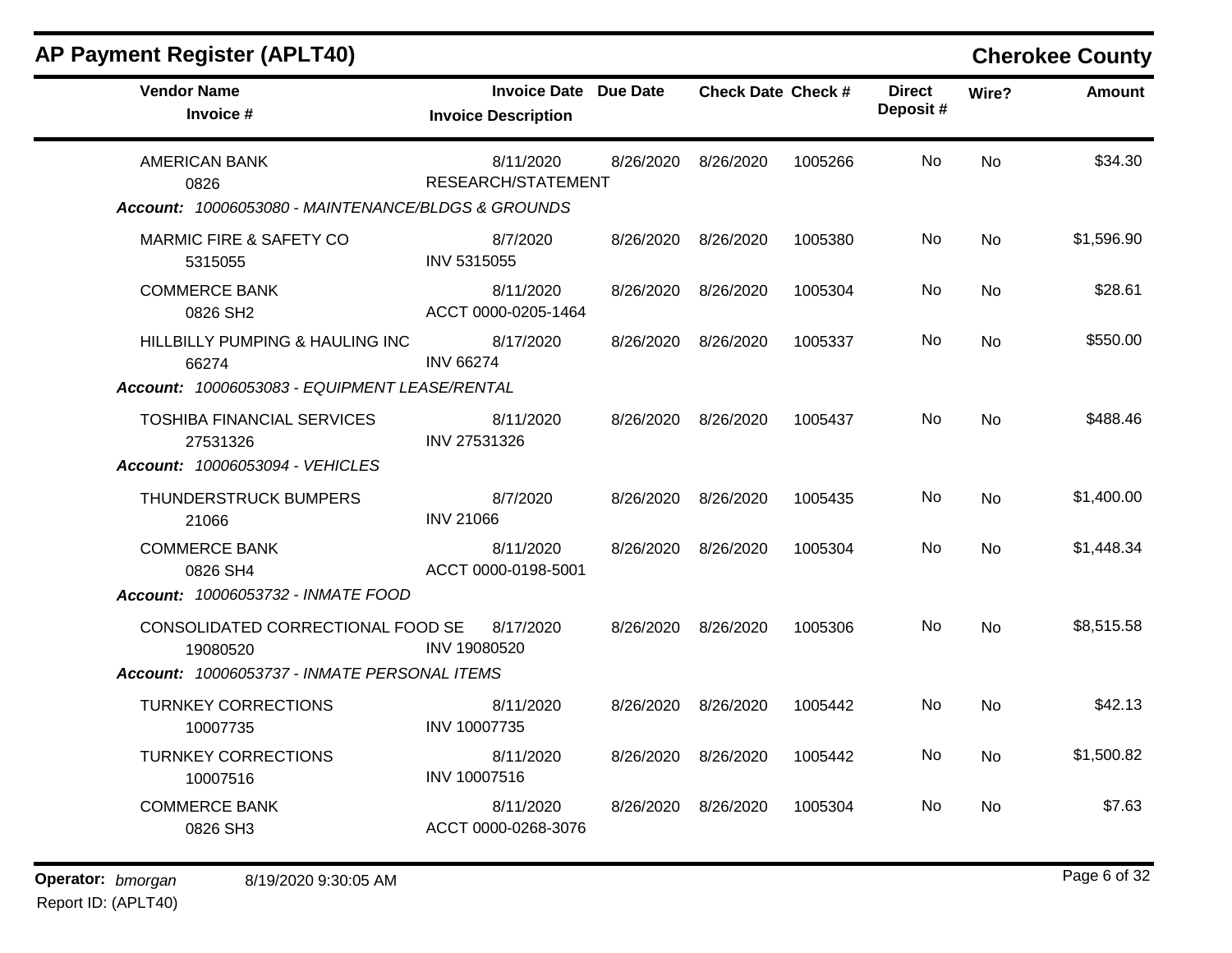| AF FAYILICIIL REYISLEI (AFLI4U)            |                                                            |           |                           |         |                           |           | <b>UNGLOKER COUNTY</b> |
|--------------------------------------------|------------------------------------------------------------|-----------|---------------------------|---------|---------------------------|-----------|------------------------|
| <b>Vendor Name</b><br>Invoice #            | <b>Invoice Date Due Date</b><br><b>Invoice Description</b> |           | <b>Check Date Check #</b> |         | <b>Direct</b><br>Deposit# | Wire?     | Amount                 |
| <b>TURNKEY CORRECTIONS</b><br>10008312     | 8/11/2020<br>INV 10008312                                  | 8/26/2020 | 8/26/2020                 | 1005442 | No                        | <b>No</b> | \$123.23               |
| <b>TURNKEY CORRECTIONS</b><br>10008149     | 8/11/2020<br>INV 10008149                                  | 8/26/2020 | 8/26/2020                 | 1005442 | No                        | <b>No</b> | \$16.00                |
| <b>CHERYL HAINES</b><br>0826               | 8/7/2020<br><b>SEWING REPAIRS</b>                          | 8/26/2020 | 8/26/2020                 | 1005294 | No                        | <b>No</b> | \$88.00                |
| <b>TURNKEY CORRECTIONS</b><br>10007844     | 8/11/2020<br>INV 10007844                                  | 8/26/2020 | 8/26/2020                 | 1005442 | No                        | <b>No</b> | \$21.54                |
| Account: 10006053786 - INMATE MEDICAL      |                                                            |           |                           |         |                           |           |                        |
| EVAN'S HEALTH MART DRUG<br>0826            | 8/7/2020<br><b>INMATE MEDICAL</b>                          | 8/26/2020 | 8/26/2020                 | 1005320 | <b>No</b>                 | <b>No</b> | \$567.64               |
| <b>BTX KS INC</b><br>3228073120            | 8/7/2020<br>INV 3228073120                                 | 8/26/2020 | 8/26/2020                 | 1005286 | No.                       | <b>No</b> | \$78.00                |
| <b>Subtotal for Department: 060:</b>       |                                                            |           |                           |         |                           |           |                        |
|                                            |                                                            |           |                           |         |                           |           | \$34,225.89            |
| 070<br><b>DISTRICT COURT</b><br>Dept:      |                                                            |           |                           |         |                           |           |                        |
| Account: 10007053028 - COMPUTER SUPPLIES   |                                                            |           |                           |         |                           |           |                        |
| ADVANTAGE COMPUTER ENTERPRISES IN<br>79120 | 8/17/2020<br><b>INV 79120</b>                              | 8/26/2020 | 8/26/2020                 | 1005265 | No                        | <b>No</b> | \$37.50                |
| ADVANTAGE COMPUTER ENTERPRISES IN<br>79137 | 8/17/2020<br><b>INV 79137</b>                              | 8/26/2020 | 8/26/2020                 | 1005265 | <b>No</b>                 | <b>No</b> | \$37.50                |
| Account: 10007053029 - MISC SUPPLIES       |                                                            |           |                           |         |                           |           |                        |
| ASSUREDPARTNERS JAMISON LLC<br>66632       | 8/17/2020<br><b>INV 66632</b>                              | 8/26/2020 | 8/26/2020                 | 1005274 | No                        | <b>No</b> | \$2,032.02             |
| <b>Subtotal for Department: 070:</b>       |                                                            |           |                           |         |                           |           |                        |

\$2,107.02

Report ID: (APLT40)

**Operator:** bmorgan 8/19/2020 9:30:05 AM **b Page 7 of 32** 

**Dept: 080 COURTHOUSE**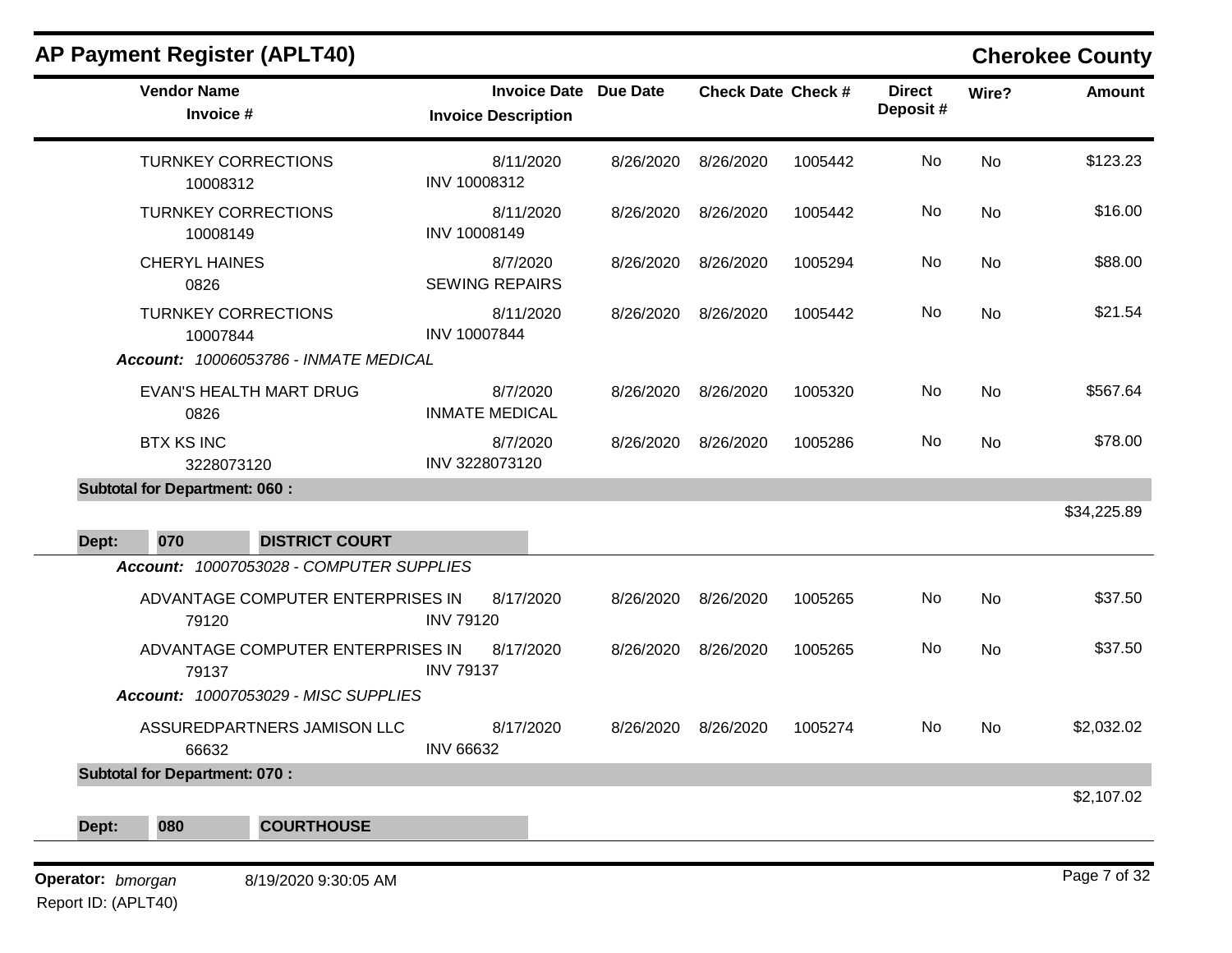| <b>AP Payment Register (APLT40)</b>                                            |                                                            |           |                           |         |                           |           | <b>Cherokee County</b> |
|--------------------------------------------------------------------------------|------------------------------------------------------------|-----------|---------------------------|---------|---------------------------|-----------|------------------------|
| <b>Vendor Name</b><br>Invoice #                                                | <b>Invoice Date Due Date</b><br><b>Invoice Description</b> |           | <b>Check Date Check #</b> |         | <b>Direct</b><br>Deposit# | Wire?     | <b>Amount</b>          |
| Account: 10008053021 - PRINTING/OFFICE SUPPLIES                                |                                                            |           |                           |         |                           |           |                        |
| <b>COMMERCE BANK</b><br>0826 ROD<br><b>Account: 10008053030 - GASOLINE</b>     | 8/10/2020<br>ACCT 0000-0111-8991                           | 8/26/2020 | 8/26/2020                 | 1005303 | No                        | <b>No</b> | \$47.50                |
| <b>COMMERCE BANK</b><br>0826 CH                                                | 8/10/2020<br>ACCT 0000-0065-3741                           | 8/26/2020 | 8/26/2020                 | 1005303 | No                        | No        | \$5.00                 |
| Account: 10008053040 - JANITORIAL SUPPLIES<br><b>CINTAS #459</b><br>4057831415 | 8/7/2020<br>INV 4057831415                                 | 8/26/2020 | 8/26/2020                 | 1005297 | No                        | <b>No</b> | \$41.91                |
| <b>CINTAS #459</b><br>4058489925<br>Account: 10008053042 - BREAKROOM SUPPLIES  | 8/13/2020<br>INV 4058489925                                | 8/26/2020 | 8/26/2020                 | 1005297 | No                        | <b>No</b> | \$41.91                |
| <b>CULLIGAN OF JOPLIN</b><br>172464                                            | 8/17/2020<br><b>INV 172464</b>                             | 8/26/2020 | 8/26/2020                 | 1005310 | No                        | <b>No</b> | \$19.60                |
| <b>CULLIGAN OF JOPLIN</b><br>171308                                            | 8/7/2020<br><b>INV 171308</b>                              | 8/26/2020 | 8/26/2020                 | 1005310 | No                        | <b>No</b> | \$13.40                |
| Account: 10008053072 - GAS, ELECTRIC, WATER                                    |                                                            |           |                           |         |                           |           |                        |
| KANSAS GAS SERVICE<br>0826                                                     | 8/7/2020<br>ACCT 510241094 1188724 27                      | 8/26/2020 | 8/26/2020                 | 1005357 | No                        | <b>No</b> | \$87.06                |
| Account: 10008053080 - MAINTENANCE/BLDGS & GROUNDS                             |                                                            |           |                           |         |                           |           |                        |
| NATALINIS AUTOMOTIVE<br>745438                                                 | 8/17/2020<br><b>INV 745438</b>                             | 8/26/2020 | 8/26/2020                 | 1005394 | No.                       | <b>No</b> | \$219.04               |
| TRUE VALUE COLUMBUS<br>A415727                                                 | 8/11/2020<br><b>TRANS A415727</b>                          | 8/26/2020 | 8/26/2020                 | 1005440 | No                        | <b>No</b> | \$19.96                |
| TOUCHTON ELECTRIC INC<br>53355                                                 | 8/17/2020<br><b>INV 53355</b>                              | 8/26/2020 | 8/26/2020                 | 1005438 | No                        | <b>No</b> | \$34.00                |
| Account: 10008053083 - EQUIPMENT LEASE/RENTAL                                  |                                                            |           |                           |         |                           |           |                        |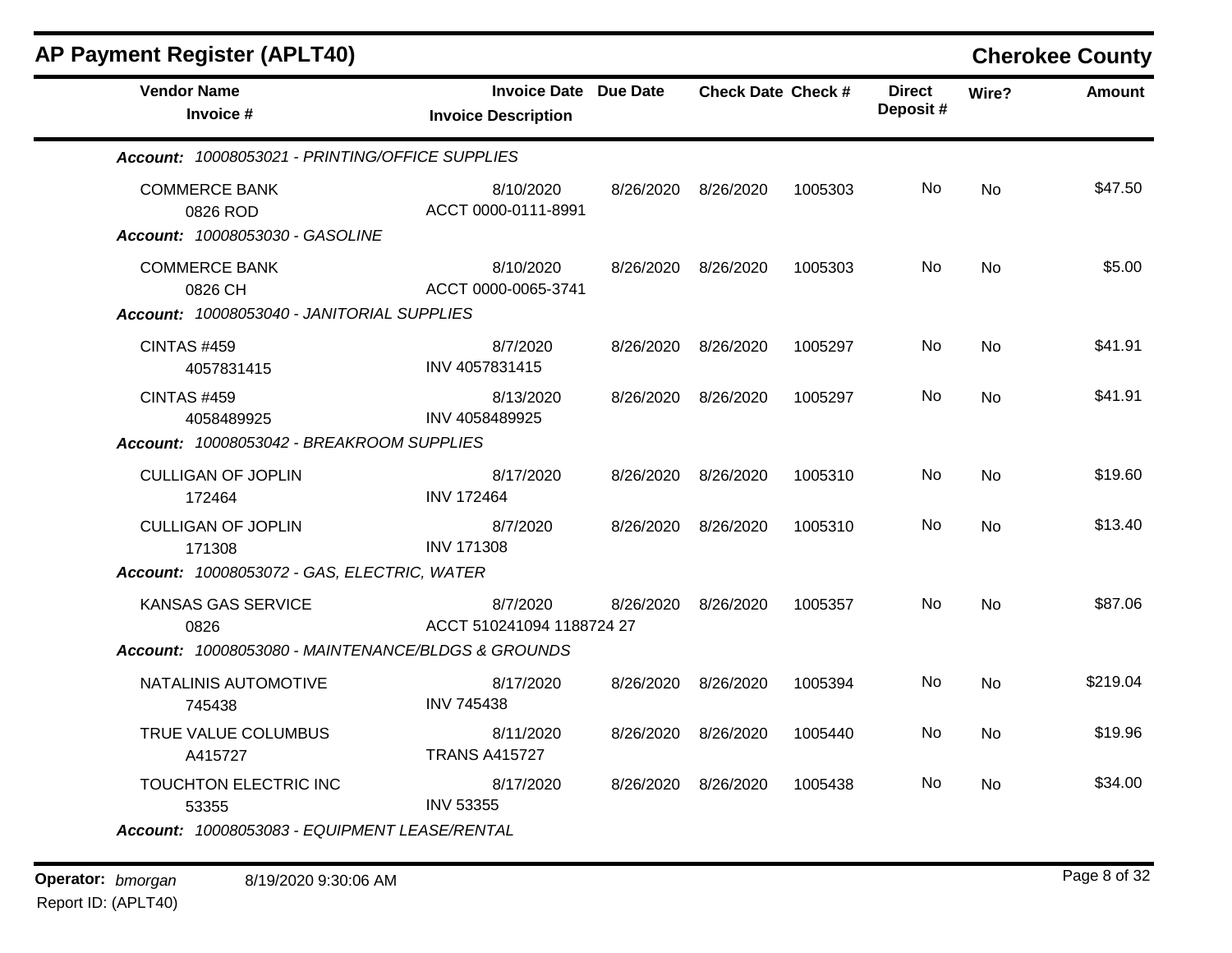|                                  |                                                                                                                                                                                                                                                                                                      |                     |                                       |                           |           | <b>Cherokee County</b> |
|----------------------------------|------------------------------------------------------------------------------------------------------------------------------------------------------------------------------------------------------------------------------------------------------------------------------------------------------|---------------------|---------------------------------------|---------------------------|-----------|------------------------|
| <b>Invoice Description</b>       | Due Date                                                                                                                                                                                                                                                                                             |                     |                                       | <b>Direct</b><br>Deposit# | Wire?     | <b>Amount</b>          |
| 8/7/2020<br><b>INV 171885</b>    | 8/26/2020                                                                                                                                                                                                                                                                                            | 8/26/2020           | 1005310                               | <b>No</b>                 | <b>No</b> | \$6.50                 |
| 8/7/2020                         | 8/26/2020                                                                                                                                                                                                                                                                                            | 8/26/2020           | 1005308                               | No                        | <b>No</b> | \$903.34               |
| 8/10/2020<br>ACCT 0000-0065-3725 | 8/26/2020                                                                                                                                                                                                                                                                                            | 8/26/2020           | 1005303                               | No                        | <b>No</b> | \$8.20                 |
| 8/17/2020<br>ACCT 0000-8119-9911 | 8/26/2020                                                                                                                                                                                                                                                                                            | 8/26/2020           | 1005304                               | No                        | <b>No</b> | \$400.00               |
| 8/10/2020<br>ACCT 0000-0368-7258 | 8/26/2020                                                                                                                                                                                                                                                                                            | 8/26/2020           | 1005303                               | No.                       | <b>No</b> | \$45.35                |
|                                  |                                                                                                                                                                                                                                                                                                      |                     |                                       |                           |           | \$1,892.77             |
|                                  |                                                                                                                                                                                                                                                                                                      |                     |                                       |                           |           |                        |
|                                  |                                                                                                                                                                                                                                                                                                      |                     |                                       |                           |           |                        |
| 8/10/2020<br><b>INV 743561</b>   | 8/26/2020                                                                                                                                                                                                                                                                                            | 8/26/2020           | 1005393                               | No.                       | <b>No</b> | \$41.93                |
| 8/7/2020<br>ACCT 50891200        | 8/26/2020                                                                                                                                                                                                                                                                                            | 8/26/2020           | 1005333                               | No                        | <b>No</b> | \$49.40                |
| 8/10/2020<br>ACCT 2457329745     | 8/26/2020                                                                                                                                                                                                                                                                                            | 8/26/2020           | 1005322                               | No                        | <b>No</b> | \$33.61                |
|                                  |                                                                                                                                                                                                                                                                                                      |                     |                                       |                           |           |                        |
| 8/10/2020<br><b>INV 15026</b>    | 8/26/2020                                                                                                                                                                                                                                                                                            | 8/26/2020           | 1005279                               | No.                       | No        | \$8,134.48             |
|                                  | Account: 10008053089 - OTHER CONTRACTUAL<br><b>CRAWFORD COUNTY BAR ASSOCIATION</b><br><b>EMERGENCY PREPAREDNESS</b><br>Account: 10009053025 - PARTS/VEHICLE REPAIRS<br>Account: 10009053072 - GAS, ELECTRIC, WATER<br>HEARTLAND ELECTRIC COOPERATIVE INC<br>Account: 10009053089 - OTHER CONTRACTUAL | <b>Invoice Date</b> | DISTRICT CORONERS SALARY/JULY/CHER CO | <b>Check Date Check #</b> |           |                        |

\$8,259.42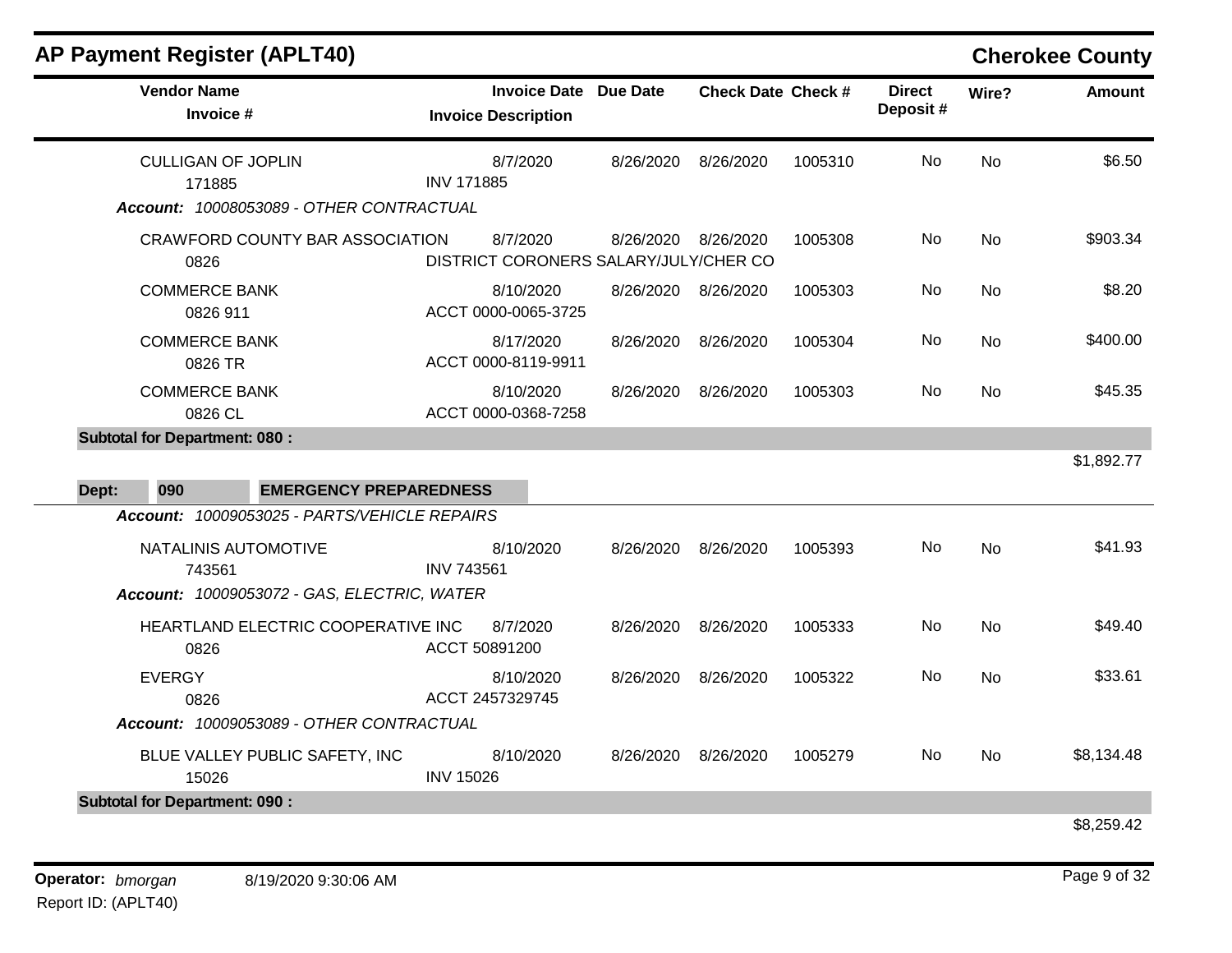|                   |                                      | <b>AP Payment Register (APLT40)</b>             |                  |                                                            |           |                           |         |                           |       | <b>Cherokee County</b> |
|-------------------|--------------------------------------|-------------------------------------------------|------------------|------------------------------------------------------------|-----------|---------------------------|---------|---------------------------|-------|------------------------|
|                   | <b>Vendor Name</b><br>Invoice #      |                                                 |                  | <b>Invoice Date Due Date</b><br><b>Invoice Description</b> |           | <b>Check Date Check #</b> |         | <b>Direct</b><br>Deposit# | Wire? | <b>Amount</b>          |
| Dept:             | 170                                  | <b>JUVENILE DETENTION</b>                       |                  |                                                            |           |                           |         |                           |       |                        |
|                   |                                      | Account: 10017053089 - OTHER CONTRACTUAL        |                  |                                                            |           |                           |         |                           |       |                        |
|                   | 6780                                 | SEK REGIONAL JUVENILE DETENTION CTR             | <b>INV 6780</b>  | 8/17/2020                                                  | 8/26/2020 | 8/26/2020                 | 1005420 | No                        | No    | \$8,939.00             |
|                   | <b>Subtotal for Department: 170:</b> |                                                 |                  |                                                            |           |                           |         |                           |       |                        |
| Dept:             | 190                                  | 911 MAPPING                                     |                  |                                                            |           |                           |         |                           |       | \$8,939.00             |
|                   |                                      | Account: 10019053021 - PRINTING/OFFICE SUPPLIES |                  |                                                            |           |                           |         |                           |       |                        |
|                   | <b>COMMERCE BANK</b><br>0826 911     |                                                 |                  | 8/10/2020<br>ACCT 0000-0065-3725                           | 8/26/2020 | 8/26/2020                 | 1005303 | No                        | No    | \$63.94                |
|                   | <b>Subtotal for Department: 190:</b> |                                                 |                  |                                                            |           |                           |         |                           |       |                        |
| Dept:             | 500                                  | <b>SOLID WASTE RECYCLING</b>                    |                  |                                                            |           |                           |         |                           |       | \$63.94                |
|                   |                                      | Account: 10050053502 - SOLID WASTE EXPENSES     |                  |                                                            |           |                           |         |                           |       |                        |
|                   | <b>FOUR STATE PRINTING</b><br>10938  |                                                 | <b>INV 10938</b> | 8/7/2020                                                   | 8/26/2020 | 8/26/2020                 | 1005325 | No                        | No    | \$1,282.38             |
|                   | <b>COMMERCE BANK</b><br>0826 SOLID   |                                                 |                  | 8/11/2020<br>ACCT 0001-2817-3697                           | 8/26/2020 | 8/26/2020                 | 1005304 | No                        | No    | \$103.91               |
|                   | 07312020C                            | SOUTHEAST KANSAS RECYCLING, INC                 | INV 07312020C    | 8/7/2020                                                   | 8/26/2020 | 8/26/2020                 | 1005428 | No                        | No    | \$1,200.00             |
|                   | <b>Subtotal for Department: 500:</b> |                                                 |                  |                                                            |           |                           |         |                           |       |                        |
|                   |                                      |                                                 |                  |                                                            |           |                           |         |                           |       | \$2,586.29             |
|                   | <b>Subtotal for Fund: 100:</b>       |                                                 |                  |                                                            |           |                           |         |                           |       |                        |
|                   |                                      |                                                 |                  |                                                            |           |                           |         |                           |       | \$63,144.70            |
| Fund:             | 103                                  | <b>TECHNOLOGY FUND</b>                          |                  |                                                            |           |                           |         |                           |       |                        |
| Dept:             | 000                                  | <b>NON-DEPARTMENTAL</b>                         |                  |                                                            |           |                           |         |                           |       |                        |
|                   |                                      |                                                 |                  |                                                            |           |                           |         |                           |       |                        |
| Operator: bmorgan |                                      | 8/19/2020 9:30:07 AM                            |                  |                                                            |           |                           |         |                           |       | Page 10 of 32          |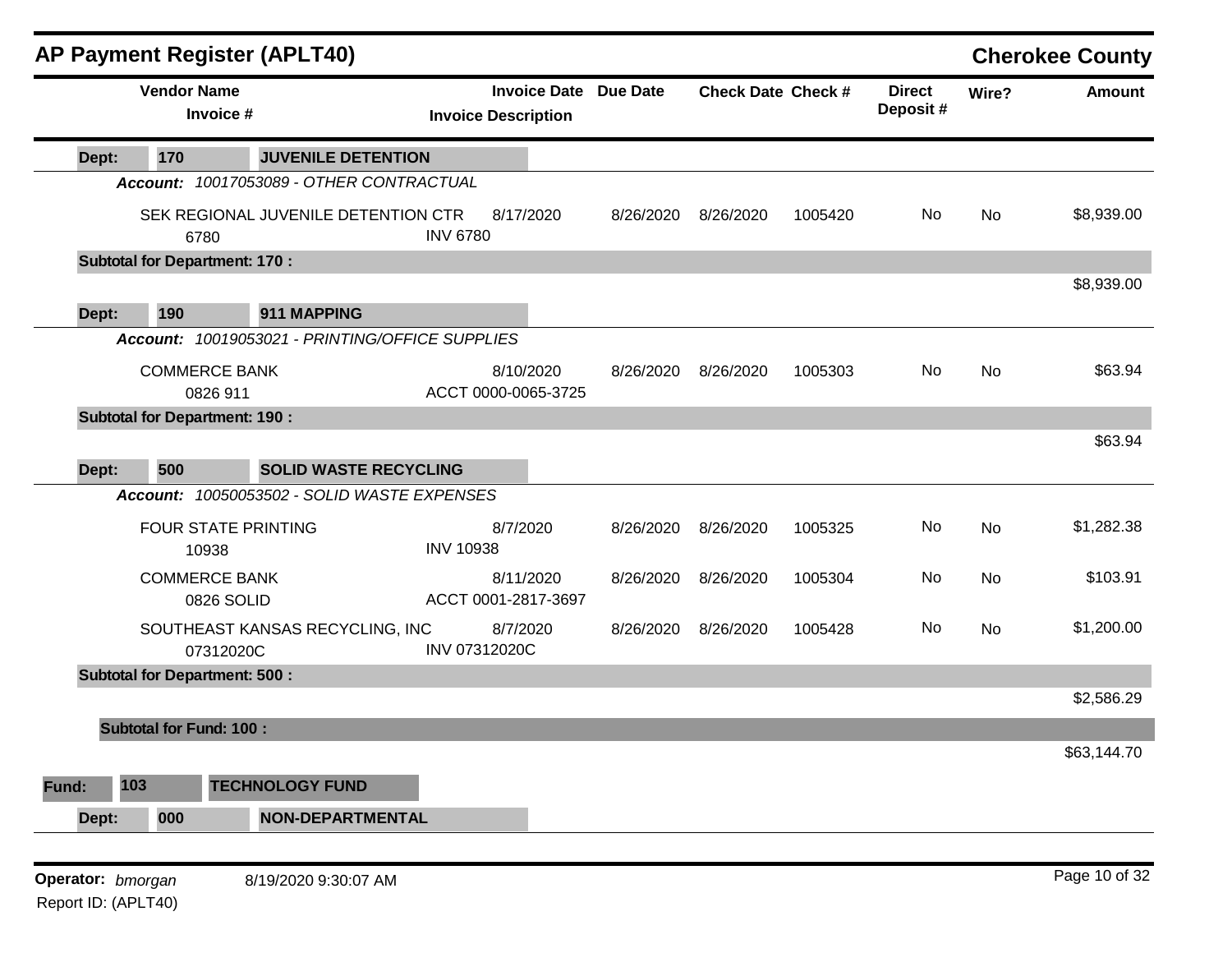| <b>AP Payment Register (APLT40)</b>                                                |                                                            |           |                           |         |                           |           | <b>Cherokee County</b> |
|------------------------------------------------------------------------------------|------------------------------------------------------------|-----------|---------------------------|---------|---------------------------|-----------|------------------------|
| <b>Vendor Name</b><br>Invoice #                                                    | <b>Invoice Date Due Date</b><br><b>Invoice Description</b> |           | <b>Check Date Check #</b> |         | <b>Direct</b><br>Deposit# | Wire?     | <b>Amount</b>          |
| Account: 10300053083 - EQUIPMENT LEASE/RENTAL                                      |                                                            |           |                           |         |                           |           |                        |
| UNDERGROUND VAULTS & STORAGE INC<br>472851<br>Account: 10300053300 - MISC PAID OUT | 8/10/2020<br><b>INV 472851</b>                             | 8/26/2020 | 8/26/2020                 | 1005444 | No.                       | <b>No</b> | \$371.00               |
| ETTINGER'S OFFICE SUPPLY<br>5307680                                                | 8/7/2020<br>INV 5307680                                    | 8/26/2020 | 8/26/2020                 | 1005319 | No.                       | <b>No</b> | \$179.96               |
| <b>Subtotal for Department: 000:</b>                                               |                                                            |           |                           |         |                           |           |                        |
|                                                                                    |                                                            |           |                           |         |                           |           | \$550.96               |
| <b>Subtotal for Fund: 103:</b>                                                     |                                                            |           |                           |         |                           |           |                        |
|                                                                                    |                                                            |           |                           |         |                           |           | \$550.96               |
| 104<br><b>TREASURER TECHNOLOG</b><br>Fund:                                         |                                                            |           |                           |         |                           |           |                        |
| 000<br><b>NON-DEPARTMENTAL</b><br>Dept:                                            |                                                            |           |                           |         |                           |           |                        |
| Account: 10400053028 - COMPUTER SUPPLIES                                           |                                                            |           |                           |         |                           |           |                        |
| <b>STRONGHOLD DATA</b>                                                             | 8/18/2020                                                  | 8/26/2020 | 8/26/2020                 | 1005429 | No.                       | <b>No</b> | \$16.99                |
| 33508                                                                              | <b>INV 33508</b>                                           |           |                           |         |                           |           |                        |
| <b>Subtotal for Department: 000:</b>                                               |                                                            |           |                           |         |                           |           | \$16.99                |
|                                                                                    |                                                            |           |                           |         |                           |           |                        |
| <b>Subtotal for Fund: 104:</b>                                                     |                                                            |           |                           |         |                           |           | \$16.99                |
| 110<br><b>ROAD AND BRIDGE</b><br><b>Fund:</b>                                      |                                                            |           |                           |         |                           |           |                        |
| 000<br><b>NON-DEPARTMENTAL</b><br>Dept:                                            |                                                            |           |                           |         |                           |           |                        |
| Account: 11000053030 - GASOLINE                                                    |                                                            |           |                           |         |                           |           |                        |
| JIM WOODS MARKETING INC<br>0037213-IN HWY<br>Account: 11000053031 - DIESEL FUEL    | 5/7/2020<br>INV # 0037213-IN                               | 8/26/2020 | 8/26/2020                 | 1005346 | No.                       | No        | \$8,439.44             |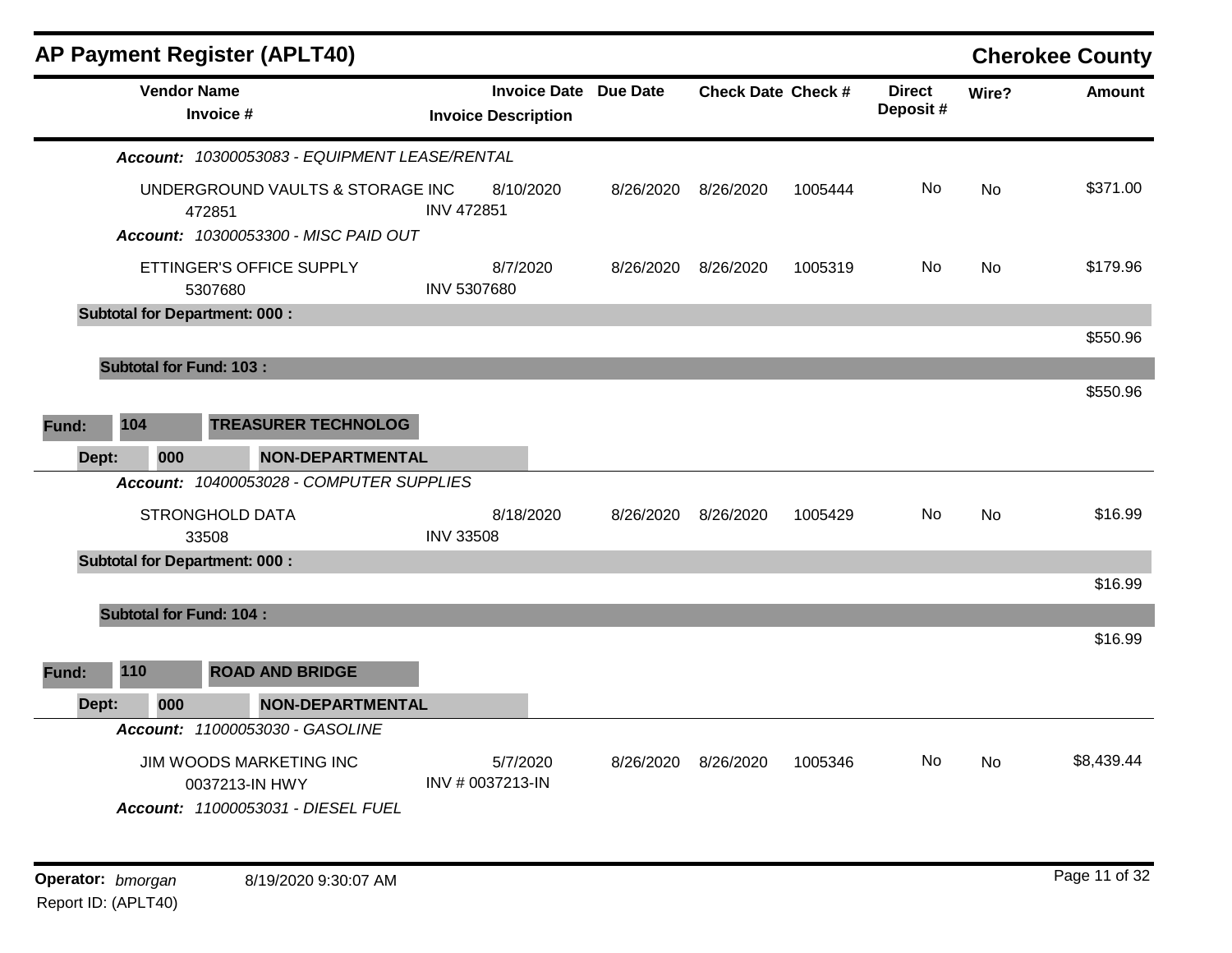| <b>Vendor Name</b>                                 | <b>Invoice Date Due Date</b>  |           | <b>Check Date Check #</b> |         | <b>Direct</b> |           |               |
|----------------------------------------------------|-------------------------------|-----------|---------------------------|---------|---------------|-----------|---------------|
| Invoice #                                          | <b>Invoice Description</b>    |           |                           |         | Deposit#      | Wire?     | <b>Amount</b> |
| MFA OIL - NEOSHO 1055<br>1789496 HWY               | 8/5/2020<br>INV #1789496      | 8/26/2020 | 8/26/2020                 | 1005388 | No            | <b>No</b> | \$404.43      |
| MFA OIL - NEOSHO 1055<br>1790592 HWY               | 8/6/2020<br>INV #1790592      | 8/26/2020 | 8/26/2020                 | 1005388 | No            | No        | \$394.89      |
| JIM WOODS MARKETING INC<br>0037213-IN HWY          | 5/7/2020<br>INV # 0037213-IN  | 8/26/2020 | 8/26/2020                 | 1005346 | No            | No        | \$1,297.05    |
| JIM WOODS MARKETING INC<br>0037693-IN HWY          | 6/1/2020<br>INV # 0037393-IN  | 8/26/2020 | 8/26/2020                 | 1005346 | No            | No        | \$9,838.21    |
| MFA OIL - NEOSHO 1055<br>1789498 HWY               | 8/5/2020<br>INV #1789498      | 8/26/2020 | 8/26/2020                 | 1005388 | No            | No        | \$752.20      |
| <b>JIM WOODS MARKETING INC</b><br>0036612 - IN HWY | 4/8/2020<br>INV # 0036612-IN  | 8/26/2020 | 8/26/2020                 | 1005346 | No            | No        | \$10,266.37   |
| MFA OIL - NEOSHO 1055<br>1797451 HWY               | 8/14/2020<br>INV #1797451     | 8/26/2020 | 8/26/2020                 | 1005388 | No            | No        | \$266.68      |
| MFA OIL - NEOSHO 1055<br>1795401 HWY               | 8/12/2020<br>INV #1795401     | 8/26/2020 | 8/26/2020                 | 1005388 | No            | No        | \$387.03      |
| MFA OIL - NEOSHO 1055<br>1789216 HWY               | 8/5/2020<br>INV #1789216      | 8/26/2020 | 8/26/2020                 | 1005388 | No            | <b>No</b> | \$800.71      |
| MFA OIL - NEOSHO 1055<br>1793026 HWY               | 8/10/2020<br>INV #1793026     | 8/26/2020 | 8/26/2020                 | 1005388 | No            | No        | \$400.94      |
| MFA OIL - NEOSHO 1055<br>1789220 HWY               | 8/5/2020<br>INV #1789220      | 8/26/2020 | 8/26/2020                 | 1005388 | No            | No        | \$383.24      |
| MFA OIL - NEOSHO 1055<br>1791823 HWY               | 8/7/2020<br>INV #1791823      | 8/26/2020 | 8/26/2020                 | 1005388 | No            | No        | \$416.77      |
| JIM WOODS MARKETING INC<br>0038591-IN HWY          | 7/15/2020<br>INV # 0038591-IN |           | 8/26/2020 8/26/2020       | 1005346 | No            | No        | \$11,781.01   |
| MFA OIL - NEOSHO 1055<br>1797453 HWY               | 8/14/2020<br>INV #1797453     | 8/26/2020 | 8/26/2020                 | 1005388 | No            | No        | \$852.30      |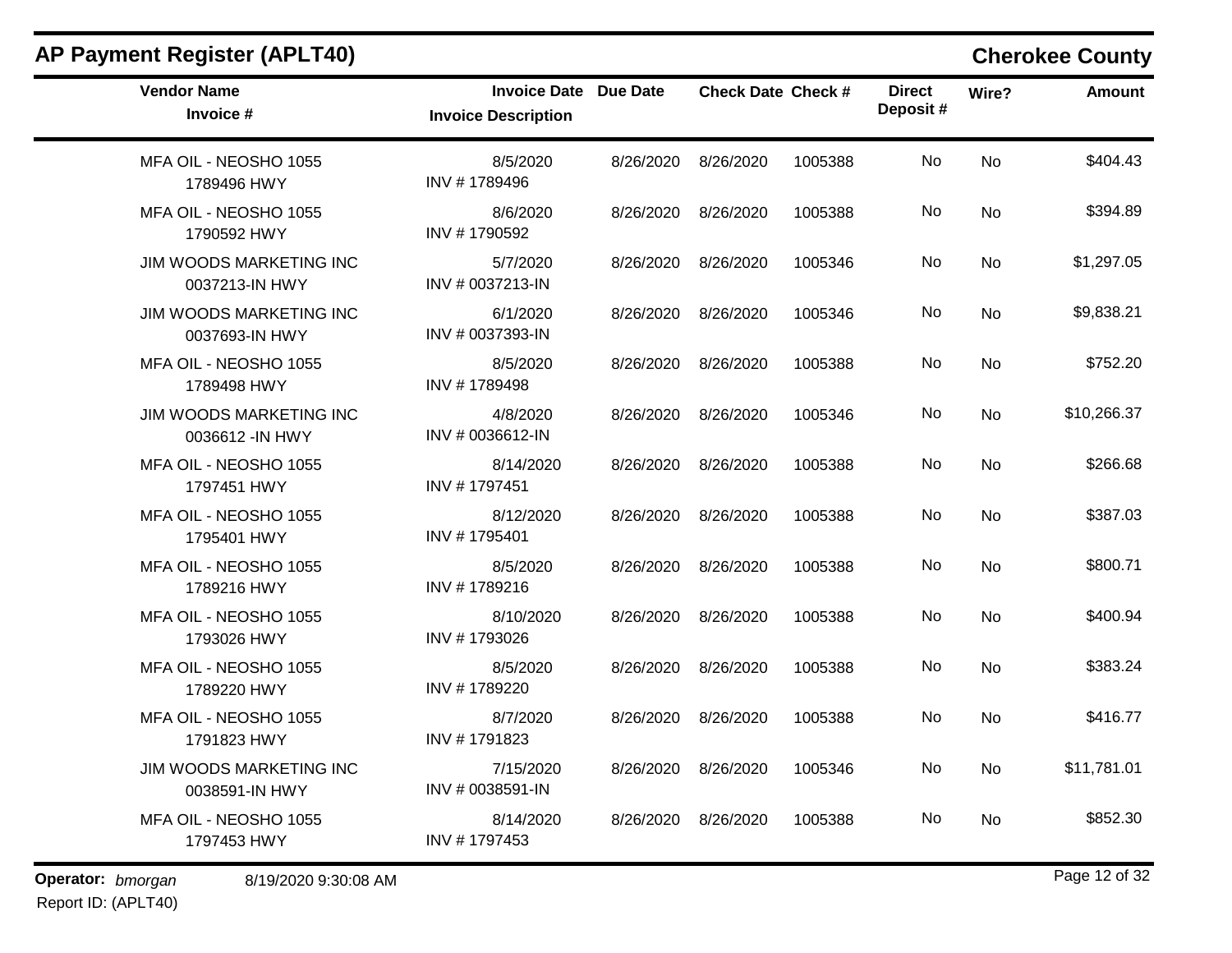| <b>AP Payment Register (APLT40)</b>                                |                                                            |           |                    |         |                           |           | <b>Cherokee County</b> |
|--------------------------------------------------------------------|------------------------------------------------------------|-----------|--------------------|---------|---------------------------|-----------|------------------------|
| <b>Vendor Name</b><br>Invoice #                                    | <b>Invoice Date Due Date</b><br><b>Invoice Description</b> |           | Check Date Check # |         | <b>Direct</b><br>Deposit# | Wire?     | <b>Amount</b>          |
| Account: 11000053032 - OIL/GREASE                                  |                                                            |           |                    |         |                           |           |                        |
| FROST OIL COMPANY<br>0218439-IN HWY<br>Account: 11000053035 - ROCK | 8/10/2020<br>INV # 0218439-IN                              | 8/26/2020 | 8/26/2020          | 1005326 | No                        | <b>No</b> | \$274.62               |
| MULBERRY LIMESTONE QUARRY CO<br>24972 HWY                          | 7/31/2020<br>INV # 24972                                   | 8/26/2020 | 8/26/2020          | 1005391 | No                        | No        | \$32,922.92            |
| Account: 11000053037 - SIGNS/POSTS                                 |                                                            |           |                    |         |                           |           |                        |
| NATIONAL SIGN CO INC<br>IN-194169 HWY                              | 7/31/2020<br>INV # IN-194169                               | 8/26/2020 | 8/26/2020          | 1005395 | No.                       | <b>No</b> | \$441.99               |
| Account: 11000053042 - BREAKROOM SUPPLIES                          |                                                            |           |                    |         |                           |           |                        |
| APPLEMARKET<br>3798363 HWY                                         | 8/13/2020<br>INV #3798363                                  | 8/26/2020 | 8/26/2020          | 1005271 | No                        | No        | \$22.29                |
| SAFETY FIRST SUPPLY CO LLC<br>20-81776 HWY                         | 8/3/2020<br>INV # 20-81776                                 | 8/26/2020 | 8/26/2020          | 1005411 | No.                       | <b>No</b> | \$66.95                |
| Account: 11000053074 - UTILITIES/TELEPHONE BILLS                   |                                                            |           |                    |         |                           |           |                        |
| EMPIRE DISTRICT ELECTRIC COMPANY<br>049852-69-2 HWY 1              | 8/12/2020<br>ACCT # 049852-69-2                            | 8/26/2020 | 8/26/2020          | 1005317 | No.                       | <b>No</b> | \$21.00                |
| EMPIRE DISTRICT ELECTRIC COMPANY<br>854931-63-1 HWY 3              | 8/12/2020<br>ACCT #854931-63-1                             | 8/26/2020 | 8/26/2020          | 1005317 | No                        | No        | \$324.88               |
| EMPIRE DISTRICT ELECTRIC COMPANY<br>158630-59-0 HWY 15             | 8/12/2020<br>ACCT #158630-59-0                             | 8/26/2020 | 8/26/2020          | 1005317 | No.                       | <b>No</b> | \$781.35               |
| Account: 11000053079 - MACHINERY/EQUIPMENT                         |                                                            |           |                    |         |                           |           |                        |
| <b>GENERAL MACHINERY OF PITTSBURG</b><br><b>SO5148 HWY</b>         | 8/13/2020<br>SO5148                                        | 8/26/2020 | 8/26/2020          | 1005330 | No.                       | No        | \$172.96               |
| NATALINIS AUTOMOTIVE<br>745414 HWY                                 | 8/14/2020<br>INV #745414                                   | 8/26/2020 | 8/26/2020          | 1005394 | No.                       | No        | \$29.06                |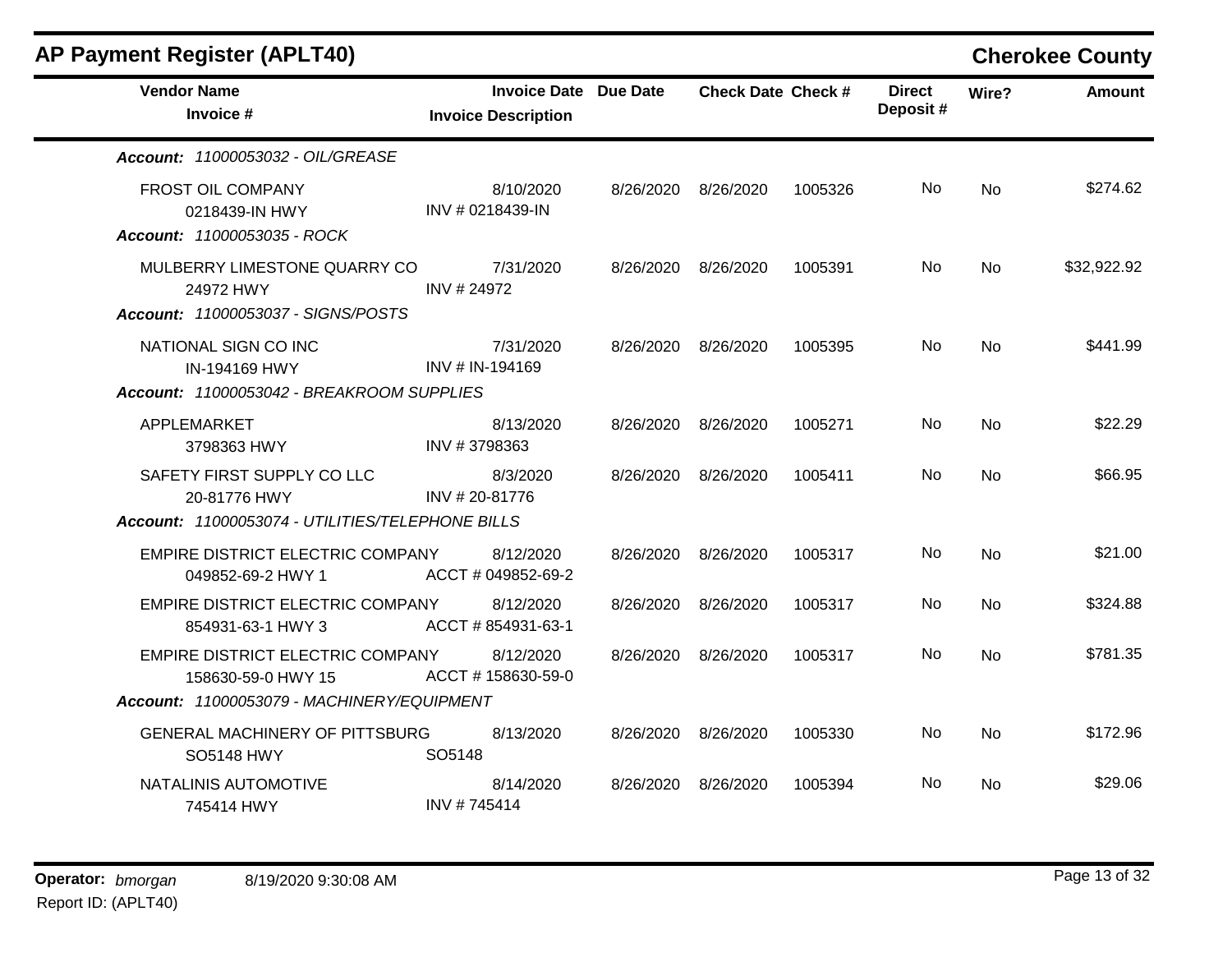| <b>Vendor Name</b><br>Invoice #                      | <b>Invoice Date</b><br><b>Invoice Description</b> | Due Date  | <b>Check Date Check #</b>   |         | <b>Direct</b><br>Deposit# | Wire?     | <b>Amount</b> |
|------------------------------------------------------|---------------------------------------------------|-----------|-----------------------------|---------|---------------------------|-----------|---------------|
| NATALINIS AUTOMOTIVE<br>745228 HWY                   | 8/12/2020<br>INV #745228                          | 8/26/2020 | 8/26/2020                   | 1005394 | No                        | <b>No</b> | \$23.48       |
| NATALINIS AUTOMOTIVE<br>745068 HWY                   | 8/11/2020<br>INV #745068                          | 8/26/2020 | 8/26/2020                   | 1005394 | No                        | No        | \$73.42       |
| NATALINIS AUTOMOTIVE<br>745188 HWY                   | 8/12/2020<br>INV #745188                          | 8/26/2020 | 8/26/2020                   | 1005394 | No                        | <b>No</b> | \$11.99       |
| NATALINIS AUTOMOTIVE<br>745107 HWY                   | 8/11/2020<br>INV #745107                          | 8/26/2020 | 8/26/2020                   | 1005394 | No                        | <b>No</b> | \$104.15      |
| <b>FARMERS COOPERATIVE ASSOCIATION</b><br>281806 HWY | 8/12/2020<br>INV #281806                          | 8/26/2020 | 8/26/2020                   | 1005323 | No                        | No        | \$1.84        |
| NATALINIS AUTOMOTIVE<br>744462 HWY                   | 8/5/2020<br>INV #744462                           | 8/26/2020 | 8/26/2020                   | 1005393 | No                        | No        | \$21.87       |
| <b>HERITAGE TRACTOR</b><br>10820970 HWY              | 7/22/2020<br>INV #10820970                        | 8/26/2020 | 8/26/2020                   | 1005336 | No                        | <b>No</b> | \$127.12      |
| NATALINIS AUTOMOTIVE<br>744701 HWY                   | 8/7/2020<br>INV #744701                           |           | 8/26/2020 8/26/2020         | 1005393 | No                        | No        | \$10.10       |
| L & S CRAIN<br>0604 HWY                              | 8/13/2020<br>INV # 0604                           |           | 8/26/2020 8/26/2020         | 1005371 | No                        | No        | \$2,100.00    |
| <b>HERITAGE TRACTOR</b><br>10795127 HWY              | 7/1/2020<br>INV #10795127                         | 8/26/2020 | 8/26/2020                   | 1005336 | No                        | <b>No</b> | \$6.18        |
| <b>MHC</b><br>T00285600868995 HWY                    | 8/4/2020<br>INV #T00285600868995                  | 8/26/2020 | 8/26/2020                   | 1005389 | No                        | <b>No</b> | \$192.06      |
| FARMERS COOPERATIVE ASSOCIATION<br>282159 HWY        | 8/17/2020<br>INV #282159                          |           | 8/26/2020 8/26/2020         | 1005323 | No.                       | No        | \$3.80        |
| <b>HERITAGE TRACTOR</b><br>10749341 HWY 1            | 6/4/2020<br>INV #10749341                         |           | 8/26/2020 8/26/2020 1005336 |         | No                        | No        | \$24.86       |
| <b>FLEETPRIDE</b><br>57157532 HWY                    | 8/10/2020<br>INV #57157532                        | 8/26/2020 | 8/26/2020                   | 1005324 | No                        | No        | \$370.35      |
| Operator: bmorgan<br>8/19/2020 9:30:09 AM            |                                                   |           |                             |         |                           |           | Page 14 of 32 |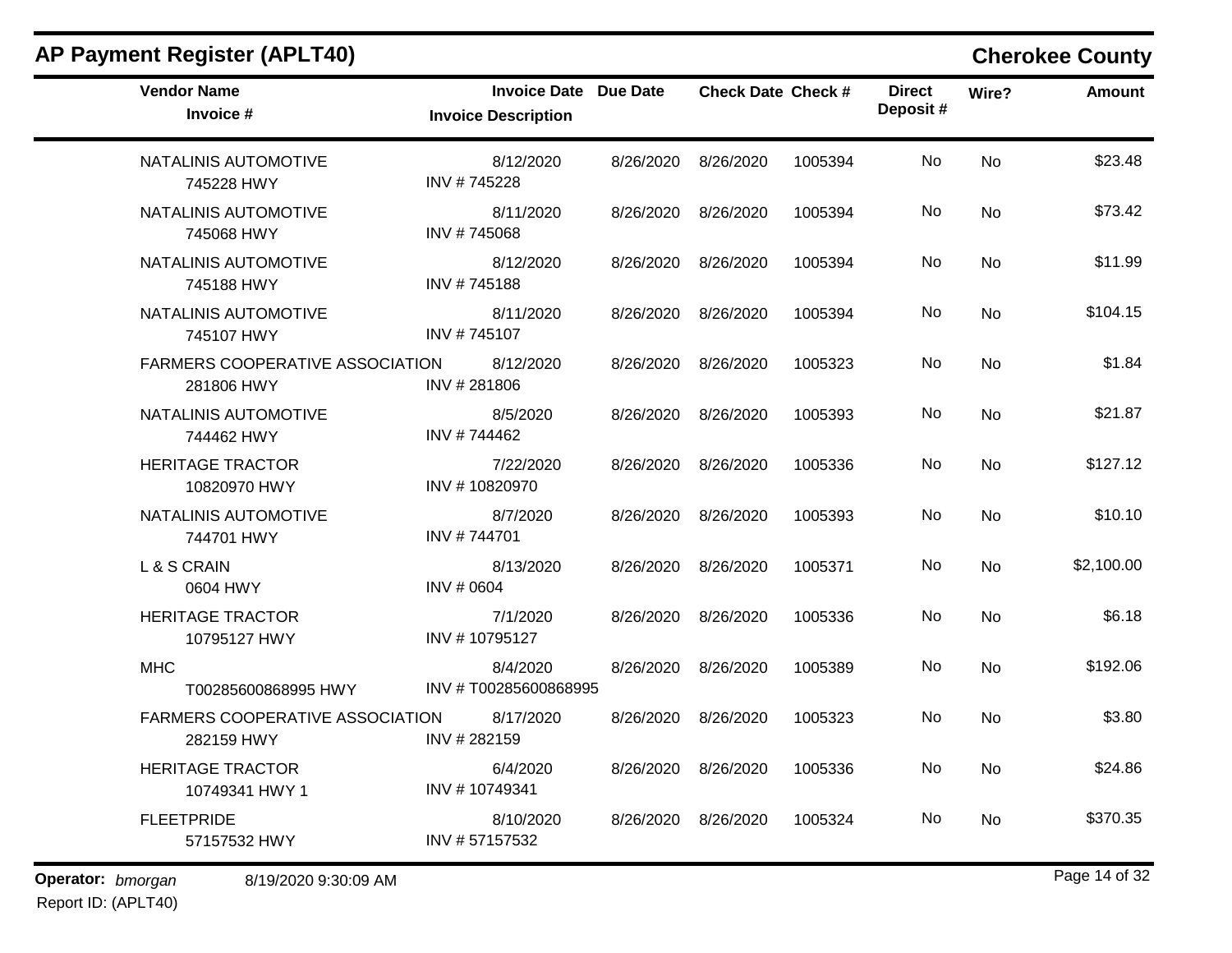| <b>AP Payment Register (APLT40)</b>       |                                                            |           |                           |         |                           |           | <b>Cherokee County</b> |
|-------------------------------------------|------------------------------------------------------------|-----------|---------------------------|---------|---------------------------|-----------|------------------------|
| <b>Vendor Name</b><br>Invoice #           | <b>Invoice Date Due Date</b><br><b>Invoice Description</b> |           | <b>Check Date Check #</b> |         | <b>Direct</b><br>Deposit# | Wire?     | <b>Amount</b>          |
| NATALINIS AUTOMOTIVE<br>745482 HWY        | 8/14/2020<br>INV #745482                                   | 8/26/2020 | 8/26/2020                 | 1005394 | No                        | No        | \$72.42                |
| <b>FLEETPRIDE</b><br>57392711 HWY         | 8/12/2020<br>INV #57392711                                 | 8/26/2020 | 8/26/2020                 | 1005324 | No                        | No        | \$403.78               |
| NATALINIS AUTOMOTIVE<br>744914 HWY        | 8/10/2020<br>INV #744914                                   | 8/26/2020 | 8/26/2020                 | 1005393 | No                        | No        | \$84.15                |
| NATALINIS AUTOMOTIVE<br>744915 HWY        | 8/10/2020<br>INV #744915                                   | 8/26/2020 | 8/26/2020                 | 1005394 | No                        | <b>No</b> | \$1.98                 |
| NATALINIS AUTOMOTIVE<br>745082 HWY        | 8/11/2020<br>INV #745082                                   | 8/26/2020 | 8/26/2020                 | 1005394 | No                        | <b>No</b> | \$2.72                 |
| NATALINIS AUTOMOTIVE<br>745260 HWY        | 8/12/2020<br>INV #745260                                   | 8/26/2020 | 8/26/2020                 | 1005394 | No                        | No        | \$59.60                |
| <b>HERITAGE TRACTOR</b><br>10772589 HWY   | 6/17/2020<br>INV #10772589                                 | 8/26/2020 | 8/26/2020                 | 1005336 | No                        | No        | \$44.78                |
| NATALINIS AUTOMOTIVE<br>744382 HWY        | 8/4/2020<br>INV #744382                                    | 8/26/2020 | 8/26/2020                 | 1005393 | No                        | No        | \$52.55                |
| JOHN FABICK TRACTOR CO<br>PIJO0395958 HWY | 8/17/2020<br>INV # PIJO0395958                             | 8/26/2020 | 8/26/2020                 | 1005347 | No                        | <b>No</b> | \$550.50               |
| <b>FLEETPRIDE</b><br>56844457 HWY         | 8/4/2020<br>INV #56844457                                  | 8/26/2020 | 8/26/2020                 | 1005324 | No                        | No        | \$129.24               |
| NATALINIS AUTOMOTIVE<br>744611 HWY        | 8/6/2020<br>INV #744611                                    | 8/26/2020 | 8/26/2020                 | 1005393 | No                        | No        | \$59.76                |
| NATALINIS AUTOMOTIVE<br>744318 HWY        | 8/4/2020<br>INV #744318                                    | 8/26/2020 | 8/26/2020                 | 1005393 | No                        | No        | \$40.87                |
| <b>HERITAGE TRACTOR</b><br>10764109 HWY   | 6/12/2020<br>INV #10764109                                 |           | 8/26/2020 8/26/2020       | 1005336 | No                        | No        | \$515.12               |
| <b>KIRKLAND</b><br>373779 HWY             | 8/5/2020<br>INV #373779                                    | 8/26/2020 | 8/26/2020                 | 1005366 | No                        | No        | \$64.00                |
| Operator: bmorgan<br>8/19/2020 9:30:10 AM |                                                            |           |                           |         |                           |           | Page 15 of 32          |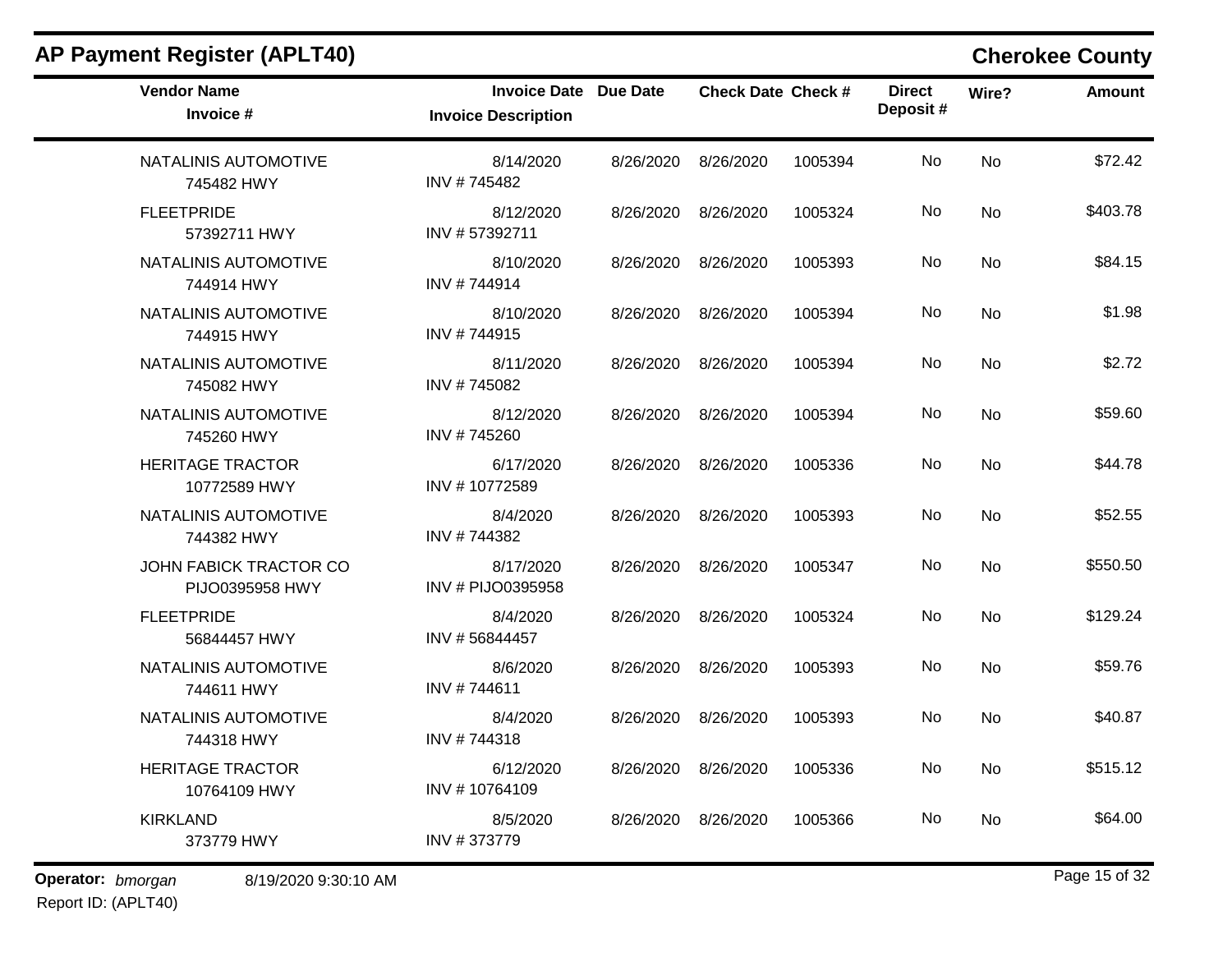| <b>Vendor Name</b><br>Invoice #                    | <b>Invoice Date Due Date</b><br><b>Invoice Description</b> |           | <b>Check Date Check #</b> |         | <b>Direct</b><br>Deposit# | Wire?     | <b>Amount</b> |
|----------------------------------------------------|------------------------------------------------------------|-----------|---------------------------|---------|---------------------------|-----------|---------------|
| NATALINIS AUTOMOTIVE<br>744586 HWY                 | 8/6/2020<br>INV #744586                                    | 8/26/2020 | 8/26/2020                 | 1005393 | No                        | <b>No</b> | \$5.99        |
| NATALINIS AUTOMOTIVE<br>744546 HWY                 | 8/5/2020<br>INV #744546                                    | 8/26/2020 | 8/26/2020                 | 1005393 | No                        | <b>No</b> | \$14.52       |
| NATALINIS AUTOMOTIVE<br>744590 HWY                 | 8/6/2020<br>INV #744590                                    |           | 8/26/2020 8/26/2020       | 1005393 | No                        | No        | \$10.10       |
| JOHN FABICK TRACTOR CO<br>PIJO0394891 HWY          | 8/4/2020<br>INV # PIJO0394891                              | 8/26/2020 | 8/26/2020                 | 1005347 | No                        | No        | \$5,658.97    |
| <b>KIRKLAND</b><br>599574 HWY                      | 6/30/2020<br>INV #599574                                   | 8/26/2020 | 8/26/2020                 | 1005366 | No                        | No        | \$56.00       |
| JOHN FABICK TRACTOR CO<br>PIJO0394890 HWY          | 8/4/2020<br>INV # PIJO0394890                              | 8/26/2020 | 8/26/2020                 | 1005347 | No                        | No        | \$668.16      |
| <b>COPY PRODUCTS INC</b><br>340647 HWY             | 8/13/2020<br>INV #340647                                   | 8/26/2020 | 8/26/2020                 | 1005307 | No                        | <b>No</b> | \$113.14      |
| NATALINIS AUTOMOTIVE<br>744768 HWY                 | 8/7/2020<br>INV #744768                                    | 8/26/2020 | 8/26/2020                 | 1005393 | No                        | <b>No</b> | \$121.95      |
| Account: 11000053080 - MAINTENANCE/BLDGS & GROUNDS |                                                            |           |                           |         |                           |           |               |
| CLEAN THE UNIFORM CO JOPLIN<br>20156181 HWY        | 8/10/2020<br>INV #20156181                                 |           | 8/26/2020 8/26/2020       | 1005300 | No                        | No        | \$90.69       |
| CLEAN THE UNIFORM CO JOPLIN<br>20154685 HWY        | 8/3/2020<br>INV #20154685                                  | 8/26/2020 | 8/26/2020                 | 1005300 | <b>No</b>                 | No        | \$16.04       |
| Account: 11000053089 - OTHER CONTRACTUAL           |                                                            |           |                           |         |                           |           |               |
| <b>CINTAS CORP</b><br>8404759080 HWY               | 8/7/2020<br>INV #84047559080                               | 8/26/2020 | 8/26/2020                 | 1005298 | No                        | <b>No</b> | \$65.95       |
| <b>Subtotal for Department: 000:</b>               |                                                            |           |                           |         |                           |           |               |
|                                                    |                                                            |           |                           |         |                           |           | \$93,713.49   |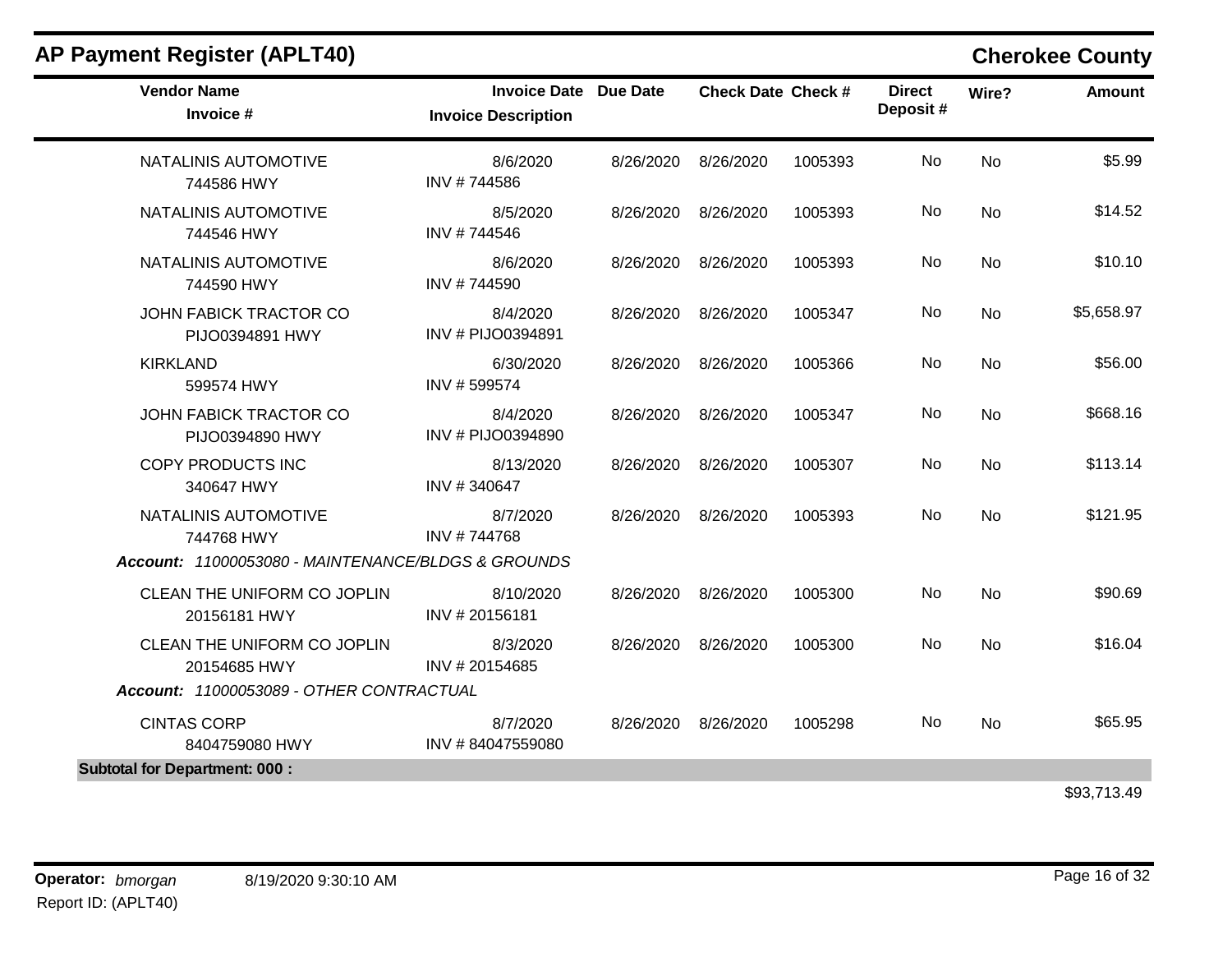|       |                                      |                                       | <b>AP Payment Register (APLT40)</b>               |                            |           |                              |                           |         |                           |           | <b>Cherokee County</b> |
|-------|--------------------------------------|---------------------------------------|---------------------------------------------------|----------------------------|-----------|------------------------------|---------------------------|---------|---------------------------|-----------|------------------------|
|       |                                      | <b>Vendor Name</b><br>Invoice #       |                                                   | <b>Invoice Description</b> |           | <b>Invoice Date Due Date</b> | <b>Check Date Check #</b> |         | <b>Direct</b><br>Deposit# | Wire?     | <b>Amount</b>          |
|       | <b>Subtotal for Fund: 110:</b>       |                                       |                                                   |                            |           |                              |                           |         |                           |           |                        |
| Fund: | 130                                  |                                       | <b>NOXIOUS WEED</b>                               |                            |           |                              |                           |         |                           |           | \$93,713.49            |
| Dept: | 000                                  |                                       | NON-DEPARTMENTAL                                  |                            |           |                              |                           |         |                           |           |                        |
|       |                                      |                                       | Account: 13000053029 - MISC SUPPLIES              |                            |           |                              |                           |         |                           |           |                        |
|       |                                      | <b>COMMERCE BANK</b>                  |                                                   | 8/10/2020                  |           | 8/26/2020                    | 8/26/2020                 | 1005303 | No                        | No        | \$283.86               |
|       |                                      | 0826                                  | Account: 13000053141 - CHEMICALS                  | ACCT 0000-6648-3165        |           |                              |                           |         |                           |           |                        |
|       |                                      |                                       | NUTRIEN AG SOLUTIONS                              | 8/7/2020                   |           | 8/26/2020                    | 8/26/2020                 | 1005397 | No                        | <b>No</b> | \$1,992.70             |
|       |                                      | 0826                                  |                                                   | ACCT 1273107               |           |                              |                           |         |                           |           |                        |
|       | <b>Subtotal for Department: 000:</b> |                                       |                                                   |                            |           |                              |                           |         |                           |           | \$2,276.56             |
|       | <b>Subtotal for Fund: 130:</b>       |                                       |                                                   |                            |           |                              |                           |         |                           |           |                        |
|       |                                      |                                       |                                                   |                            |           |                              |                           |         |                           |           | \$2,276.56             |
| Fund: | 140                                  | <b>HEALTH</b>                         |                                                   |                            |           |                              |                           |         |                           |           |                        |
| Dept: | 000                                  |                                       | <b>NON-DEPARTMENTAL</b>                           |                            |           |                              |                           |         |                           |           |                        |
|       |                                      |                                       | Account: 14000053021 - PRINTING/OFFICE SUPPLIES   |                            |           |                              |                           |         |                           |           |                        |
|       |                                      | MCCARTY'S<br>01763200                 |                                                   | INV 01763200               | 8/17/2020 | 8/26/2020                    | 8/26/2020                 | 1005384 | No                        | <b>No</b> | \$36.81                |
|       |                                      | <b>MCCARTY'S</b><br>01762900          |                                                   | 8/17/2020<br>INV 017629-00 |           | 8/26/2020                    | 8/26/2020                 | 1005384 | No                        | No        | \$7.24                 |
|       |                                      | QUILL CORPORATION<br>9346852          |                                                   | INV 9346852                | 8/17/2020 |                              | 8/26/2020 8/26/2020       | 1005404 | No                        | No.       | \$33.58                |
|       |                                      |                                       | Account: 14000053072 - GAS, ELECTRIC, WATER/PHONE |                            |           |                              |                           |         |                           |           |                        |
|       |                                      | <b>VERIZON WIRELESS</b><br>9860656159 |                                                   | INV 9860656159             | 8/17/2020 |                              | 8/26/2020 8/26/2020       | 1005445 | No                        | No        | \$131.47               |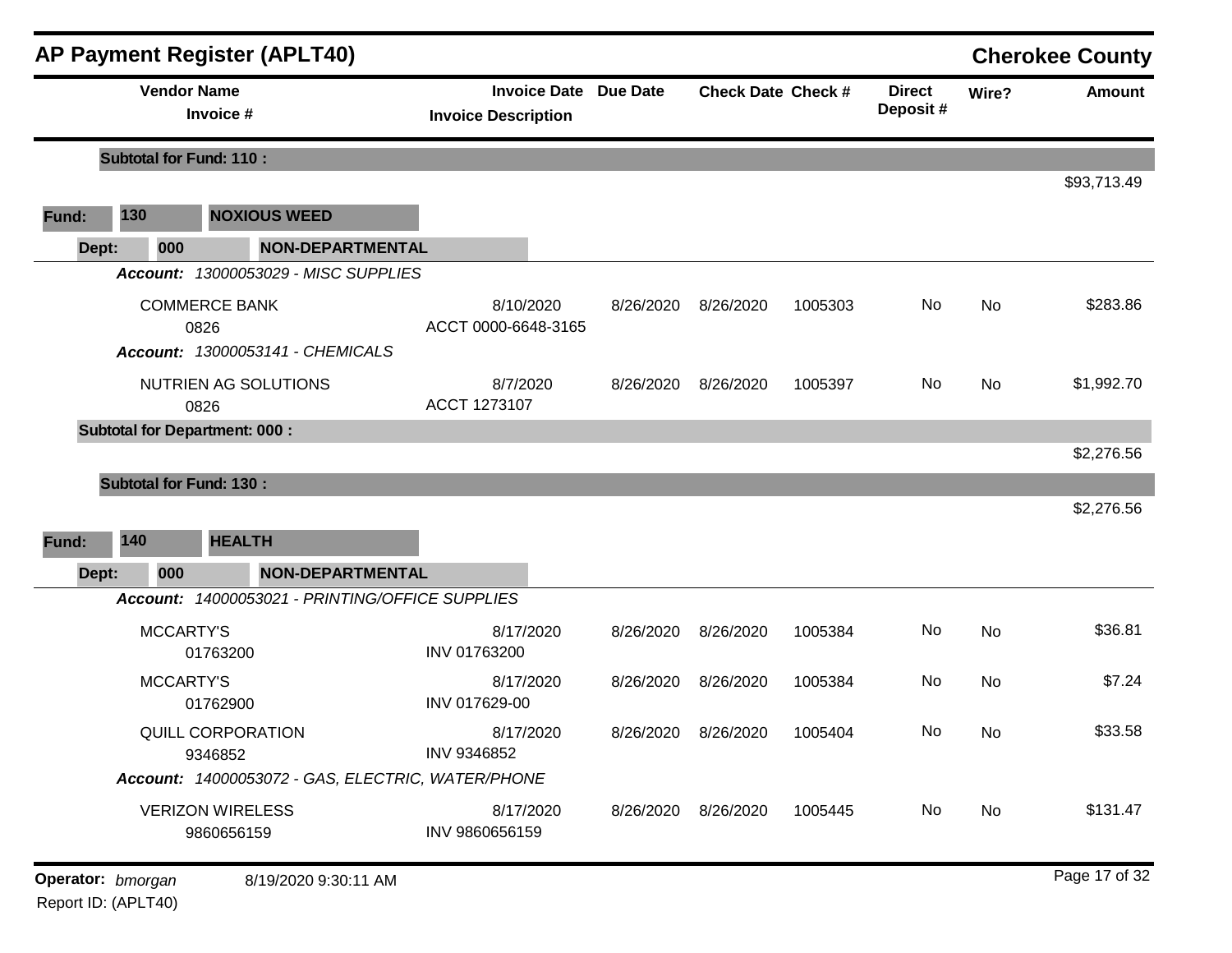| <b>AP Payment Register (APLT40)</b>                                               |                                                            |           |                           |         |                           |           | <b>Cherokee County</b> |
|-----------------------------------------------------------------------------------|------------------------------------------------------------|-----------|---------------------------|---------|---------------------------|-----------|------------------------|
| <b>Vendor Name</b><br>Invoice #                                                   | <b>Invoice Date Due Date</b><br><b>Invoice Description</b> |           | <b>Check Date Check #</b> |         | <b>Direct</b><br>Deposit# | Wire?     | <b>Amount</b>          |
| Account: 14000053076 - PROFESSIONAL SERVICES                                      |                                                            |           |                           |         |                           |           |                        |
| CRAW-KAN TELEPHONE COOPERATIVE INC<br>0826 HE<br>Account: 14000053182 - CONTRACTS | 8/17/2020<br>ACCT 129793                                   | 8/26/2020 | 8/26/2020                 | 1005309 | No                        | <b>No</b> | \$21.25                |
| COMMUNITY HEALTH CENTER OF SEK INC<br>4011                                        | 8/17/2020<br><b>INV 4011</b>                               | 8/26/2020 | 8/26/2020                 | 1005305 | No.                       | No        | \$100.00               |
| <b>MEDICAL WASTE SERVICES</b><br>W130670                                          | 8/17/2020<br><b>INV W130670</b>                            | 8/26/2020 | 8/26/2020                 | 1005386 | No.                       | No        | \$99.00                |
| <b>Subtotal for Department: 000:</b>                                              |                                                            |           |                           |         |                           |           |                        |
|                                                                                   |                                                            |           |                           |         |                           |           | \$429.35               |
| <b>Subtotal for Fund: 140:</b>                                                    |                                                            |           |                           |         |                           |           |                        |
|                                                                                   |                                                            |           |                           |         |                           |           | \$429.35               |
| 160<br><b>DIRECT ELECTION</b><br>Fund:                                            |                                                            |           |                           |         |                           |           |                        |
| <b>NON-DEPARTMENTAL</b><br>Dept:<br>000                                           |                                                            |           |                           |         |                           |           |                        |
| Account: 16000053021 - PRINTING/OFFICE SUPPLIES                                   |                                                            |           |                           |         |                           |           |                        |
| <b>COMMERCE BANK</b><br>0826 CL                                                   | 8/10/2020<br>ACCT 0000-0368-7258                           | 8/26/2020 | 8/26/2020                 | 1005303 | No                        | <b>No</b> | \$119.19               |
| <b>COMMERCE BANK</b><br>0826 CL                                                   | 8/10/2020<br>ACCT 0000-0368-7258                           | 8/26/2020 | 8/26/2020                 | 1005303 | No.                       | No        | \$97.83                |
| <b>COMMERCE BANK</b><br>0826 CL1                                                  | 8/10/2020<br>ACCT 0000-3163-7671                           | 8/26/2020 | 8/26/2020                 | 1005303 | No.                       | No        | \$219.80               |
| Account: 16000053023 - EMPLOYEE FOOD/MEALS                                        |                                                            |           |                           |         |                           |           |                        |
| APPLEMARKET<br>0826                                                               | 8/7/2020<br><b>ELECTION</b>                                | 8/26/2020 | 8/26/2020                 | 1005271 | No                        | <b>No</b> | \$159.88               |
| <b>COMMERCE BANK</b><br>0826 CL                                                   | 8/10/2020<br>ACCT 0000-0368-7258                           | 8/26/2020 | 8/26/2020                 | 1005303 | No                        | No        | \$43.50                |
|                                                                                   |                                                            |           |                           |         |                           |           |                        |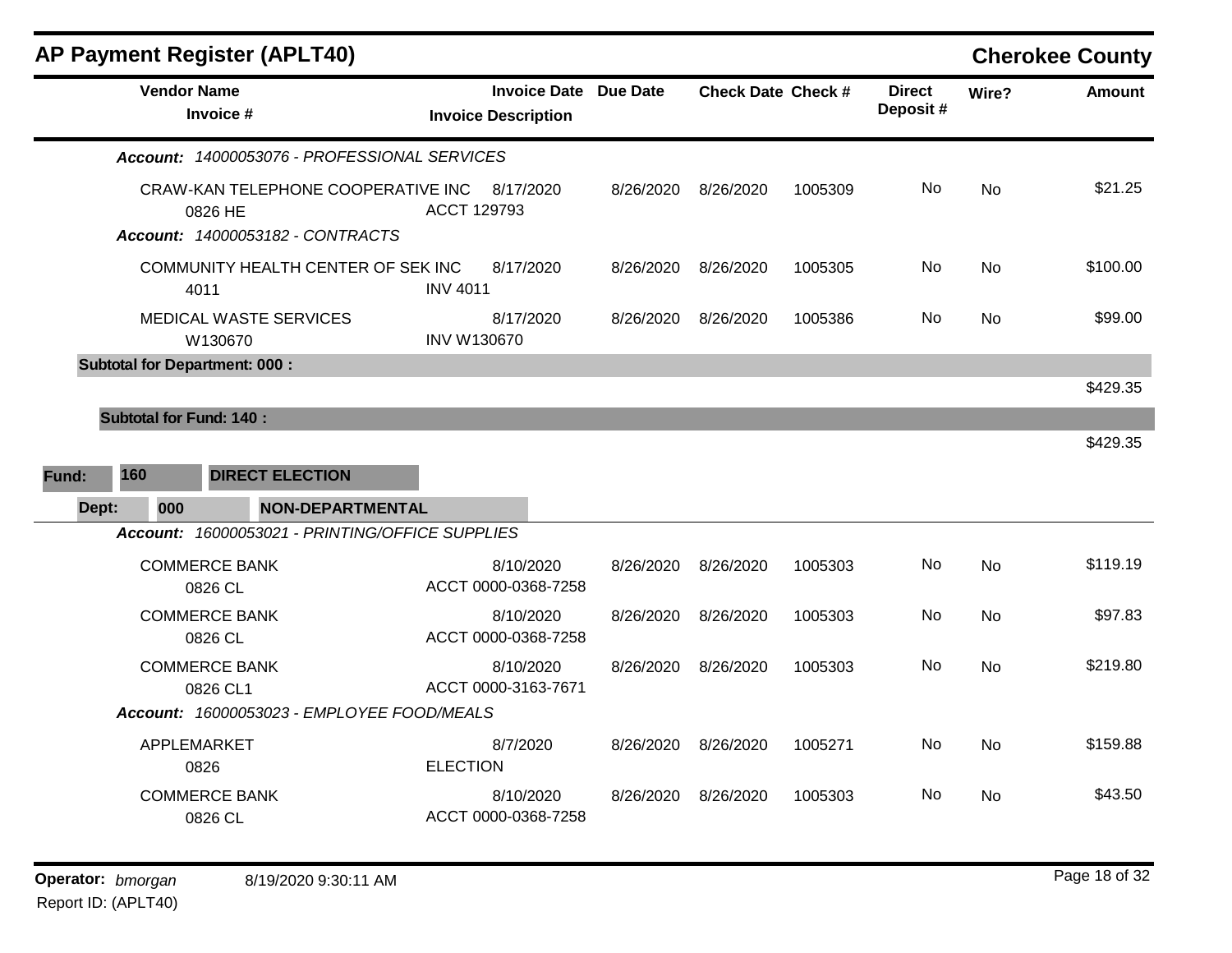| <b>AP Payment Register (APLT40)</b>                                                     |                                                     |           |                           |         |                           |           | <b>Cherokee County</b> |
|-----------------------------------------------------------------------------------------|-----------------------------------------------------|-----------|---------------------------|---------|---------------------------|-----------|------------------------|
| <b>Vendor Name</b><br>Invoice #                                                         | Invoice Date Due Date<br><b>Invoice Description</b> |           | <b>Check Date Check #</b> |         | <b>Direct</b><br>Deposit# | Wire?     | <b>Amount</b>          |
| <b>COMMERCE BANK</b><br>0826 CL1<br>Account: 16000053029 - MISC SUPPLIES                | 8/10/2020<br>ACCT 0000-3163-7671                    | 8/26/2020 | 8/26/2020                 | 1005303 | No.                       | <b>No</b> | \$48.23                |
| TRUE VALUE COLUMBUS<br>A415277<br>Account: 16000053073 - TRANSPORTATION                 | 8/7/2020<br><b>TRANS A415277</b>                    | 8/26/2020 | 8/26/2020                 | 1005440 | No                        | <b>No</b> | \$15.99                |
| PAULA R CHENEY<br>0826                                                                  | 8/17/2020<br>MILEAGE/ELECTION                       | 8/26/2020 | 8/26/2020                 | 1005402 | No                        | <b>No</b> | \$229.68               |
| Account: 16000053078 - LEGAL PRINTING/ADVERTISING<br><b>COLUMBUS NEWS REPORT</b><br>801 | 8/7/2020<br><b>LEGAL/CANVASS DATE</b>               | 8/26/2020 | 8/26/2020                 | 1005302 | No                        | <b>No</b> | \$16.00                |
| Account: 16000053079 - MAINT/REPAIRS MACH/EQUIP                                         |                                                     |           |                           |         |                           |           |                        |
| ELECTION SYSTEMS & SOFTWARE<br>1145456                                                  | 8/7/2020<br>INV 1145456                             | 8/26/2020 | 8/26/2020                 | 1005314 | No                        | No        | \$432.96               |
| <b>COMMERCE BANK</b><br>0826 CL                                                         | 8/10/2020<br>ACCT 0000-0368-7258                    | 8/26/2020 | 8/26/2020                 | 1005303 | No                        | <b>No</b> | \$30.00                |
| Account: 16000053081 - MISC EXPENSE                                                     |                                                     |           |                           |         |                           |           |                        |
| <b>COMMERCE BANK</b><br>0826 CL                                                         | 8/10/2020<br>ACCT 0000-0368-7258                    | 8/26/2020 | 8/26/2020                 | 1005303 | No                        | No        | \$16.84                |
| Account: 16000053087 - BUILDING RENTAL                                                  |                                                     |           |                           |         |                           |           |                        |
| <b>GALENA CITY HALL</b><br>0826                                                         | 8/13/2020<br><b>BUILDING RENTAL</b>                 | 8/26/2020 | 8/26/2020                 | 1005328 | No                        | <b>No</b> | \$50.00                |
| WEIR CIVIC CLUB BLDG<br>0826                                                            | 8/13/2020<br><b>BUILDING RENTAL</b>                 | 8/26/2020 | 8/26/2020                 | 1005447 | No                        | <b>No</b> | \$50.00                |
| ROSELAND CITY HALL<br>0826                                                              | 8/13/2020<br><b>BUILDING RENTAL</b>                 | 8/26/2020 | 8/26/2020                 | 1005410 | No                        | No        | \$50.00                |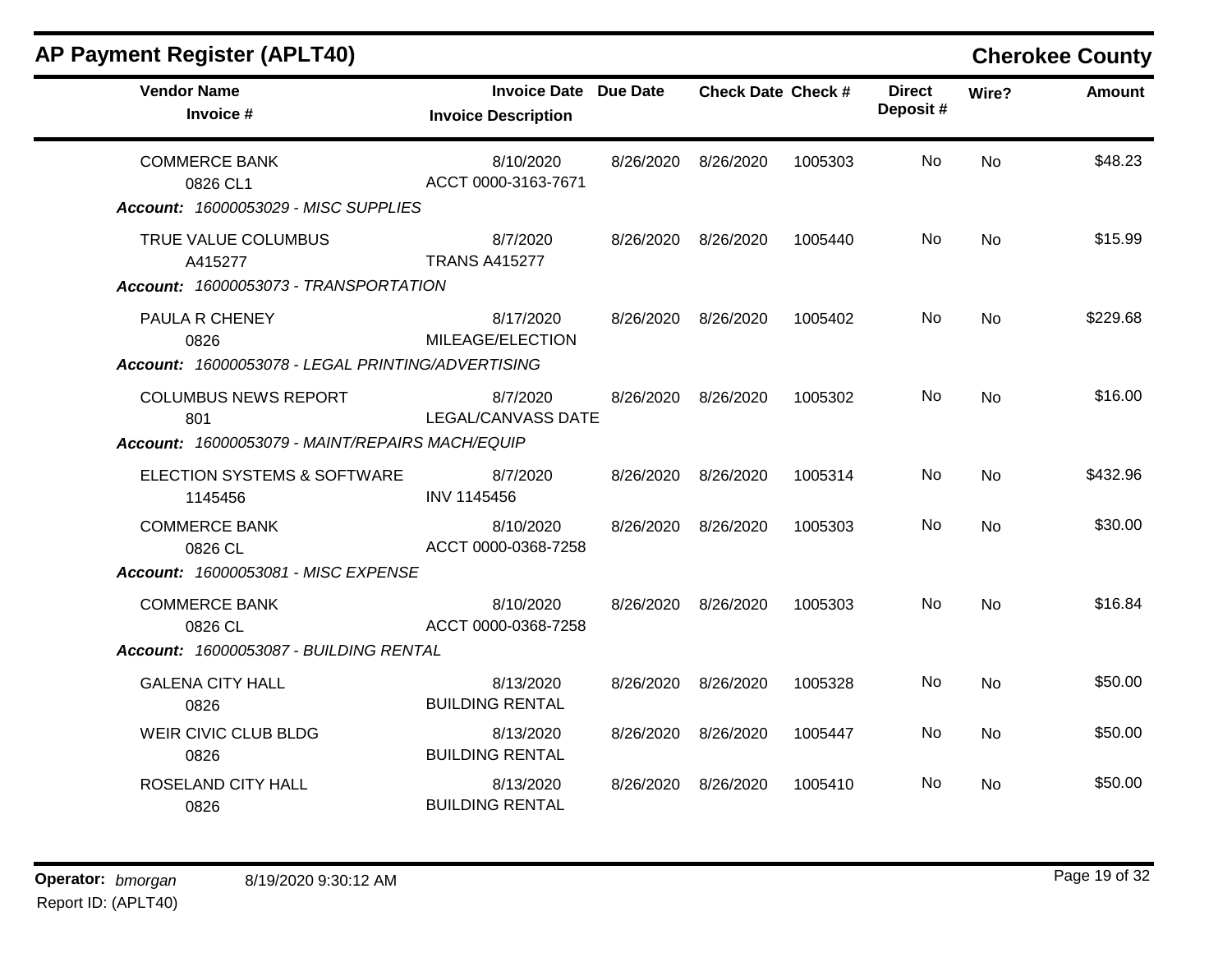|  |  |  | AP Payment Register (APLT40) |
|--|--|--|------------------------------|
|--|--|--|------------------------------|

 $\blacksquare$ 

# **Cherokee County**

| <b>Vendor Name</b><br>Invoice #                      | <b>Invoice Date Due Date</b><br><b>Invoice Description</b> |                     | <b>Check Date Check #</b> |         | <b>Direct</b><br>Deposit# | Wire?     | <b>Amount</b> |
|------------------------------------------------------|------------------------------------------------------------|---------------------|---------------------------|---------|---------------------------|-----------|---------------|
| <b>BAXTER SPRINGS COMM BLDG</b><br>0826              | 8/13/2020<br><b>BUILDING RENTAL</b>                        |                     | 8/26/2020 8/26/2020       | 1005278 | No                        | <b>No</b> | \$50.00       |
| <b>CENTER CHRISTIAN CHURCH</b><br>0826               | 8/13/2020<br><b>BUILDING RENTAL</b>                        |                     | 8/26/2020 8/26/2020       | 1005290 | No                        | No        | \$50.00       |
| RIVERTON HOUSE OF PRAYER CHURCH<br>0826              | 8/13/2020<br><b>BUILDING RENTAL</b>                        | 8/26/2020           | 8/26/2020                 | 1005408 | No                        | No        | \$50.00       |
| <b>SCAMMON CITY HALL</b><br>0826                     | 8/13/2020<br><b>BUILDING RENTAL</b>                        | 8/26/2020 8/26/2020 |                           | 1005418 | No                        | <b>No</b> | \$50.00       |
| WEST MINERAL VOLUNTEER FIREFIGHTER 8/13/2020<br>0826 | <b>BUILDING RENTAL</b>                                     | 8/26/2020 8/26/2020 |                           | 1005448 | No                        | No        | \$50.00       |
| <b>GALENA SENIOR CITIZEN</b><br>0826                 | 8/13/2020<br><b>BUILDING RENTAL</b>                        |                     | 8/26/2020 8/26/2020       | 1005329 | No.                       | <b>No</b> | \$50.00       |
| <b>Account: 16000053280 - POLL WORKERS</b>           |                                                            |                     |                           |         |                           |           |               |
| <b>BONNIE FREEMAN</b><br>0826                        | 8/13/2020<br><b>ELECTION</b>                               |                     | 8/26/2020 8/26/2020       | 1005280 | No                        | <b>No</b> | \$250.00      |
| <b>HEATHER GODFREY</b><br>0826                       | 8/13/2020<br><b>ELECTION</b>                               | 8/26/2020           | 8/26/2020                 | 1005334 | No                        | No        | \$275.00      |
| JOYCE COLLEEN FORREST<br>0826                        | 8/13/2020<br><b>ELECTION</b>                               |                     | 8/26/2020 8/26/2020       | 1005352 | No                        | <b>No</b> | \$250.00      |
| <b>ANGELA BURGER</b><br>0826                         | 8/13/2020<br><b>ELECTION</b>                               | 8/26/2020 8/26/2020 |                           | 1005268 | No                        | No        | \$275.00      |
| NANCY P HERRENBRUCK<br>0826                          | 8/13/2020<br><b>ELECTION</b>                               |                     | 8/26/2020 8/26/2020       | 1005392 | No                        | No        | \$250.00      |
| <b>MARY L NEWPORT</b><br>0826                        | 8/13/2020<br><b>ELECTION</b>                               | 8/26/2020           | 8/26/2020                 | 1005383 | No                        | No        | \$250.00      |
| <b>KALEY MURILLO</b><br>0826                         | 8/13/2020<br><b>ELECTION</b>                               | 8/26/2020           | 8/26/2020                 | 1005355 | No                        | No        | \$325.00      |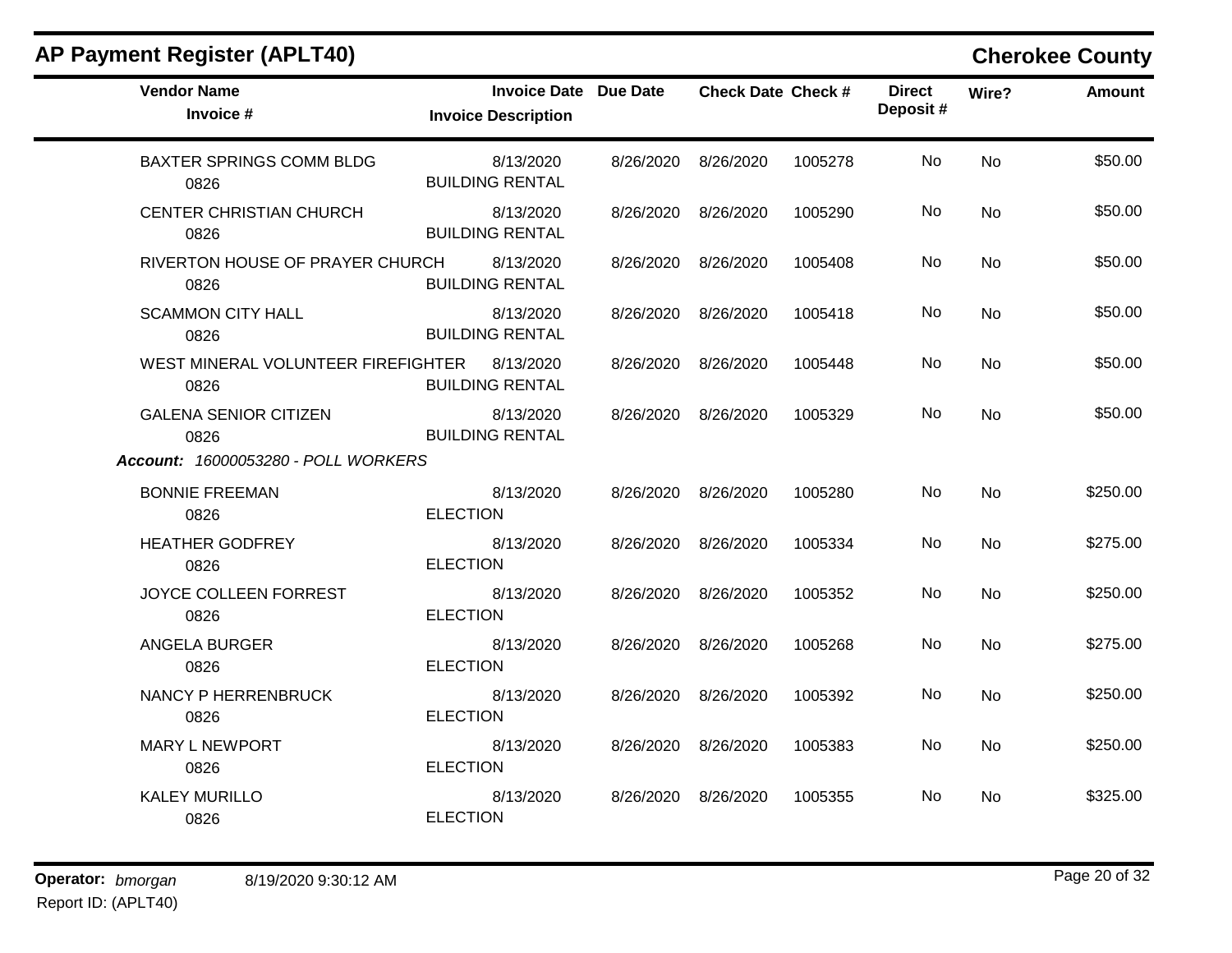| <b>AP Payment Register (APLT40)</b> |                                                            |           |                           |         |                           |       | <b>Cherokee County</b> |
|-------------------------------------|------------------------------------------------------------|-----------|---------------------------|---------|---------------------------|-------|------------------------|
| <b>Vendor Name</b><br>Invoice #     | <b>Invoice Date Due Date</b><br><b>Invoice Description</b> |           | <b>Check Date Check #</b> |         | <b>Direct</b><br>Deposit# | Wire? | <b>Amount</b>          |
| <b>LESTA HALL</b><br>0826           | 8/13/2020<br><b>ELECTION</b>                               | 8/26/2020 | 8/26/2020                 | 1005374 | No                        | No    | \$300.00               |
| <b>KATIE ANN MILLER</b><br>0826     | 8/13/2020<br><b>ELECTION</b>                               | 8/26/2020 | 8/26/2020                 | 1005361 | No                        | No    | \$250.00               |
| <b>MEAGAN GODFREY</b><br>0826       | 8/13/2020<br><b>ELECTION</b>                               | 8/26/2020 | 8/26/2020                 | 1005385 | No                        | No    | \$275.00               |
| PATRICIA A HALE<br>0826             | 8/13/2020<br><b>ELECTION</b>                               | 8/26/2020 | 8/26/2020                 | 1005400 | No                        | No    | \$325.00               |
| <b>LINDA K ESTRADA</b><br>0826      | 8/13/2020<br><b>ELECTION</b>                               | 8/26/2020 | 8/26/2020                 | 1005377 | No                        | No    | \$250.00               |
| PATRICIA J MCCORKLE<br>0826         | 8/13/2020<br><b>ELECTION</b>                               | 8/26/2020 | 8/26/2020                 | 1005401 | No                        | No    | \$300.00               |
| <b>JORDAN LEIGH EAVES</b><br>0826   | 8/13/2020<br><b>ELECTION</b>                               | 8/26/2020 | 8/26/2020                 | 1005349 | No                        | No    | \$275.00               |
| <b>ANITA M DAVOLT</b><br>0826       | 8/13/2020<br><b>ELECTION</b>                               | 8/26/2020 | 8/26/2020                 | 1005270 | No                        | No    | \$250.00               |
| <b>TY PERRY</b><br>0826             | 8/13/2020<br><b>ELECTION</b>                               | 8/26/2020 | 8/26/2020                 | 1005443 | No                        | No    | \$350.00               |
| <b>PAM HESS</b><br>0826             | 8/13/2020<br><b>ELECTION</b>                               | 8/26/2020 | 8/26/2020                 | 1005399 | No                        | No    | \$150.00               |
| <b>ASHTIN DANNER</b><br>0826        | 8/13/2020<br><b>ELECTION</b>                               | 8/26/2020 | 8/26/2020                 | 1005272 | No                        | No    | \$275.00               |
| <b>SARA J NORTH</b><br>0826         | 8/13/2020<br><b>ELECTION</b>                               | 8/26/2020 | 8/26/2020                 | 1005415 | No                        | No    | \$250.00               |
| <b>TALYN PERRY</b><br>0826          | 8/13/2020<br><b>ELECTION</b>                               |           | 8/26/2020 8/26/2020       | 1005430 | No                        | No    | \$325.00               |
| <b>EMILY PETERSON</b><br>0826       | 8/13/2020<br><b>ELECTION</b>                               |           | 8/26/2020 8/26/2020       | 1005315 | No                        | No    | \$275.00               |

**Operator:** bmorgan 8/19/2020 9:30:13 AM **b Page 21 of 32**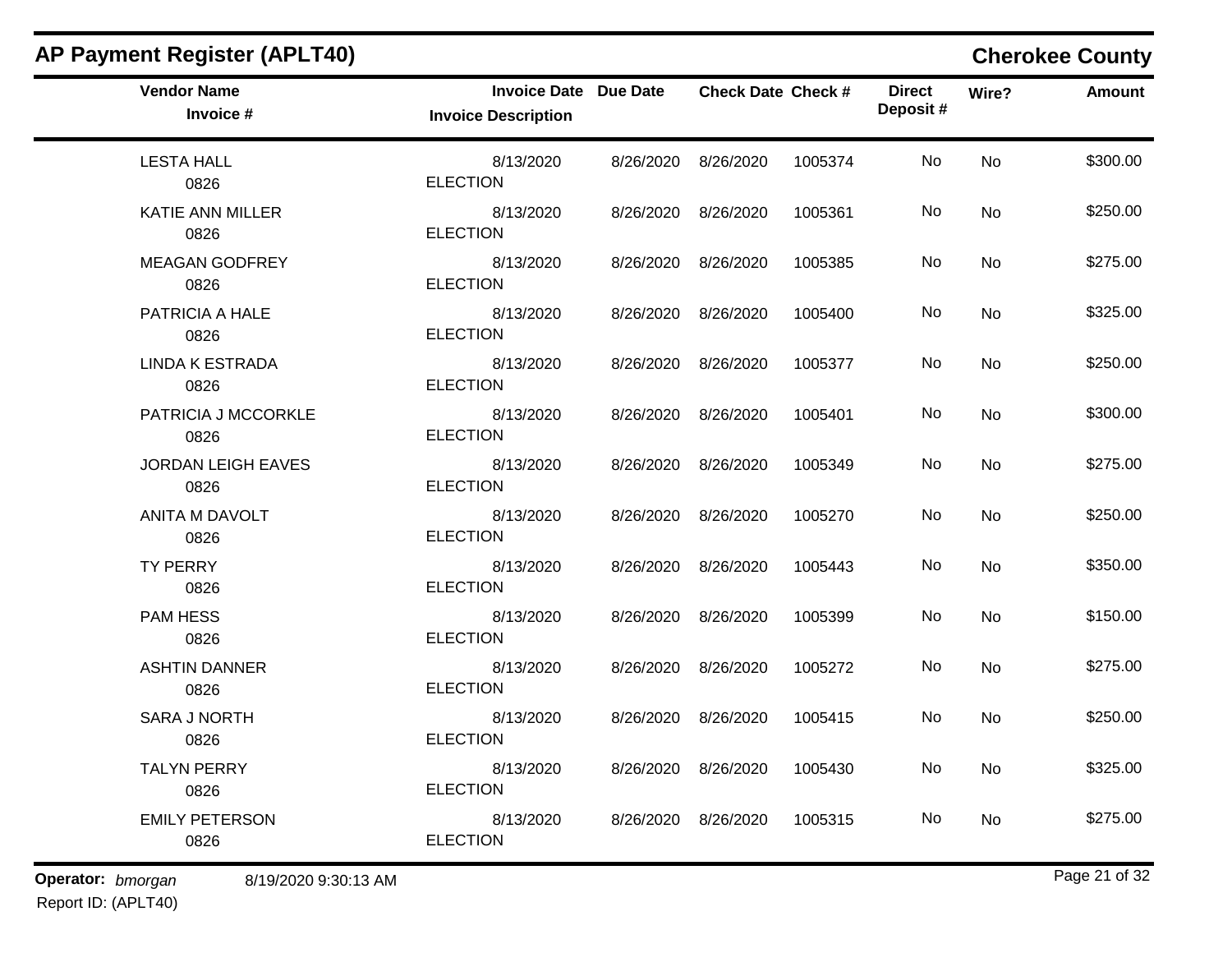| <b>Vendor Name</b><br>Invoice #           | <b>Invoice Date Due Date</b><br><b>Invoice Description</b> |           | <b>Check Date Check #</b> |         | <b>Direct</b><br>Deposit# | Wire? | <b>Amount</b> |
|-------------------------------------------|------------------------------------------------------------|-----------|---------------------------|---------|---------------------------|-------|---------------|
| <b>BARBARA A POOR</b><br>0826             | 8/13/2020<br><b>ELECTION</b>                               |           | 8/26/2020 8/26/2020       | 1005277 | No                        | No    | \$250.00      |
| JANE A FLETCHER<br>0826                   | 8/13/2020<br><b>ELECTION</b>                               |           | 8/26/2020 8/26/2020       | 1005342 | No                        | No    | \$275.00      |
| <b>KATHRYN R HOWELL</b><br>0826           | 8/13/2020<br><b>ELECTION</b>                               |           | 8/26/2020 8/26/2020       | 1005359 | No                        | No    | \$300.00      |
| <b>JOREE FRENCH</b><br>0826               | 8/13/2020<br><b>ELECTION</b>                               |           | 8/26/2020 8/26/2020       | 1005350 | No                        | No    | \$275.00      |
| <b>CHANCE RAY</b><br>0826                 | 8/13/2020<br><b>ELECTION</b>                               |           | 8/26/2020 8/26/2020       | 1005292 | No                        | No    | \$400.00      |
| <b>VIVIAN L WALDON</b><br>0826            | 8/13/2020<br><b>ELECTION</b>                               |           | 8/26/2020 8/26/2020       | 1005446 | No                        | No    | \$250.00      |
| <b>LORI ANN FREEMAN</b><br>0826           | 8/13/2020<br><b>ELECTION</b>                               |           | 8/26/2020 8/26/2020       | 1005378 | No                        | No    | \$300.00      |
| <b>COLEEN GRANT</b><br>0826               | 8/13/2020<br><b>ELECTION</b>                               |           | 8/26/2020 8/26/2020       | 1005301 | No                        | No    | \$300.00      |
| <b>LINDA GRANT</b><br>0826                | 8/13/2020<br><b>ELECTION</b>                               |           | 8/26/2020 8/26/2020       | 1005376 | No                        | No    | \$300.00      |
| <b>GENEVA L GRUBBS</b><br>0826            | 8/13/2020<br><b>ELECTION</b>                               |           | 8/26/2020 8/26/2020       | 1005331 | No                        | No    | \$350.00      |
| SHERYLL A VOGEL<br>0826                   | 8/13/2020<br><b>ELECTION TRAINING</b>                      |           | 8/26/2020 8/26/2020       | 1005426 | No                        | No    | \$50.00       |
| <b>RAGENA DULING</b><br>0826              | 8/13/2020<br><b>ELECTION TRAINING</b>                      |           | 8/26/2020 8/26/2020       | 1005406 | No                        | No    | \$50.00       |
| <b>KELLEY ELLIS MCGEORGE</b><br>0826      | 8/13/2020<br><b>ELECTION</b>                               |           | 8/26/2020 8/26/2020       | 1005362 | No                        | No    | \$275.00      |
| CATHY D HOLDEN<br>0826                    | 8/13/2020<br><b>ELECTION</b>                               | 8/26/2020 | 8/26/2020                 | 1005289 | No                        | No    | \$300.00      |
| Operator: bmorgan<br>8/19/2020 9:30:13 AM |                                                            |           |                           |         |                           |       | Page 22 of 32 |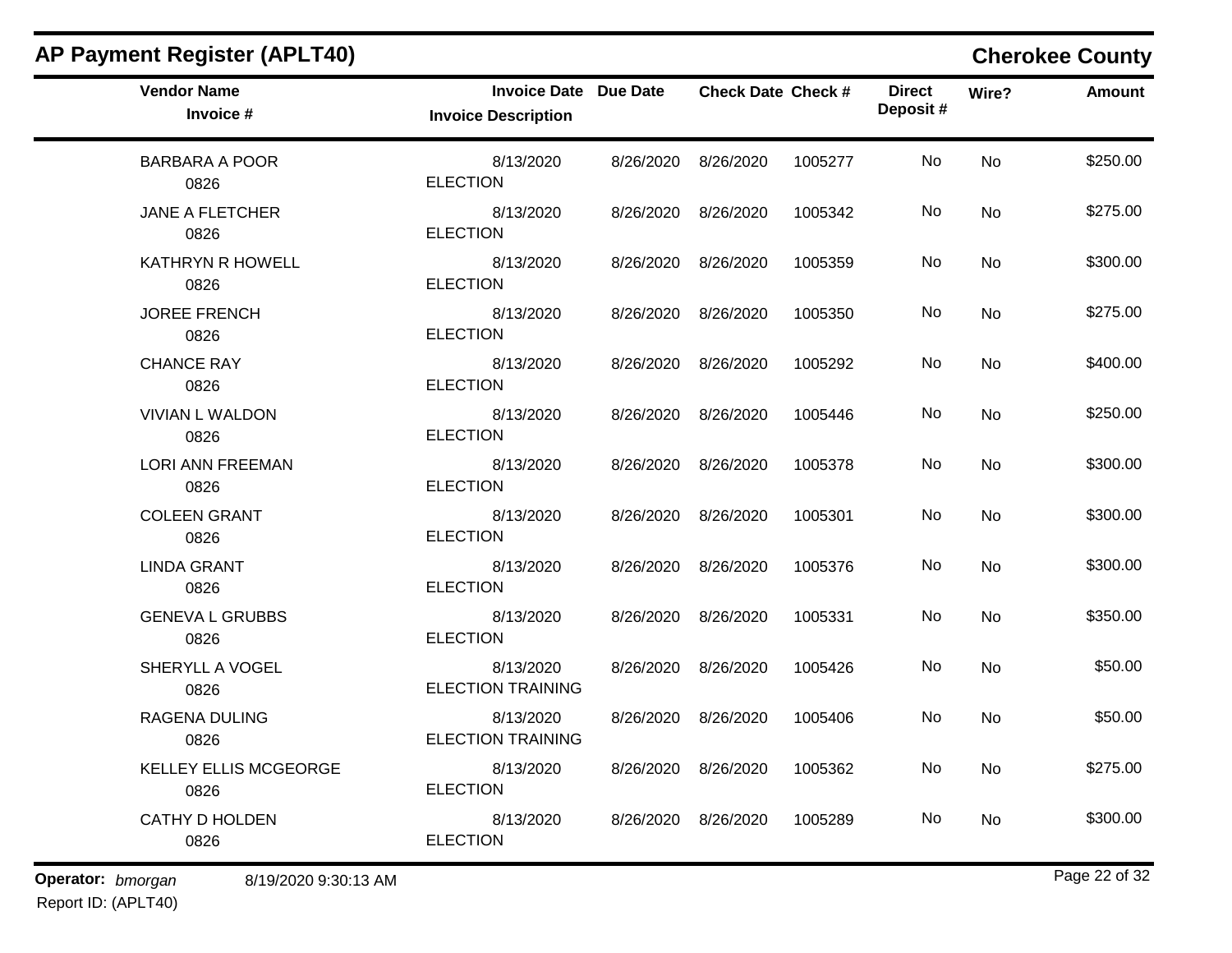| <b>AP Payment Register (APLT40)</b> |                                                            |           |                           |         |                           |           | <b>Cherokee County</b> |
|-------------------------------------|------------------------------------------------------------|-----------|---------------------------|---------|---------------------------|-----------|------------------------|
| <b>Vendor Name</b><br>Invoice #     | <b>Invoice Date Due Date</b><br><b>Invoice Description</b> |           | <b>Check Date Check #</b> |         | <b>Direct</b><br>Deposit# | Wire?     | <b>Amount</b>          |
| <b>MARY K METCALF</b><br>0826       | 8/13/2020<br><b>ELECTION</b>                               | 8/26/2020 | 8/26/2020                 | 1005382 | No                        | <b>No</b> | \$300.00               |
| <b>JAMIE S HALE</b><br>0826         | 8/13/2020<br><b>ELECTION</b>                               | 8/26/2020 | 8/26/2020                 | 1005341 | No                        | No        | \$300.00               |
| SAILOR MACHELLE JACKSON<br>0826     | 8/13/2020<br><b>ELECTION</b>                               | 8/26/2020 | 8/26/2020                 | 1005412 | No                        | No        | \$250.00               |
| LINDA D JOHNSON<br>0826             | 8/13/2020<br><b>ELECTION</b>                               | 8/26/2020 | 8/26/2020                 | 1005375 | No                        | No        | \$300.00               |
| <b>KELLY DENISE KARSTEN</b><br>0826 | 8/13/2020<br><b>ELECTION</b>                               | 8/26/2020 | 8/26/2020                 | 1005363 | No                        | No        | \$275.00               |
| TINA L LATURNER<br>0826             | 8/13/2020<br><b>ELECTION</b>                               |           | 8/26/2020 8/26/2020       | 1005436 | No                        | No        | \$250.00               |
| <b>TERRY LYNN LLOYD</b><br>0826     | 8/13/2020<br><b>ELECTION</b>                               | 8/26/2020 | 8/26/2020                 | 1005432 | No                        | No        | \$250.00               |
| <b>JONA FRENCH</b><br>0826          | 8/13/2020<br><b>ELECTION</b>                               | 8/26/2020 | 8/26/2020                 | 1005348 | No                        | No        | \$300.00               |
| <b>TAYLOR RENEE MCDOWN</b><br>0826  | 8/13/2020<br><b>ELECTION</b>                               | 8/26/2020 | 8/26/2020                 | 1005431 | No                        | No        | \$275.00               |
| <b>JUDITH R GANNAWAY</b><br>0826    | 8/13/2020<br><b>ELECTION</b>                               | 8/26/2020 | 8/26/2020                 | 1005353 | No                        | No        | \$250.00               |
| RHONDA HIBBARD<br>0826              | 8/13/2020<br><b>ELECTION</b>                               | 8/26/2020 | 8/26/2020                 | 1005407 | No                        | No        | \$300.00               |
| <b>CHERYL HAINES</b><br>0826 ELC    | 8/13/2020<br><b>ELECTION TRAINING</b>                      | 8/26/2020 | 8/26/2020                 | 1005294 | No                        | No        | \$50.00                |
| <b>JANET E ZWAHLEN</b><br>0826      | 8/13/2020<br><b>ELECTION</b>                               |           | 8/26/2020 8/26/2020       | 1005343 | No                        | No        | \$250.00               |
| SHERRY CASSELL<br>0826              | 8/13/2020<br><b>ELECTION</b>                               |           | 8/26/2020 8/26/2020       | 1005425 | No                        | No        | \$300.00               |

# Report ID: (APLT40)

**Operator:** bmorgan 8/19/2020 9:30:14 AM **bigger 30 and 32 bigger 32 cm 32 bigger 33 of 32**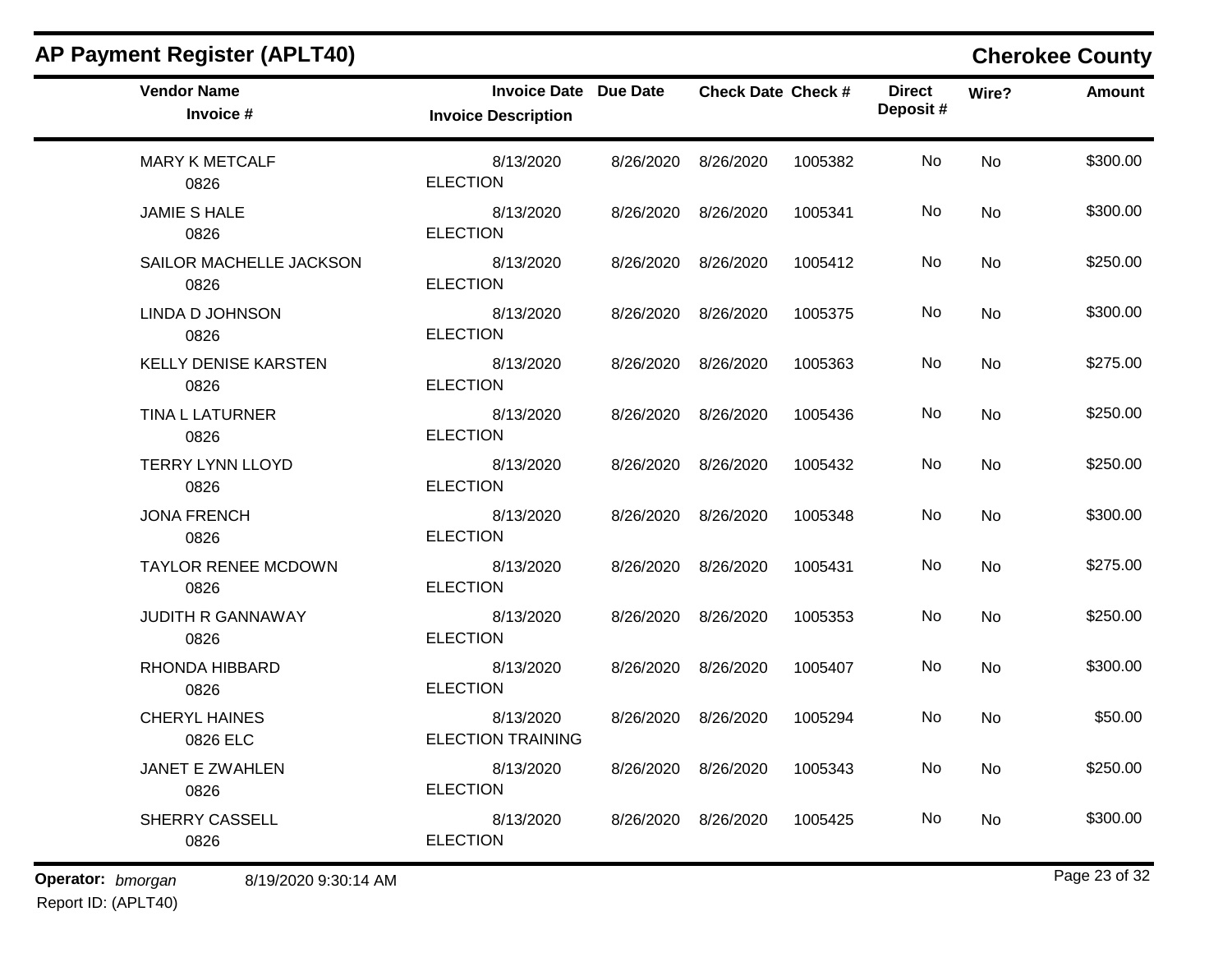| <b>AP Payment Register (APLT40)</b>  |                                                            |           |                           |         |                           |       | <b>Cherokee County</b> |
|--------------------------------------|------------------------------------------------------------|-----------|---------------------------|---------|---------------------------|-------|------------------------|
| <b>Vendor Name</b><br>Invoice #      | <b>Invoice Date Due Date</b><br><b>Invoice Description</b> |           | <b>Check Date Check #</b> |         | <b>Direct</b><br>Deposit# | Wire? | <b>Amount</b>          |
| <b>SHANNON PERRY</b><br>0826         | 8/13/2020<br><b>ELECTION</b>                               | 8/26/2020 | 8/26/2020                 | 1005422 | No                        | No    | \$250.00               |
| <b>DEBORAH M CAREY</b><br>0826       | 8/13/2020<br><b>ELECTION WORKER</b>                        | 8/26/2020 | 8/26/2020                 | 1005313 | No                        | No    | \$275.00               |
| JOY LEA BRANNON<br>0826              | 8/13/2020<br><b>ELECTION WORKER</b>                        | 8/26/2020 | 8/26/2020                 | 1005351 | No                        | No    | \$250.00               |
| <b>SARAH BENNETT</b><br>0826         | 8/13/2020<br><b>ELECTION WORKER</b>                        | 8/26/2020 | 8/26/2020                 | 1005416 | No                        | No    | \$250.00               |
| <b>BRENDA L AYERS</b><br>0826        | 8/13/2020<br><b>ELECTION WORKER</b>                        | 8/26/2020 | 8/26/2020                 | 1005282 | No                        | No    | \$300.00               |
| <b>CHARLENE L HUNLEY</b><br>0826     | 8/13/2020<br><b>ELECTION</b>                               | 8/26/2020 | 8/26/2020                 | 1005293 | No                        | No    | \$250.00               |
| SANDY JEAN ANDERSON<br>0826          | 8/13/2020<br><b>ELECTION WORKER</b>                        | 8/26/2020 | 8/26/2020                 | 1005414 | No                        | No    | \$275.00               |
| DAYNA LE ANNE RAY<br>0826            | 8/13/2020<br><b>ELECTION</b>                               | 8/26/2020 | 8/26/2020                 | 1005311 | No                        | No    | \$350.00               |
| <b>TRICIA LEIGH WYCKOFF</b><br>0826  | 8/13/2020<br><b>ELECTION</b>                               | 8/26/2020 | 8/26/2020                 | 1005439 | No                        | No    | \$275.00               |
| <b>JENNIFER VICKERS</b><br>0826      | 8/13/2020<br><b>ELECTION</b>                               | 8/26/2020 | 8/26/2020                 | 1005345 | No                        | No    | \$250.00               |
| <b>JAY PERRY</b><br>0826             | 8/13/2020<br><b>ELECTION</b>                               | 8/26/2020 | 8/26/2020                 | 1005344 | No                        | No    | \$275.00               |
| <b>MARY E CROSBY</b><br>0826         | 8/13/2020<br><b>ELECTION</b>                               | 8/26/2020 | 8/26/2020                 | 1005381 | No                        | No    | \$250.00               |
| <b>HEATHER MARIE PARRISH</b><br>0826 | 8/18/2020<br><b>ELECTION</b>                               |           | 8/26/2020 8/26/2020       | 1005335 | No                        | No    | \$250.00               |
| <b>ANGIE PERRY</b><br>0826           | 8/13/2020<br><b>ELECTION</b>                               |           | 8/26/2020 8/26/2020       | 1005269 | No                        | No    | \$250.00               |

**Operator:** bmorgan 8/19/2020 9:30:14 AM **bigger 30 and 32 bigger 32 bigger 32 bigger 32 bigger 32 bigger 32 bigger 32 bigger 32 bigger 32 bigger 32 bigger 32 bigger 32 bigger 32 bigger 32 bigge**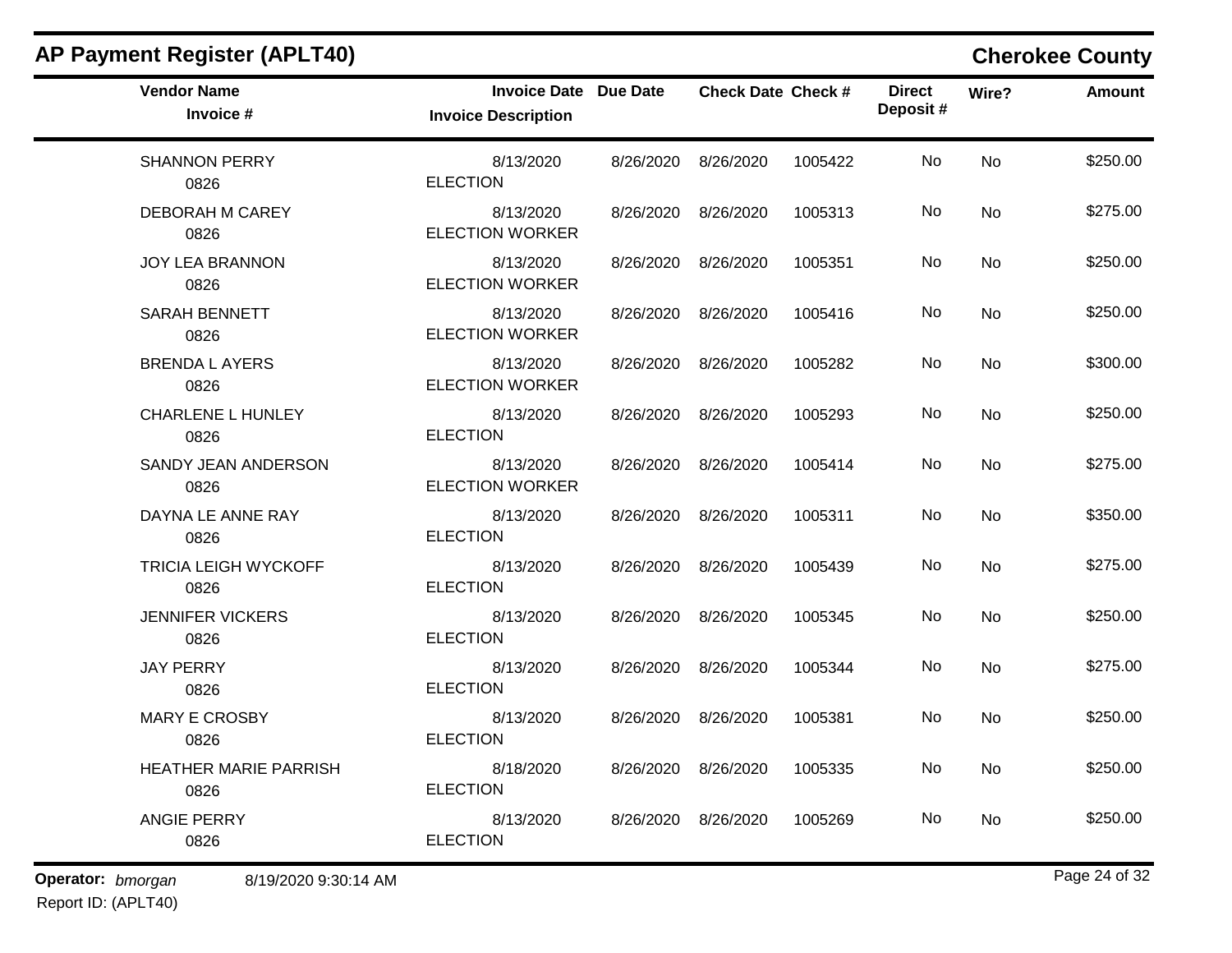| <b>Vendor Name</b><br>Invoice #  | <b>Invoice Date Due Date</b><br><b>Invoice Description</b> |                     | <b>Check Date Check #</b> |         | <b>Direct</b><br>Deposit# | Wire?     | <b>Amount</b> |
|----------------------------------|------------------------------------------------------------|---------------------|---------------------------|---------|---------------------------|-----------|---------------|
| <b>HALI JO ADAMS</b><br>0826     | 8/13/2020<br><b>ELECTION WORKER</b>                        | 8/26/2020 8/26/2020 |                           | 1005332 | No                        | <b>No</b> | \$250.00      |
| <b>BRANDON PERRY</b><br>0826     | 8/13/2020<br><b>ELECTION</b>                               | 8/26/2020 8/26/2020 |                           | 1005281 | No.                       | No        | \$250.00      |
| KIMBERLY DON PERRY<br>0826       | 8/18/2020<br><b>ELECTION</b>                               | 8/26/2020 8/26/2020 |                           | 1005365 | No.                       | <b>No</b> | \$275.00      |
| <b>BRIANNE KIRK</b><br>0826      | 8/13/2020<br><b>ELECTION</b>                               | 8/26/2020 8/26/2020 |                           | 1005284 | No                        | <b>No</b> | \$250.00      |
| KATHY BOECKMAN<br>0826           | 8/13/2020<br><b>ELECTION TRAINING</b>                      | 8/26/2020 8/26/2020 |                           | 1005360 | No.                       | No        | \$50.00       |
| <b>EMMA VILELA</b><br>0826       | 8/13/2020<br><b>ELECTION</b>                               | 8/26/2020 8/26/2020 |                           | 1005316 | No                        | <b>No</b> | \$250.00      |
| ZACH WYCKOFF<br>0826             | 8/13/2020<br><b>ELECTION</b>                               | 8/26/2020 8/26/2020 |                           | 1005450 | No.                       | <b>No</b> | \$275.00      |
| <b>SHAWNELLE SMITH</b><br>0826   | 8/13/2020<br><b>ELECTION</b>                               | 8/26/2020 8/26/2020 |                           | 1005423 | No.                       | <b>No</b> | \$275.00      |
| <b>MARCIA K TREASE</b><br>0826   | 8/13/2020<br><b>ELECTION</b>                               | 8/26/2020 8/26/2020 |                           | 1005379 | No                        | No        | \$350.00      |
| <b>BRENDA MAE ROGERS</b><br>0826 | 8/13/2020<br><b>ELECTION</b>                               | 8/26/2020 8/26/2020 |                           | 1005283 | No.                       | No        | \$325.00      |
| <b>LAURIE ANN SHEA</b><br>0826   | 8/13/2020<br><b>ELECTION</b>                               | 8/26/2020 8/26/2020 |                           | 1005373 | No                        | <b>No</b> | \$250.00      |
| <b>TUCKER PAUL COBLE</b><br>0826 | 8/13/2020<br><b>ELECTION</b>                               | 8/26/2020 8/26/2020 |                           | 1005441 | No.                       | <b>No</b> | \$250.00      |
| <b>KYLEE FREEMAN</b><br>0826     | 8/13/2020<br><b>ELECTION</b>                               | 8/26/2020 8/26/2020 |                           | 1005370 | No.                       | No        | \$250.00      |
| SHERI TREMBLAY<br>0826           | 8/13/2020<br><b>ELECTION</b>                               | 8/26/2020 8/26/2020 |                           | 1005424 | No.                       | No        | \$250.00      |

## **AP Payment Register (APLT40) Cherokee County**  $\blacksquare$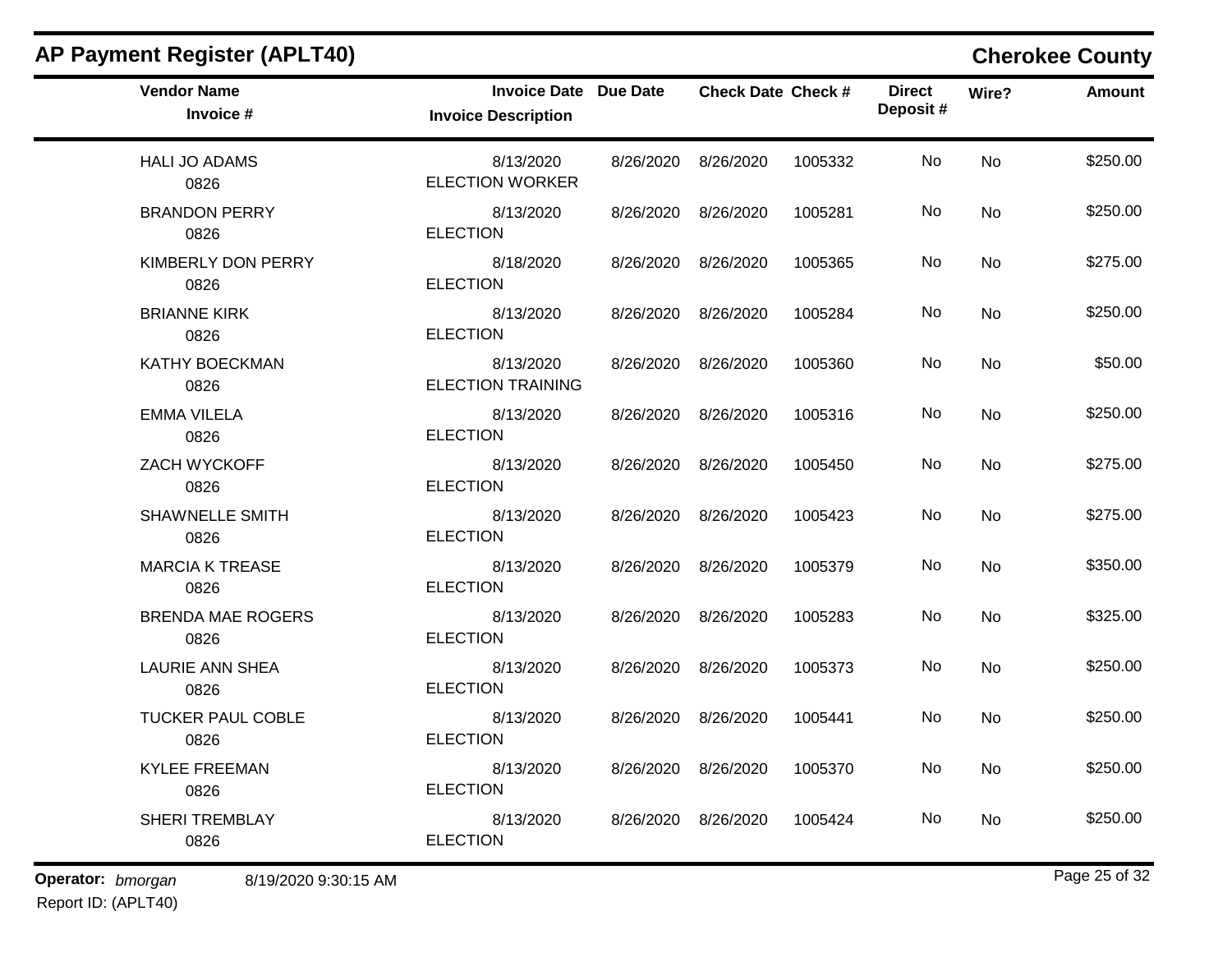| <b>Vendor Name</b><br>Invoice #           | <b>Invoice Date Due Date</b><br><b>Invoice Description</b> |           | <b>Check Date Check #</b> |         | <b>Direct</b><br>Deposit# | Wire? | <b>Amount</b> |
|-------------------------------------------|------------------------------------------------------------|-----------|---------------------------|---------|---------------------------|-------|---------------|
| <b>G MARLENE CLARK</b><br>0826            | 8/13/2020<br><b>ELECTION</b>                               |           | 8/26/2020 8/26/2020       | 1005327 | No                        | No    | \$300.00      |
| <b>CAROLINE A CATER</b><br>0826           | 8/13/2020<br><b>ELECTION</b>                               |           | 8/26/2020 8/26/2020       | 1005288 | No                        | No    | \$275.00      |
| <b>CAROL SAPORITO</b><br>0826             | 8/13/2020<br><b>ELECTION</b>                               |           | 8/26/2020 8/26/2020       | 1005287 | No                        | No    | \$250.00      |
| <b>EVELYN JUNE RUMBLE</b><br>0826         | 8/13/2020<br><b>ELECTION</b>                               |           | 8/26/2020 8/26/2020       | 1005321 | No                        | No    | \$275.00      |
| ASHTON WOODCOCK<br>0826                   | 8/13/2020<br><b>ELECTION</b>                               |           | 8/26/2020 8/26/2020       | 1005273 | No                        | No    | \$300.00      |
| <b>CHERYL VANATTA</b><br>0826             | 8/13/2020<br><b>ELECTION</b>                               |           | 8/26/2020 8/26/2020       | 1005295 | No                        | No    | \$150.00      |
| <b>AMY SOPER</b><br>0826                  | 8/13/2020<br><b>ELECTION</b>                               |           | 8/26/2020 8/26/2020       | 1005267 | No                        | No    | \$250.00      |
| <b>ABBY SHELTON</b><br>0826               | 8/13/2020<br><b>ELECTION</b>                               |           | 8/26/2020 8/26/2020       | 1005263 | No                        | No    | \$250.00      |
| <b>SAYDI SULLIVAN</b><br>0826             | 8/13/2020<br><b>ELECTION</b>                               |           | 8/26/2020 8/26/2020       | 1005417 | No                        | No    | \$275.00      |
| LADONNA L THOMPSON<br>0826                | 8/13/2020<br><b>ELECTION</b>                               |           | 8/26/2020 8/26/2020       | 1005372 | No                        | No    | \$275.00      |
| ADDISON NICOLE TREASE<br>0826             | 8/13/2020<br><b>ELECTION</b>                               |           | 8/26/2020 8/26/2020       | 1005264 | No                        | No    | \$275.00      |
| KRISTEN FAWN TUCKER TREASE<br>0826        | 8/13/2020<br><b>ELECTION</b>                               |           | 8/26/2020 8/26/2020       | 1005368 | No                        | No    | \$275.00      |
| <b>KRISTA L VILELA</b><br>0826            | 8/13/2020<br><b>ELECTION</b>                               |           | 8/26/2020 8/26/2020       | 1005367 | No                        | No    | \$250.00      |
| <b>SAMI JO WARSTLER</b><br>0826           | 8/13/2020<br><b>ELECTION</b>                               | 8/26/2020 | 8/26/2020                 | 1005413 | No                        | No    | \$275.00      |
| Operator: bmorgan<br>8/19/2020 9:30:16 AM |                                                            |           |                           |         |                           |       | Page 26 of 32 |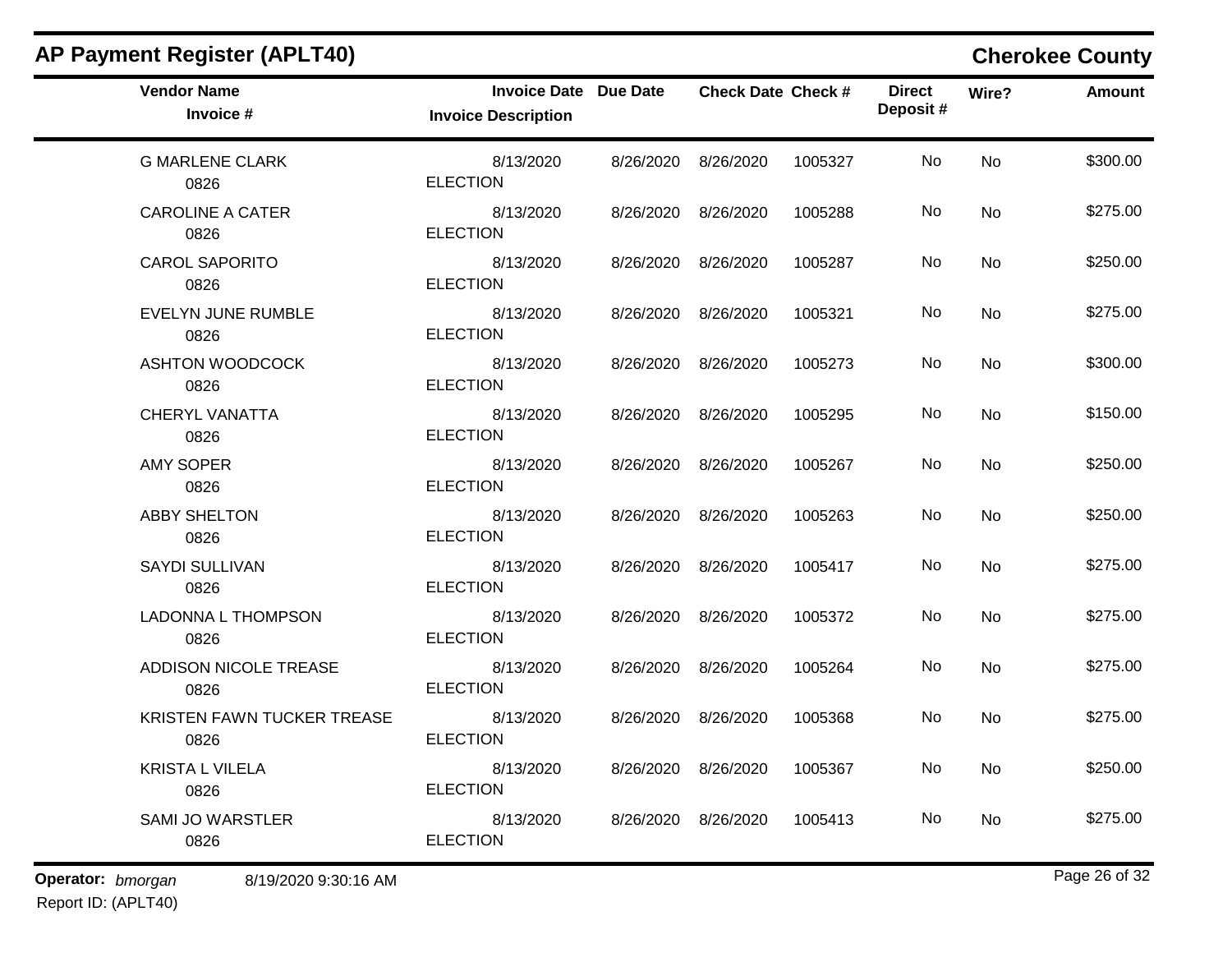|              | <b>Vendor Name</b><br>Invoice #            | <b>Invoice Description</b>           | <b>Invoice Date Due Date</b> | <b>Check Date Check #</b> |         | <b>Direct</b><br>Deposit# | Wire?     | <b>Amount</b> |
|--------------|--------------------------------------------|--------------------------------------|------------------------------|---------------------------|---------|---------------------------|-----------|---------------|
|              | <b>CINDY DAWN WELLS</b><br>0826            | 8/13/2020<br><b>ELECTION</b>         | 8/26/2020                    | 8/26/2020                 | 1005296 | No                        | <b>No</b> | \$300.00      |
|              | <b>DEANN DENISE WHITED</b><br>0826         | 8/13/2020<br><b>ELECTION</b>         | 8/26/2020                    | 8/26/2020                 | 1005312 | No                        | No        | \$275.00      |
|              | NILA J ROBINSON<br>0826                    | 8/13/2020<br><b>ELECTION</b>         | 8/26/2020                    | 8/26/2020                 | 1005396 | No                        | No        | \$250.00      |
|              | <b>JUDY K WILSON</b><br>0826               | 8/13/2020<br><b>ELECTION</b>         | 8/26/2020                    | 8/26/2020                 | 1005354 | No                        | <b>No</b> | \$250.00      |
|              | <b>JAMIE ANN SHELTON</b><br>0826           | 8/13/2020<br><b>ELECTION</b>         |                              | 8/26/2020 8/26/2020       | 1005340 | No                        | <b>No</b> | \$300.00      |
|              | <b>Subtotal for Department: 000:</b>       |                                      |                              |                           |         |                           |           |               |
|              | <b>Subtotal for Fund: 160:</b>             |                                      |                              |                           |         |                           |           | \$27,279.90   |
|              |                                            |                                      |                              |                           |         |                           |           | \$27,279.90   |
| 224<br>Fund: | <b>CHEROKEE COUNTY 911</b>                 |                                      |                              |                           |         |                           |           |               |
| Dept:        | <b>NON-DEPARTMENTAL</b><br>000             |                                      |                              |                           |         |                           |           |               |
|              | Account: 22400053300 - MISC PAID OUT       |                                      |                              |                           |         |                           |           |               |
|              | AT&T<br>0826                               | 8/17/2020<br>ACCT 316 140 0100 497 8 | 8/26/2020                    | 8/26/2020                 | 1005275 | No                        | No        | \$314.60      |
|              | CRAW-KAN TELEPHONE COOPERATIVE INC<br>0826 | 8/7/2020<br>INV 1818SZ10901.050      |                              | 8/26/2020 8/26/2020       | 1005309 | No                        | <b>No</b> | \$98.00       |
|              | <b>CENTURYLINK</b><br>0826 911             | 8/7/2020<br>ACCT 313409961           | 8/26/2020                    | 8/26/2020                 | 1005291 | No                        | <b>No</b> | \$476.00      |
|              | <b>Subtotal for Department: 000:</b>       |                                      |                              |                           |         |                           |           |               |
|              |                                            |                                      |                              |                           |         |                           |           | \$888.60      |
|              | <b>Subtotal for Fund: 224:</b>             |                                      |                              |                           |         |                           |           | \$888.60      |
|              |                                            |                                      |                              |                           |         |                           |           |               |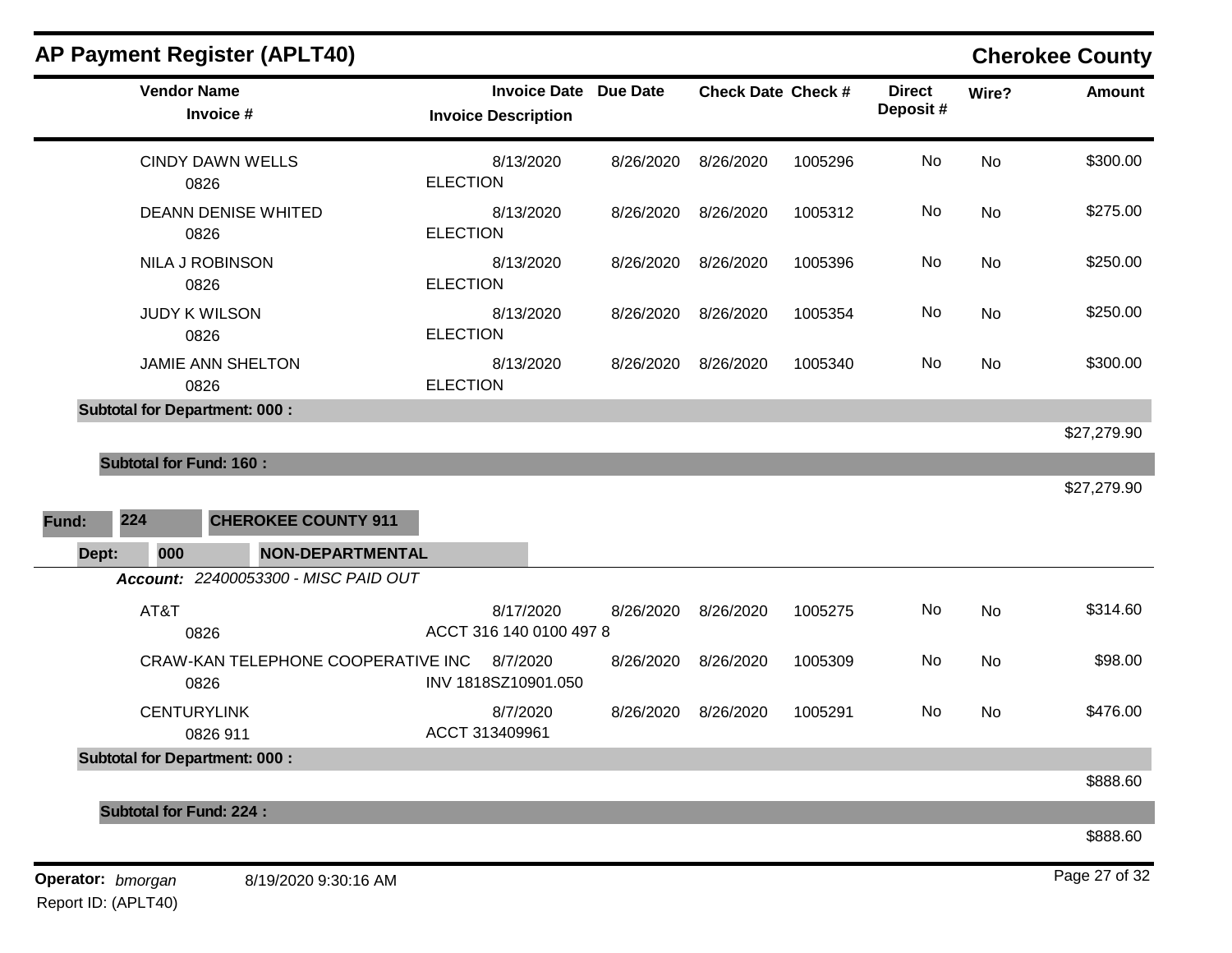|       |                    | <b>AP Payment Register (APLT40)</b>             |                                                            |           |                           |         |                           |           | <b>Cherokee County</b> |
|-------|--------------------|-------------------------------------------------|------------------------------------------------------------|-----------|---------------------------|---------|---------------------------|-----------|------------------------|
|       | <b>Vendor Name</b> | Invoice #                                       | <b>Invoice Date Due Date</b><br><b>Invoice Description</b> |           | <b>Check Date Check #</b> |         | <b>Direct</b><br>Deposit# | Wire?     | <b>Amount</b>          |
| Fund: | 230                | <b>APPRAISER COSTS</b>                          |                                                            |           |                           |         |                           |           |                        |
| Dept: | 000                | <b>NON-DEPARTMENTAL</b>                         |                                                            |           |                           |         |                           |           |                        |
|       |                    | Account: 23000053021 - PRINTING/OFFICE SUPPLIES |                                                            |           |                           |         |                           |           |                        |
|       |                    | <b>COMMERCE BANK</b><br>0826 AP2                | 8/10/2020<br>ACCT 0000-8660-5508                           | 8/26/2020 | 8/26/2020                 | 1005303 | No.                       | <b>No</b> | \$11.00                |
|       |                    | <b>COMMERCE BANK</b><br>0826 AP                 | 8/10/2020<br>ACCT 0000-3163-7697                           | 8/26/2020 | 8/26/2020                 | 1005303 | No.                       | No        | \$21.79                |
|       |                    | <b>COMMERCE BANK</b><br>0826 AP1                | 8/10/2020<br>ACCT 0001-1617-9771                           | 8/26/2020 | 8/26/2020                 | 1005303 | No                        | <b>No</b> | \$9.25                 |
|       |                    | Account: 23000053023 - EMPLOYEE FOOD/MEALS      |                                                            |           |                           |         |                           |           |                        |
|       |                    | <b>COMMERCE BANK</b><br>0826 AP1                | 8/10/2020<br>ACCT 0001-1617-9771                           | 8/26/2020 | 8/26/2020                 | 1005303 | No                        | No        | \$20.22                |
|       |                    | Account: 23000053029 - MISC SUPPLIES            |                                                            |           |                           |         |                           |           |                        |
|       |                    | <b>COMMERCE BANK</b><br>0826 AP                 | 8/10/2020<br>ACCT 0000-3163-7697                           | 8/26/2020 | 8/26/2020                 | 1005303 | No                        | <b>No</b> | \$18.00                |
|       |                    | Account: 23000053075 - DUES/SUBSCRIPTIONS       |                                                            |           |                           |         |                           |           |                        |
|       |                    | <b>COMMERCE BANK</b><br>0826 AP1                | 8/10/2020<br>ACCT 0001-1617-9771                           | 8/26/2020 | 8/26/2020                 | 1005303 | No.                       | <b>No</b> | \$299.95               |
|       |                    | Account: 23000053076 - PROFESSIONAL SERVICES    |                                                            |           |                           |         |                           |           |                        |
|       |                    | ENVIRONMENTAL SYSTEMS RESEARCH INS<br>93883409  | 8/17/2020<br>INV 93883409                                  | 8/26/2020 | 8/26/2020                 | 1005318 | No                        | <b>No</b> | \$1,400.00             |
|       |                    | <b>RODNEY SANDERS</b><br>20200702               | 8/7/2020<br>INV 20200702                                   | 8/26/2020 | 8/26/2020                 | 1005409 | No.                       | <b>No</b> | \$887.50               |
|       |                    | Account: 23000053088 - PROFESSIONAL DEVELOPMENT |                                                            |           |                           |         |                           |           |                        |
|       |                    | KANSAS CO APPRAISERS ASSOC<br>0826              | 8/7/2020<br><b>ACCT 10011</b>                              | 8/26/2020 | 8/26/2020                 | 1005356 | No.                       | No        | \$1,125.00             |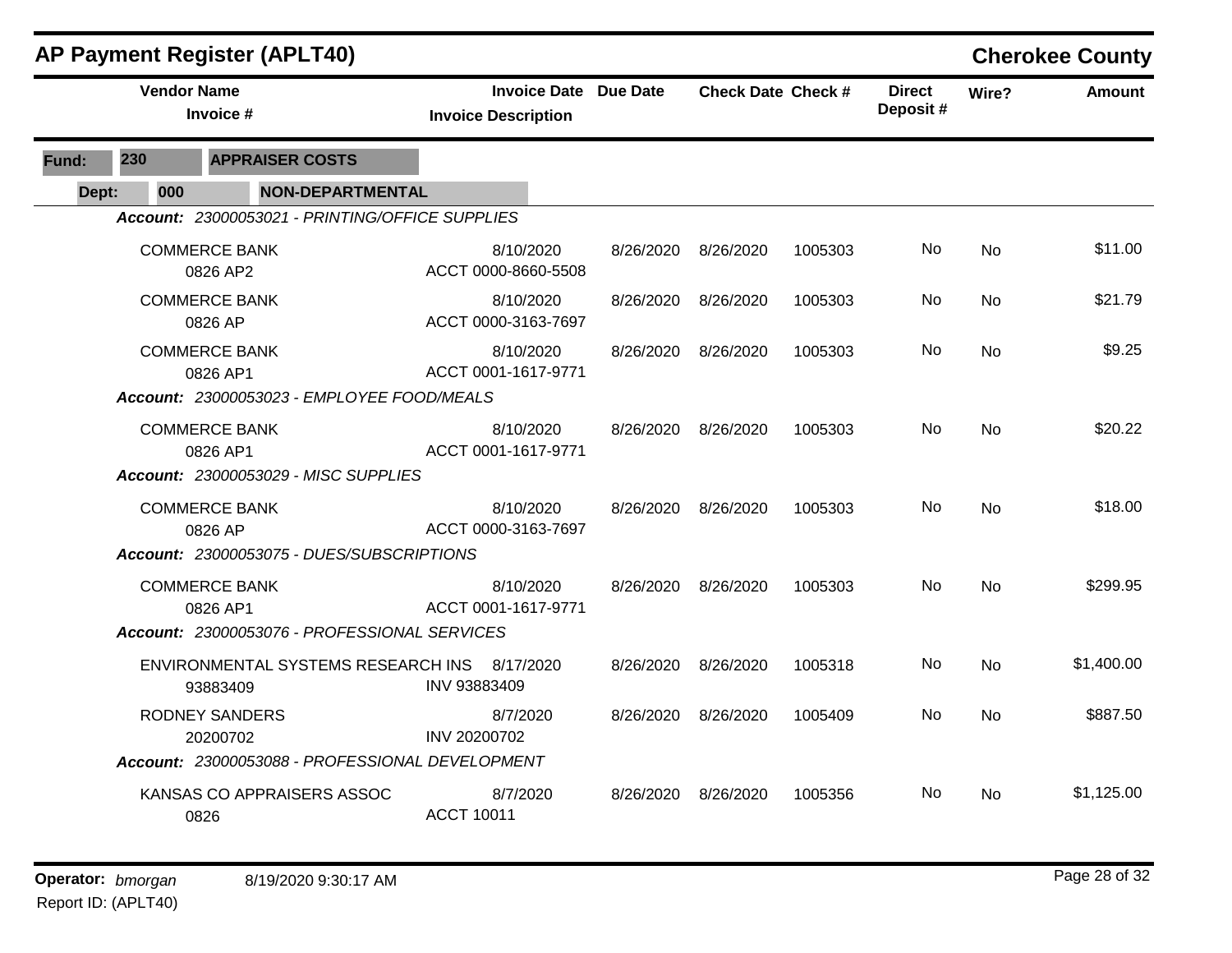|       |                                 | <b>AP Payment Register (APLT40)</b>        |                                             |                              |                           |         |                           |       | <b>Cherokee County</b> |
|-------|---------------------------------|--------------------------------------------|---------------------------------------------|------------------------------|---------------------------|---------|---------------------------|-------|------------------------|
|       | <b>Vendor Name</b><br>Invoice # |                                            | <b>Invoice Description</b>                  | <b>Invoice Date Due Date</b> | <b>Check Date Check #</b> |         | <b>Direct</b><br>Deposit# | Wire? | <b>Amount</b>          |
|       |                                 | <b>Subtotal for Department: 000:</b>       |                                             |                              |                           |         |                           |       | \$3,792.71             |
|       | <b>Subtotal for Fund: 230:</b>  |                                            |                                             |                              |                           |         |                           |       |                        |
| Fund: | 265                             | <b>PAYROLL WITHOLDING FU</b>               |                                             |                              |                           |         |                           |       | \$3,792.71             |
| Dept: | 000                             | <b>NON-DEPARTMENTAL</b>                    |                                             |                              |                           |         |                           |       |                        |
|       |                                 | Account: 26500021600 - INSURANCE LIABILITY |                                             |                              |                           |         |                           |       |                        |
|       |                                 | <b>MERITAIN HEALTH</b><br>PR-812202093010  | 8/12/2020<br>Automatic Invoice From Payroll | 8/12/2020                    | 8/26/2020                 | 1005387 | No                        | No    | \$3,340.96             |
|       |                                 | <b>MERITAIN HEALTH</b><br>PR-812202093010  | 8/12/2020<br>Automatic Invoice From Payroll | 8/12/2020                    | 8/26/2020                 | 1005387 | No                        | No    | \$1,815.04             |
|       |                                 | <b>MERITAIN HEALTH</b><br>PR-812202093010  | 8/12/2020<br>Automatic Invoice From Payroll | 8/12/2020                    | 8/26/2020                 | 1005387 | No                        | No    | \$1,459.80             |
|       |                                 | <b>MERITAIN HEALTH</b><br>PR-812202093010  | 8/12/2020<br>Automatic Invoice From Payroll | 8/12/2020                    | 8/26/2020                 | 1005387 | No                        | No    | \$115.64               |
|       |                                 | <b>MERITAIN HEALTH</b><br>PR-812202093010  | 8/12/2020<br>Automatic Invoice From Payroll | 8/12/2020                    | 8/26/2020                 | 1005387 | No                        | No    | \$28.78                |
|       |                                 | <b>MERITAIN HEALTH</b><br>PR-812202093010  | 8/12/2020<br>Automatic Invoice From Payroll | 8/12/2020                    | 8/26/2020                 | 1005387 | No                        | No    | \$58.36                |
|       |                                 | <b>MERITAIN HEALTH</b><br>PR-812202093010  | 8/12/2020<br>Automatic Invoice From Payroll | 8/12/2020                    | 8/26/2020                 | 1005387 | No                        | No    | \$151.13               |
|       |                                 | <b>MERITAIN HEALTH</b><br>PR-812202093010  | 8/12/2020<br>Automatic Invoice From Payroll | 8/12/2020                    | 8/26/2020                 | 1005387 | No                        | No    | \$24.28                |
|       |                                 | <b>MERITAIN HEALTH</b><br>PR-812202093010  | 8/12/2020<br>Automatic Invoice From Payroll | 8/12/2020                    | 8/26/2020                 | 1005387 | No                        | No    | \$47.12                |
|       |                                 | <b>MERITAIN HEALTH</b><br>PR-812202093010  | 8/12/2020<br>Automatic Invoice From Payroll | 8/12/2020                    | 8/26/2020                 | 1005387 | No                        | No    | \$18.40                |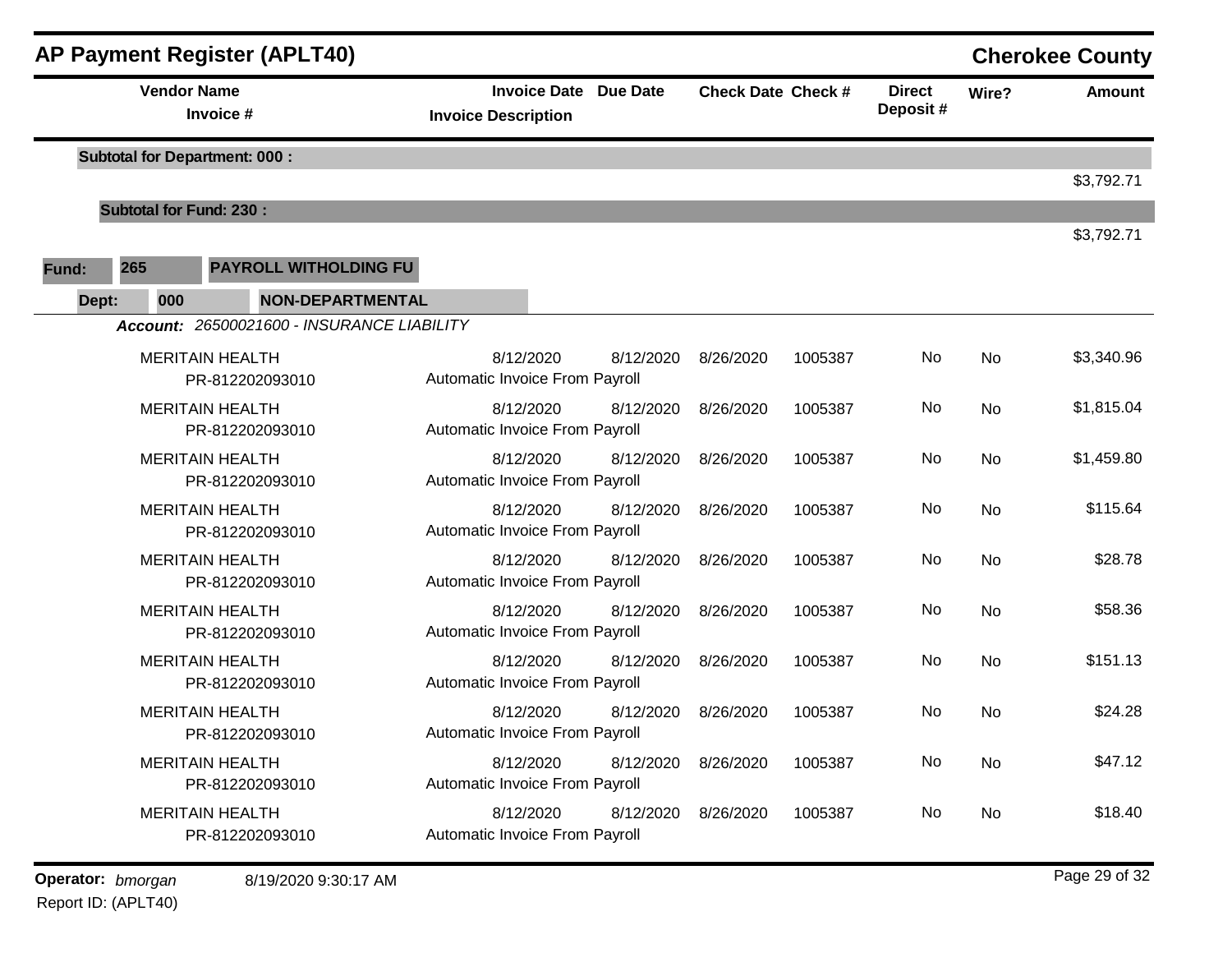|       |                                      | <b>AP Payment Register (APLT40)</b>      |                                |                              |                                                  |                           |         |                           |       | <b>Cherokee County</b> |
|-------|--------------------------------------|------------------------------------------|--------------------------------|------------------------------|--------------------------------------------------|---------------------------|---------|---------------------------|-------|------------------------|
|       | <b>Vendor Name</b><br>Invoice #      |                                          | <b>Invoice Description</b>     | <b>Invoice Date Due Date</b> |                                                  | <b>Check Date Check #</b> |         | <b>Direct</b><br>Deposit# | Wire? | <b>Amount</b>          |
|       | <b>MERITAIN HEALTH</b><br>0826       |                                          |                                | 8/18/2020                    | 8/26/2020<br>GROUP 02438, CHEROKEE CO, SEPT 2020 | 8/26/2020                 | 1005387 | No                        | No    | \$53,604.10            |
|       | <b>MERITAIN HEALTH</b>               | PR-812202093010                          | Automatic Invoice From Payroll | 8/12/2020                    | 8/12/2020                                        | 8/26/2020                 | 1005387 | No                        | No    | \$2,744.99             |
|       | <b>Subtotal for Department: 000:</b> |                                          |                                |                              |                                                  |                           |         |                           |       |                        |
|       |                                      |                                          |                                |                              |                                                  |                           |         |                           |       | \$63,408.60            |
|       | <b>Subtotal for Fund: 265:</b>       |                                          |                                |                              |                                                  |                           |         |                           |       |                        |
|       |                                      |                                          |                                |                              |                                                  |                           |         |                           |       | \$63,408.60            |
| Fund: | 300                                  | <b>SERVICE FOR ELDERLY</b>               |                                |                              |                                                  |                           |         |                           |       |                        |
| Dept: | 000                                  | <b>NON-DEPARTMENTAL</b>                  |                                |                              |                                                  |                           |         |                           |       |                        |
|       |                                      | Account: 30000053074 - TELEPHONE BILLS   |                                |                              |                                                  |                           |         |                           |       |                        |
|       | <b>CENTURYLINK</b>                   |                                          |                                | 8/7/2020                     | 8/26/2020                                        | 8/26/2020                 | 1005291 | No                        | No    | \$87.69                |
|       | 0826                                 |                                          | ACCT 313355170                 |                              |                                                  |                           |         |                           |       |                        |
|       | <b>CENTURYLINK</b>                   |                                          |                                | 8/7/2020                     | 8/26/2020                                        | 8/26/2020                 | 1005291 | No                        | No    | \$78.02                |
|       | 0826 EL                              |                                          | ACCT 313571296                 |                              |                                                  |                           |         |                           |       |                        |
|       | <b>Subtotal for Department: 000:</b> |                                          |                                |                              |                                                  |                           |         |                           |       |                        |
|       |                                      |                                          |                                |                              |                                                  |                           |         |                           |       | \$165.71               |
|       | <b>Subtotal for Fund: 300:</b>       |                                          |                                |                              |                                                  |                           |         |                           |       |                        |
|       |                                      |                                          |                                |                              |                                                  |                           |         |                           |       | \$165.71               |
| Fund: | 330                                  | <b>SEWER DISTRICT#1 OPER</b>             |                                |                              |                                                  |                           |         |                           |       |                        |
| Dept: | 000                                  | <b>NON-DEPARTMENTAL</b>                  |                                |                              |                                                  |                           |         |                           |       |                        |
|       |                                      | Account: 33000053089 - OTHER CONTRACTUAL |                                |                              |                                                  |                           |         |                           |       |                        |
|       | PACE ANALYTICAL                      |                                          |                                | 8/6/2020                     | 8/26/2020                                        | 8/26/2020                 | 1005398 | No                        | No    | \$310.00               |
|       |                                      | 2060110496 SEWER                         | INV #2060110496                |                              |                                                  |                           |         |                           |       |                        |
|       | <b>SJE RHOMBUS</b>                   |                                          |                                | 7/24/2020                    | 8/26/2020                                        | 8/26/2020                 | 1005427 | No                        | No    | \$120.00               |
|       |                                      | CD99371091 SEWER                         | INV # CD99371091               |                              |                                                  |                           |         |                           |       |                        |
|       |                                      |                                          |                                |                              |                                                  |                           |         |                           |       |                        |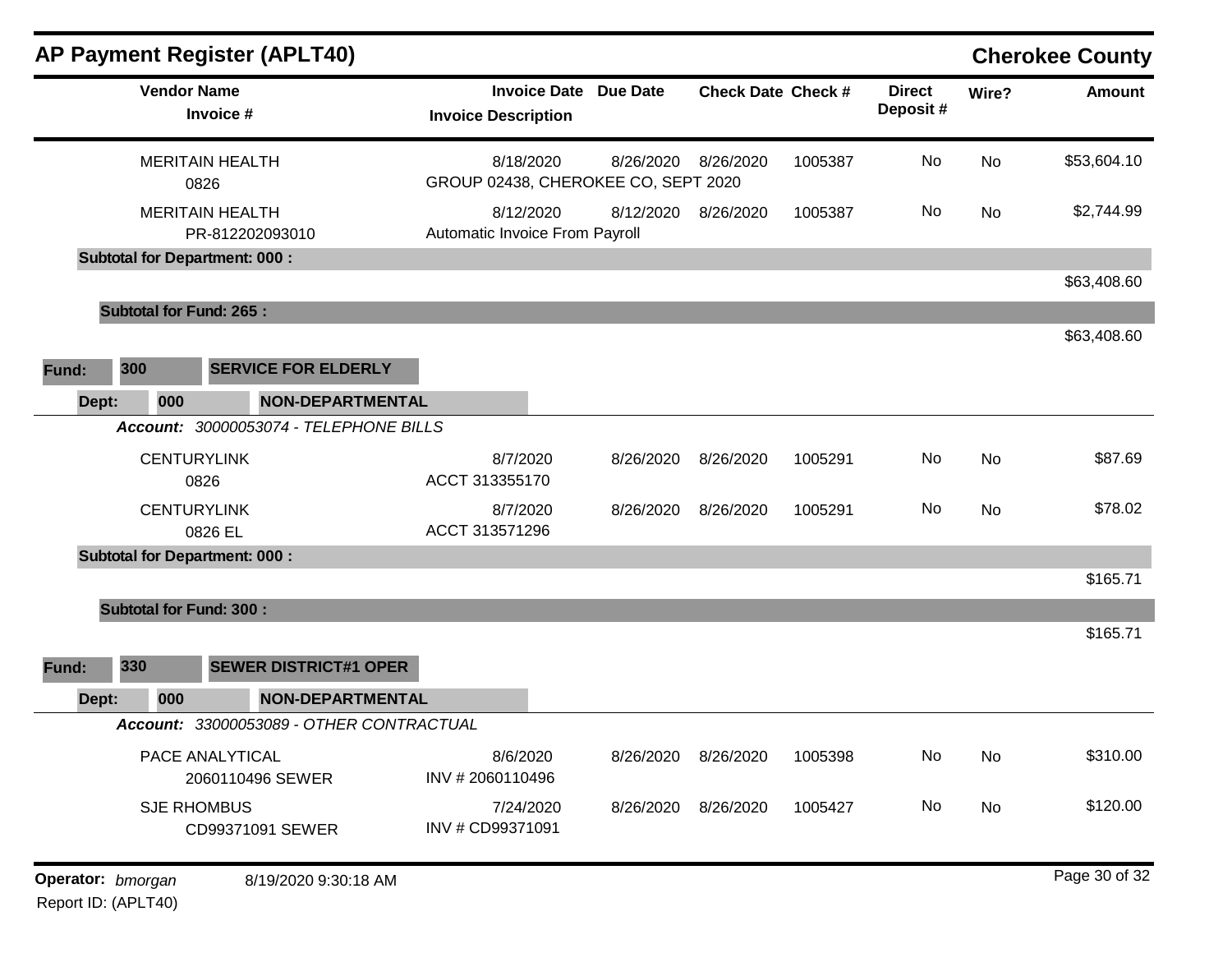|       |     |                    | AP Payment Register (APLT40)         |                                  |                              |           |                           |                                   |           | <b>Cherokee County</b> |
|-------|-----|--------------------|--------------------------------------|----------------------------------|------------------------------|-----------|---------------------------|-----------------------------------|-----------|------------------------|
|       |     | <b>Vendor Name</b> | Invoice #                            | <b>Invoice Description</b>       | <b>Invoice Date Due Date</b> |           | <b>Check Date Check #</b> | <b>Direct</b><br>Deposit#         | Wire?     | <b>Amount</b>          |
|       |     |                    | <b>Subtotal for Department: 000:</b> |                                  |                              |           |                           |                                   |           |                        |
|       |     |                    | <b>Subtotal for Fund: 330:</b>       |                                  |                              |           |                           |                                   |           | \$430.00               |
|       |     |                    |                                      |                                  |                              |           |                           |                                   |           | \$430.00               |
| Fund: | 413 |                    | <b>ATTORNEY APPLICATION</b>          |                                  |                              |           |                           |                                   |           |                        |
| Dept: |     | 000                | <b>NON-DEPARTMENTAL</b>              |                                  |                              |           |                           |                                   |           |                        |
|       |     |                    | Account: 41300053029 - MISC SUPPLIES |                                  |                              |           |                           |                                   |           |                        |
|       |     |                    | <b>COMMERCE BANK</b><br>0826 AT2     | 8/17/2020<br>ACCT 0000-0198-5482 | 8/26/2020                    | 8/26/2020 | 1005303                   | No                                | No        | \$758.86               |
|       |     |                    | <b>Subtotal for Department: 000:</b> |                                  |                              |           |                           |                                   |           | \$758.86               |
|       |     |                    | <b>Subtotal for Fund: 413:</b>       |                                  |                              |           |                           |                                   |           |                        |
|       |     |                    |                                      |                                  |                              |           |                           |                                   |           | \$758.86               |
| Fund: | 490 |                    | <b>SPECIAL LAW ENFORCEM</b>          |                                  |                              |           |                           |                                   |           |                        |
| Dept: |     | 000                | <b>NON-DEPARTMENTAL</b>              |                                  |                              |           |                           |                                   |           |                        |
|       |     |                    | Account: 49000053300 - MISC PAID OUT |                                  |                              |           |                           |                                   |           |                        |
|       |     |                    | <b>COMMERCE BANK</b><br>0826 SH      | 8/11/2020<br>ACCT 0000-0188-4600 | 8/26/2020                    | 8/26/2020 | 1005303                   | No                                | <b>No</b> | \$500.00               |
|       |     |                    | <b>Subtotal for Department: 000:</b> |                                  |                              |           |                           |                                   |           |                        |
|       |     |                    |                                      |                                  |                              |           |                           |                                   |           | \$500.00               |
|       |     |                    | <b>Subtotal for Fund: 490:</b>       |                                  |                              |           |                           |                                   |           | \$500.00               |
|       |     |                    |                                      |                                  |                              |           |                           | Total for Bank 1 Account 1120298: |           | \$257,356.43           |
|       |     |                    |                                      |                                  |                              |           |                           |                                   |           | \$257,356.43           |
|       |     |                    |                                      |                                  |                              |           |                           | ***** Total Invoices Paid:        |           |                        |